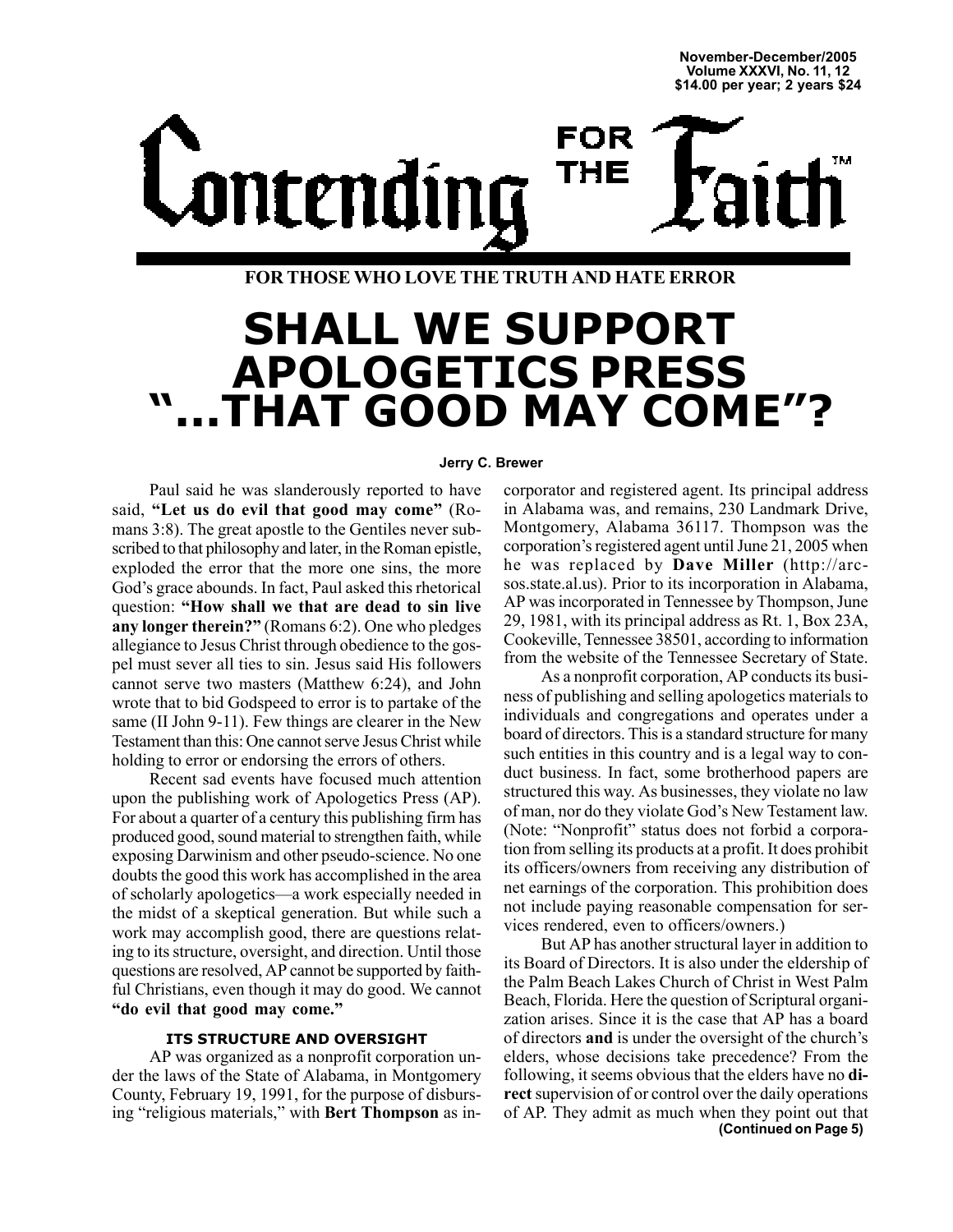

### **David P. Brown, Editor and Publisher jbrow@charter.net**

*COMMUNICATIONS received by Contending for the Faith and/or its Editors are viewed as intended FOR PUBLICATION unless otherwise stated. Whereas we respect confidential information, so described, everything else sent to us we feel free to publish without further permission being necessary. Anything sent to us NOT for publication, please indicate this clearly when you write. Please address such letters directly to the Editor-in-Chief David P. Brown, P.O. Box 2357, Spring, Texas 77383. Telephone: (281) 350-5516.*

### **SUBSCRIPTIONS RATES**

*Single Subscriptions: One Year, \$14.00; Two Years, \$24.00. Club Rate: Three One-Year Subscriptions, \$36; Five One-Year Subscriptions, \$58.00. Whole Congregation Rate: Any congregation entering each family of its entire membership with single copies being mailed directly to each home receives a \$3.00 discount off the Single Subscription Rate, i.e., such whole congregation subscriptions are payable in advance at the rate of \$11.00 per year per family address. Foreign Rate: One Year, \$30.*

#### **ADVERTISING POLICY & RATES**

*Contending for the Faith was begun and continues to exist to defend the gospel (Philippians 1:7,17) and refute error (Jude 3). Therefore, we are interested in advertising only those things that are in harmony with what the Bible authorizes (Colossians 3:17). We will not knowingly advertise anything to the contrary. Hence, we reserve the right to refuse any offer to advertise in this paper.*

*All setups and layouts of advertisements will be done by Contending for the Faith. A one-time setup and layout fee for each advertisement will be charged if such setup or layout is needful. Setup and layout fees are in addition to the cost of the space purchased for advertisement. No major changes will be made without customer approval.*

*All advertisements must be in our hands no later than two (2) months preceding the publishing of the issue of the journal in which you desire your advertisement to appear. To avoid being charged for the following month, ads must be canceled by the first of the month. We appreciate your understanding of and cooperation with our advertising policy.*

*MAIL ALL SUBSCRIPTIONS, ADVERTISEMENTS AND LETTERS TO THE EDITOR-IN-CHIEF, P. O. Box 2357, Spring, Texas 77383-2357. COST OF SPACE FOR ADS: Back page, \$300.00; full page, \$300.00; half page, \$175.00; quarter page, \$90.00; less than quarter page, \$18.00 per column-inch. CLASSIFIED ADS: \$2.00 per line per month. CHURCH DIRECTORY ADS: \$30.00 per line per year. SETUP AND LAYOUT FEES: Full page, \$50.00; half page, \$35.00; anything under a half page, \$20.00.*

*CONTENDING FOR THE FAITH is published monthly. P. O. Box 2357, Spring, Texas 77383-2357 Telephone: (281) 350-5516.*

> **Ira Y. Rice, Jr., Founder August 3, 1917-October 10, 2001**

### Editorial... **BIDDING FAREWELL TO 2005**

As we come to the last issue of *Contending for the Faith* for 2005, we realize that certain ones wish that with the conclusion of 2005, *CFTF* would permanently cease publication. Of course, some have held that sentiment regarding *CFTF* for many years. However, we are very much aware that many people Specifically our subscribers—are grateful for what we do. And to them we express once again our deep appreciation for their support in subscribing to the paper, getting others to subscribe to it, and especially for their prayers to our Heavenly Father on our behalf.

With all the previous matters stated, we must emphasize that we who publish *CFTF* do not, as some do, change our views for the sake of family, friends, money, and/or keeping our jobs. We do not "hold our politically correct finger high in the air" to see which way the brotherhood winds are blowing before we uphold the Truth of God's Word on any issue or subject. We are "open and above board" in our actions and do not operate deceitfully by attempting to hide our actions behind a fake confidentiality. We have no desire to be and neither do we work at being willfully ignorant, hoping thereby to escape making a decision that will trouble our comfort zones. Our obligation is to God: first, foremost, and always (Matthew 6:33). But evidently some, whom we thought to be abiding by Matthew 6:33 and Colossians 3:17 in thought, word, and action, have, by their conduct, proved otherwise. Having learned that they are not what they claimed to be, we have not hesitated to expose their weak defense of certain false doctrines, those who propagate and defend them, and their Biblically unauthorized fellowship of the same. Moreover, we have not hesitated to note their hypocrisy and repudiate it. Further, it is our continual fervent prayer for and plea to them that they repent of their sins and return to the Lord.

We assure everyone that, regardless of the sacrifices of friends, family, money, anyone or anything, we remain committed to declaring the whole counsel of God, exposing and opposing all error from all sources, along with those who propagate it. As long as the Lord allows, without fear, favor, or respect of persons, we will continue to pursue this God-approved course, no matter what any mere human being thinks about it or us.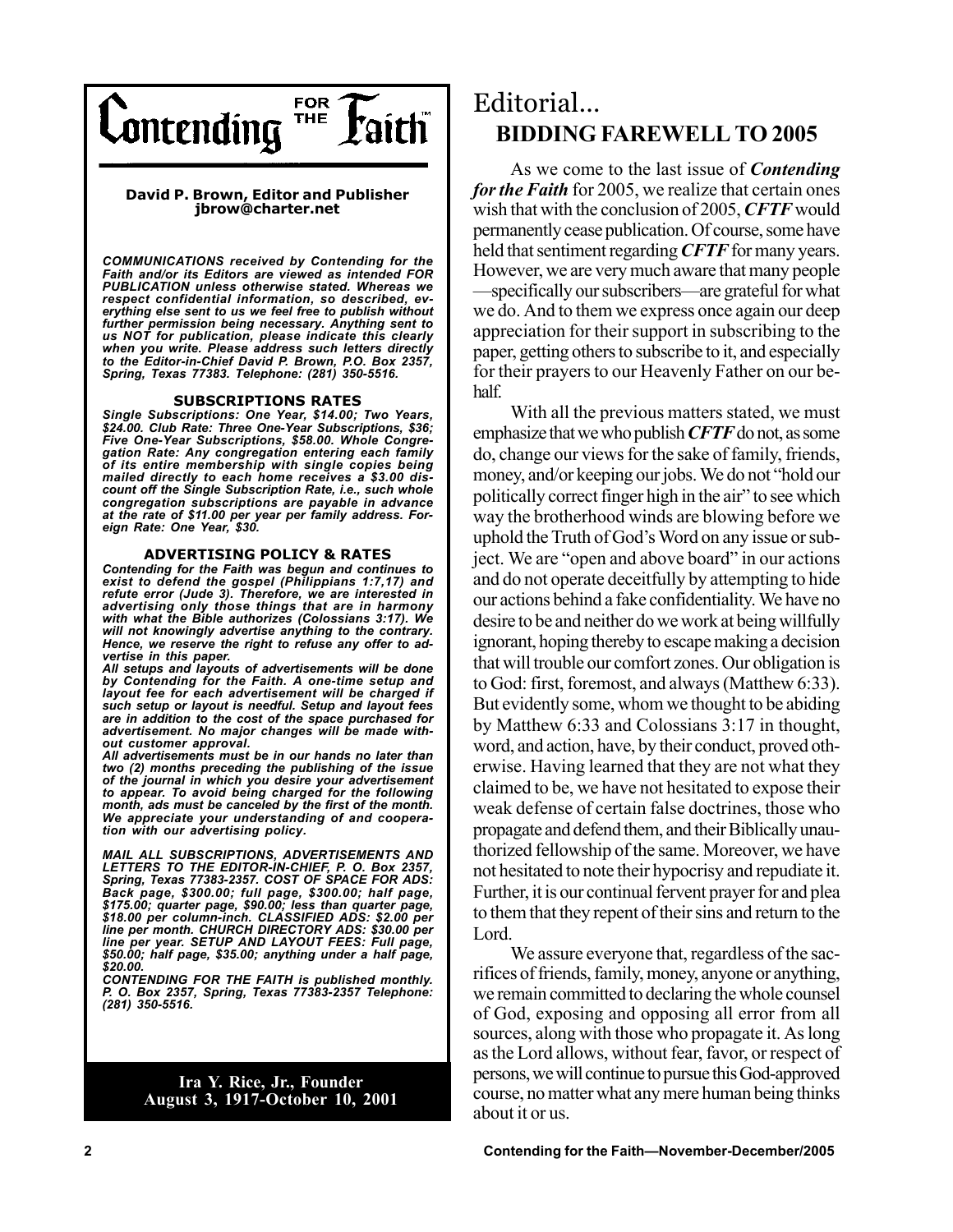### **WELCOME TO NEW SUBSCRIBERS**

We want to take this opportunity to welcome our new subscribers. Over the last three months we have had quite a number decide to subscribe to *CFTF*. We welcome them and in doing so make this special request of them, as we do those who have been longtime subscribers to the paper, to please help us get the paper to more of our brethren.

### **SPECIAL MAILING FUND**

 Many of you know that for many years we have had a special mailing fund. However, we have not referenced it in some time. That fund exists to make *CFTF* available to people who normally are not exposed to all sides of a matter. As one sister wrote recently: "Thank you for putting all the facts before all of your readers. Keep up the good work in debunking the liberal inroads within the brotherhood and combating the liberals on every turn." You can contribute to this special fund by sending your donations to the Spring Church of Christ with a notation on the envelope that you desire your contribution to go the *CFTFís* special mailing fund.

### **OUR CRITICS**

We also get critical letters and phone calls —we always have. However, we do not remember our critics approaching us from the standpoint of our having acted without Bible authority for what we teach and practice. We do not remember any of our critics showing us that we have violated one or more direct statements of the Bible, or that which is implied by the Bible, or that we have failed to follow an example set out in the Scriptures. They usually employ against us the very tactics they condemn in us and never seem to see their inconsistency (at best) and hypocrisy (at worst). Some of these critical letters are after the manner of the one that follows. This critic wrote:

I am very disappointed to be writing to you under these circumstances. I feel that for years [your paper] has effectively represented [us]. However, [some of your work] was absolutely despicable and, even worse, irresponsible to the [people about whom you wrote]. The damage you have caused to [our] image and the harm you have sustained to your own reputation as a professional journalistic entity with this caricature of truth presented in the illustration, as well as the article, will take enormous healing.

[The people about whom you wrote] have the utmost integrity and, aside from their [normal] duty have and additional responsibility, which they fully accept.... The drawing you thought fit to run with that article was insulting to those hardworking [people].

# *In This Issue...*

| SHALL WE SUPPORT APOLOGETICS PRESS<br>"THAT GOOD MAY COME?"                                        |    |
|----------------------------------------------------------------------------------------------------|----|
| Jerry C. Brewer                                                                                    | 1  |
| Editorial<br><b>BIDDING FAREWELL TO 2005</b>                                                       | 2  |
| BROWN LETTER TO MCDADE                                                                             | 8  |
| A STATEMENT FROM BROTHER<br><b>DAVE MILLER</b>                                                     | 10 |
| A RESPONSE TO DAVE MILLER'S<br>"REPLY"<br>David B. Watson                                          | 12 |
| RECEIVE HIM NOT NEITHER BID<br><b>HIM GOD SPEED</b>                                                |    |
| <b>Tim Smith</b>                                                                                   | 16 |
| NORTHSIDE CHURCH OF CHRIST LETTER 18                                                               |    |
| "IS IT ANY OF OUR BUSINESS WHAT<br><b>GOES ON ELSEWHERE?"</b><br>David B. Jones                    | 19 |
| THE TRUTH ABOUT FALSE TEACHERS<br>B. J. Clarke                                                     | 21 |
| THE SUDDEN AND CURIOUS<br><b>EMPHASIS ON "BALANCE"</b><br>Dub McClish                              | 23 |
| Spiritual Insights From Godly Women<br><b>DEAR TGJ BOARD MEMBERS</b><br>Lavonne McClish            | 28 |
| "WHEN THE BOUGH BREAKS"<br><b>Cynthia Clark</b>                                                    | 30 |
| Restoration Reflections<br>CLARK ELKINS WAS A VALIANT SOLDIER<br>Paul Vaughn                       | 31 |
| The Last Word<br>ONE MAY BE ESSENTIALLY WRONG<br>WITHOUT BEING TOTALLY WRONG<br><b>Kent Bailey</b> | 32 |

**Contending for the Faith—November-December/2005 3** 3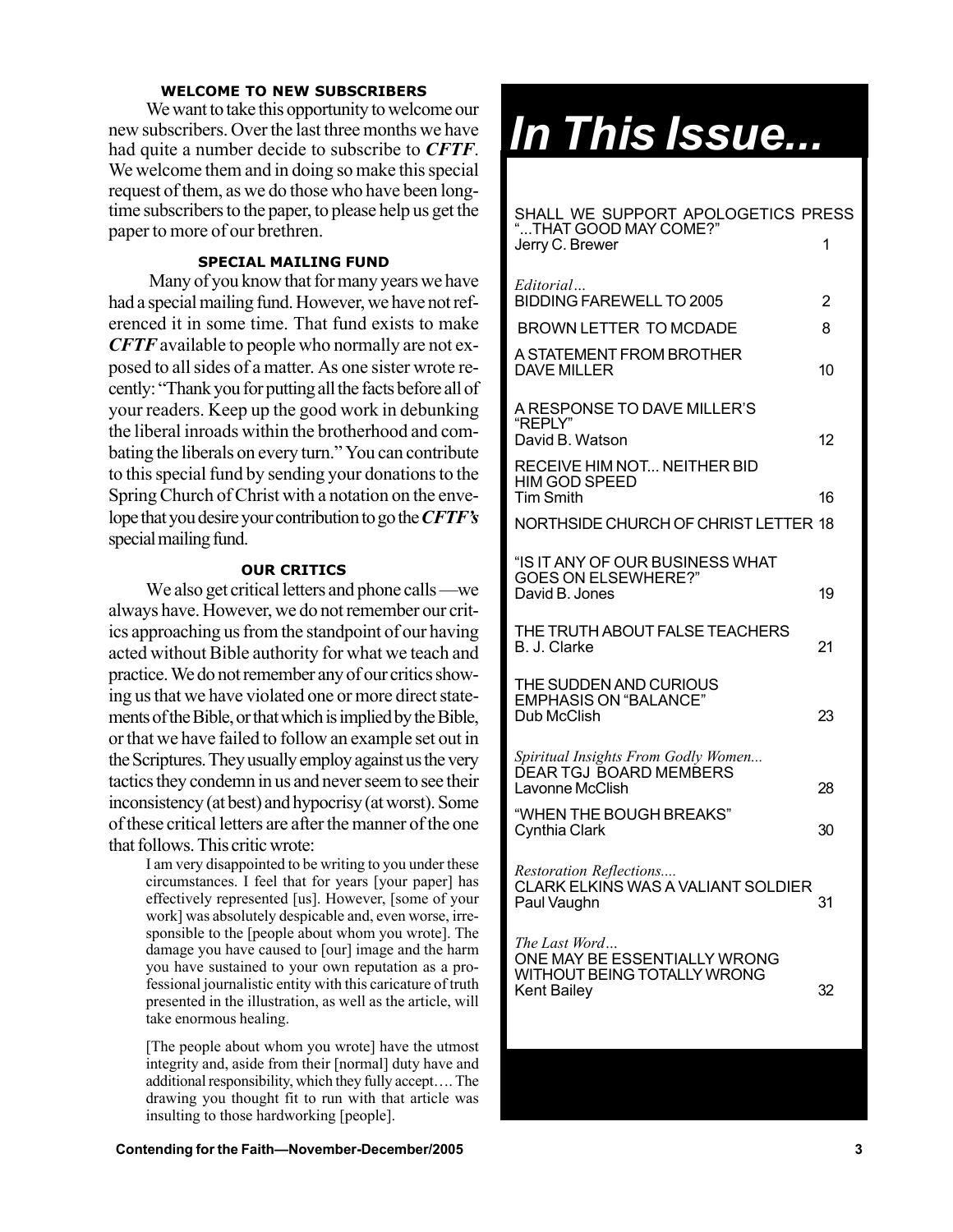Please notice the previous writer's efforts to repudiate and counteract the material opposed. There is no:

1. Evidence offered to substantiate the writer's claims

2. Argument made to prove the writer's point

3. Effort made by the writer to state plainly the errors in the article

4. Attempt made to single out any fallacious argument(s) in the article

 Thus, the critic is only voicing personal dislikes (opinions) regarding the matter about which he is so upset. Therefore, the criticism amounts to nothing. But that is basically what critics do nowadays. And, for the most part this is the kind of criticism *CFTF* receives. It says much about the people who write such stuff. In case you are wondering about the letter given earlier, the complete letter is as follows:

### **Badge of Dishonor**

I am very disappointed to be writing to you under these circumstances. I feel that for years *TEXAS MONTHLY* has effectively represented Texas, its cities, and its people. However, the artwork for the article "Borderline Insanity" [August 2005] was absolutely despicable and, even worse, irresponsible to the citizens of one of Texas's oldest, historically significant, and culturally rich communities. The damage you have caused to our community's image and the harm you have sustained to your own reputation as a professional journalistic entity with this caricature of truth presented in the illustration, as well as the article, will take enormous healing.

Our public-safety professionals—from the city's police department to our county law enforcement officials—have the utmost integrity and, aside from their duty to serve and protect the citizens of Laredo and Webb County, have an additional responsibility, which they fully accept, to protect our border in the name of homeland security. The drawing you thought fit to run with that article was insulting to those hardworking men and women defending Laredo, Webb County , the state of Texas, and the United States of America.

> **diagraber G. Flores** Laredo (*TEXAS MONTHLY*, November, 2005, p. 26)

Please remember that we did not state earlier that the actual letter was written by a member of the church in criticism of *CFTF*. What we wrote was: ìSome of these critical letters (of *CFTF*-Editor) are after the manner of the one that follows." And, for the most part, what do our critics have in common with Mayor Flores? They do as the honorable Mayor of Laredo did, make accusations and charges, let us know

their likes and dislikes and in general "vent their spleens." Others lecture us that we should not do the same as they do and, to one extent or the other, they attack us personally. But when they finally get through, they have not offered any adequate evidence, credible witnesses, or argumentation to prove their accusations. And every time one of these critics takes the same approach to *CFTF* as Mayor Flores did to *TEXAS MONTHLY*, we take their lack of evidence into account, note how illogical they are, and stand in amazement that they do not understand, for whatever reason, the significance and importance of Colossians 3:17, 1 Thessalonians 5:21 and like Scriptures.

Brother **Kenneth D. Cohn**, my partner in *CFTF* and one of the elders of the Spring Church of Christ, had occasion to remind a certain critic of those who are less than honest in their criticisms of others. Brother Cohn wrote:

There is an old saying that is apropos: When one is opposed in what he believes or practices, attack the facts. If one cannot refute the facts, attack the logic. If one cannot refute the logic, attack the person. It seems that you, and not you alone, have resorted to attacking the person because you cannot refute the facts or the logic.

We have found what brother Cohn wrote to be typical of the conduct of various brethren, but we have been greatly surprised at some who have lowered themselves to the point of being best described "as lower than a snake's belly in a wheel rut." No one forced them against their wills to lower themselves to such a sad level of conduct. But, when things, persons, and associations became more important to them than God's Will, they resorted to such dishonest and shameful conduct in dealing with their brethren and, then, they have pretend not to see it in their own lives.

### *<u><b>*GONE CRAZY"</u>

Lately, your editor has been judged "crazy" by some of those "**balanced**" brethren who abhor making such judgments and applying such labels. They are **"balanced"** when they judge us to be mentally "out of balance"—but I am sure that they **lovingly** pronounced "yours truly" insane and, of course, that makes their judgment of us correct, **balanced**, and in harmony with the principles of Christian conduct.

Well, why beat around the bush about my mental state? I will just come on out and admit it, I am as crazy as a loon. Now that we have that settled, where is the fine, loving, kind, soothing, **balanced**, and sane preacher who will answer this lunatic's questions, refute his arguments, and disprove his evidence set out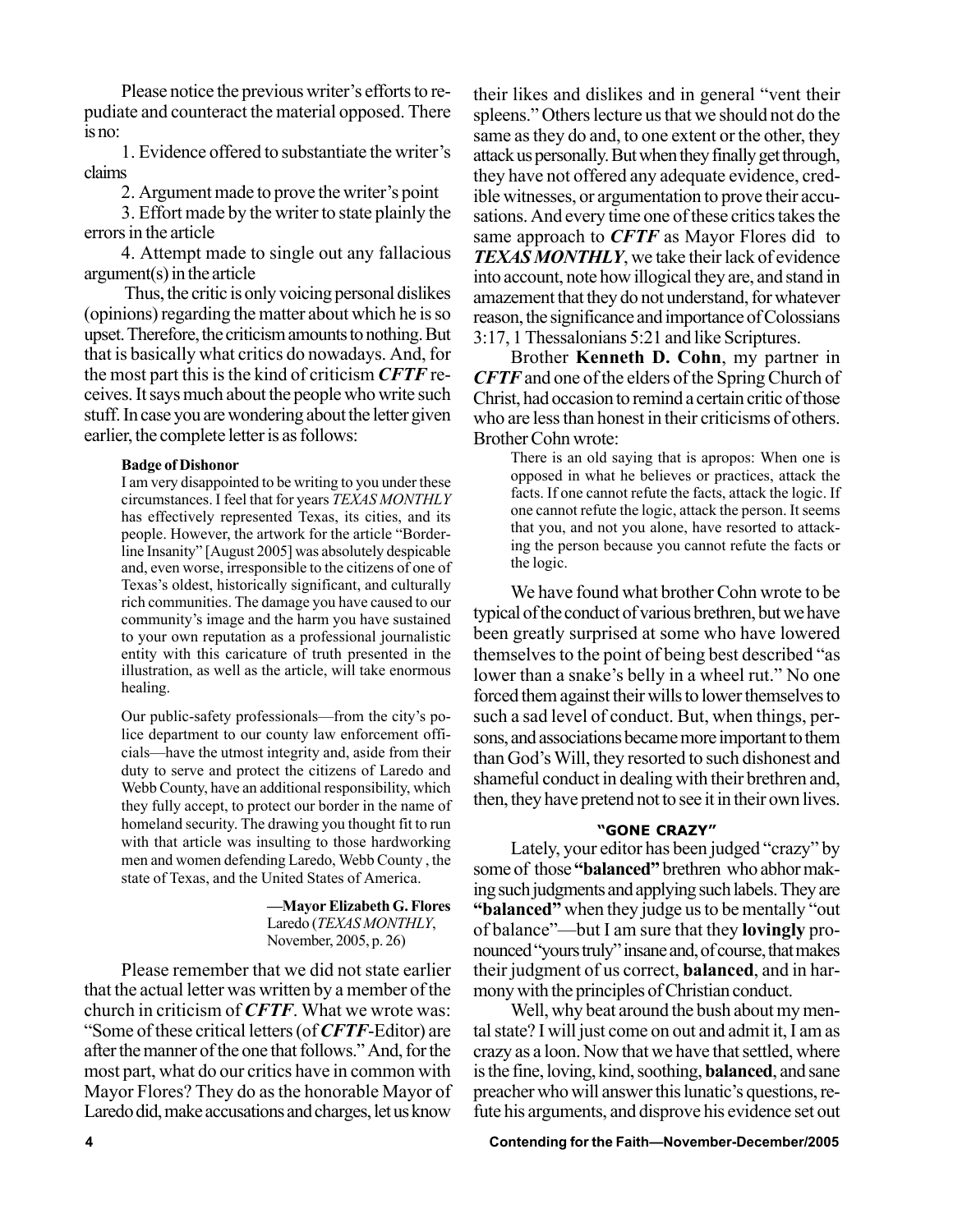on the pages of *CFTF* over the last few months? To any sane, rational, learned, **balanced**, and loving preacher, answering a lunatic should provide no problem at all.

Having written all the preceding, we must confess that we had much rather be judged a lunatic by those who judge and label others (with their **balanced**, loving and kind appellations, evidently without knowing they are engaged in the very thing they condemn), than to be guilty of the inconsistency and hypocrisy that characterized them. If such persons are sane but engage in that which they condemn, they can be nothing more or less than inconsistent (at best) and hypocrites (at worst). Thus, we consider it a blessing to be judged "looney" by such persons. *Seeing that this lunatic is doing to them what we are, imagine what*

### **Shall We Support...**

### **(Continued from page 1)**

Thompson was removed by the Board and the Board installed Miller as Interim Director (see below). Exactly what do the Palm Beach Lakes elders "oversee" and/or supervise about AP, and how do they do it? If they do have a "say-so" in the hiring and firing, why did they accept oversight of AP when it had Dave Miller, a marked false teacher, on its staff? Why did they approve the appointment of Dave Miller as AP's Director? Is this action the way to protect the flock from wolves (Acts 20:28-32)? Is it possible that these elders are mere figureheads, secured to satisfy concerned conservative brethren who might inquire if AP is "under" an eldership?

> For the past eighteen months, the eldership of the Palm Beach Lakes Church of Christ has overseen the work of Dr. Bert Thompson and Apologetics Press. With great sorrow, on May 24, 2005, this eldership supported the Board of Directors when they terminated Dr. Bert's association with A.P.

> The Board also recognized and has encouraged A.P. to focus on its core mission, defending the Christian faith with a relentless pursuit of excellence, which has become a hallmark at A.P. The PBL elders plan to work with the Board in an advisory capacity, provide strength and counsel to Bert and to continue overseeing this amazing, effective organization. ...The healing process has already begun. The Board named Dr. Dave Miller as interim Executive Director and we have every confidence in his spiritual foundation, talent and leadership ability. ("Open Letter to Contributors and Friends of Apologetics Press—May 31, 2005," www.pblcoc.org)

Moreover, can an entity under the "oversight" of elders Scripturally ask for and collect donations from the general public on its website? Note the following *a sane preacher would do to them.*

### **IN CONCLUSION**

We wish for our honest, faithful, courageous, and consistent brethren a wonderful holiday season along with a happy new year. May God bless everyone who consistently, steadfastly and routinely does His good Will and is willing to call a spade a shovel (I Corinthians 15:5; Jude 3; Colossians 3:17; II Timothy 2:2).

But before we go, in order to satisfy those just, loving, righteous, sane, and **balanced** brethren who have violated their own standard of conduct in judging us less than sane, without their consciences being pricked at all, with **Daffy Duck** we say: "That's all folks."

*óDavid P. Brown, Editor*

appeals on the AP Website:

We genuinely appreciate your interest in the work of Apologetics Press. There are several ways in which you can help us. First and foremost, you can help us by remembering us in your personal prayers from time to time. As James noted: "The effective, fervent prayer of a righteous man avails much"  $(5:16b)$ .

Second, you can help us by using our materials. The primary purpose for the existence of Apologetics Press is to provide materials and services that can be used to help convert the non-Christian and strengthen the faith of the Christian. Everything we do is aimed at the proclamation and defense of the Gospel of Christ.

Third, you can help us by recommending our work to others. By telling your friends and associates about our monthly journals, books, tracts, tapes, and other products and services, you are helping spread the Good News.

Fourth, you can help us financially. Apologetics Press is an IRS-recognized nonprofit 501(c)3 corporation, which means that the funds you contribute are eligible to be deducted on your tax return(s). There are numerous ways to give (for additional details, be sure to ask your tax consultant).

**Monthly contributions**. By giving to our work on a regular, monthly basis, you help provide financial stability that allows us to better plan our annual budget. We not only publish numerous new products each year, but we also send out many of our materials completely free of charge to people who simply cannot afford to pay for them (e.g., those incarcerated in jails and prisons, those in Third World countries, etc.). Monthly gifts make it possible for us to continue this valuable service.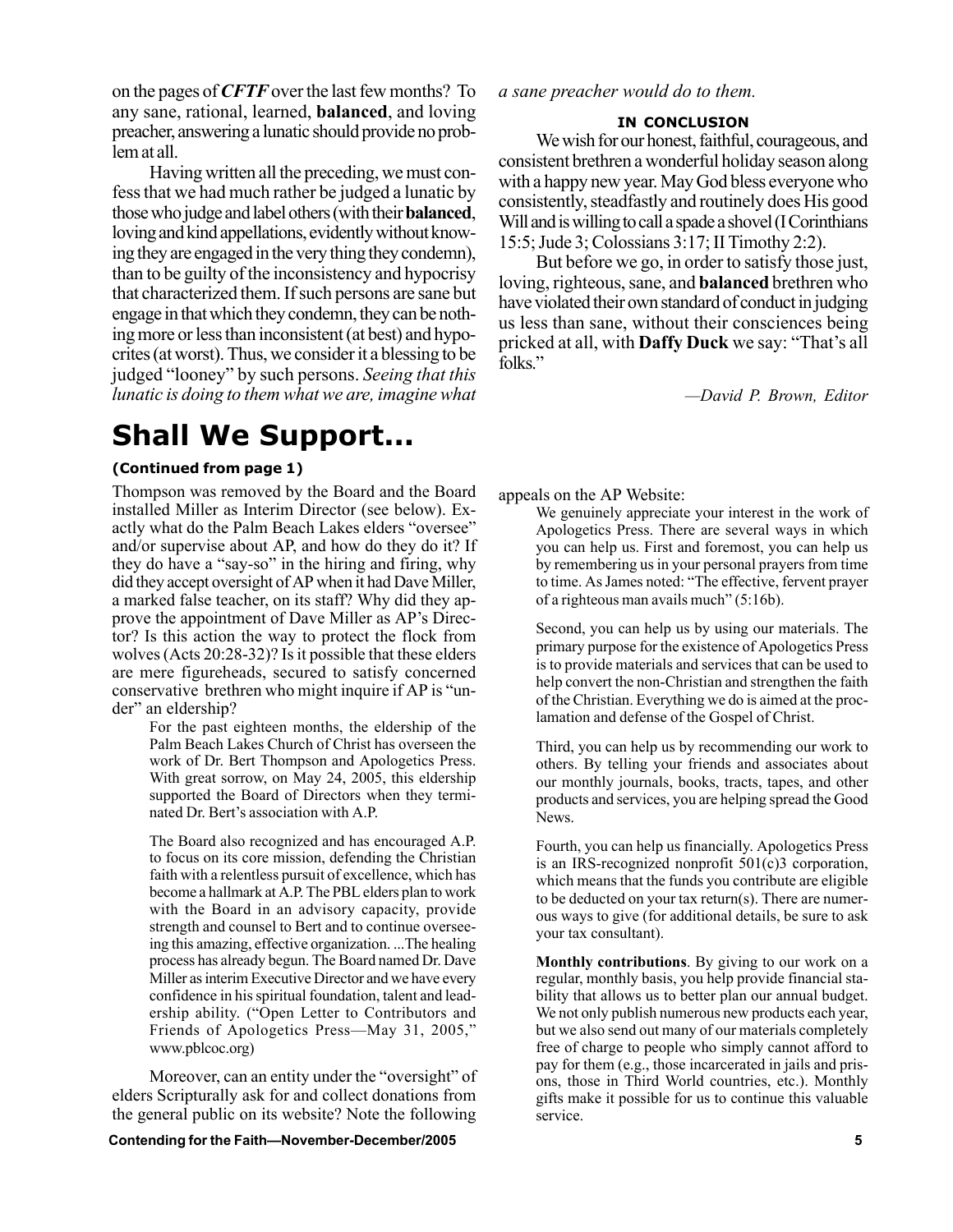**Irregular contributions**. While most of our financial support comes from people who prefer to give on a regular, monthly basis, there are those who, for their own reasons, prefer to give on a somewhat irregular basis (e.g., bimonthly, quarterly, semi-annually, sporadically, etc.). These types of gifts certainly are appreciated as well, as they permit us to carry out special projects (for which funds are not always available in our annual budget).

**Annual contributions**. There are some who donate to our work in a lump-sum fashion at the end of the year. If you use this method of contributing, then you can claim your deduction on your taxes just a few months later.

**Stocks and Bonds**. If someone told you that you could reap double the tax benefits through charitable contributions, would you believe it? It<sup>1</sup>s true! You can do this by donating some of your investments, as opposed to cash. As an example, suppose you purchased stock for \$3,000 several years ago, and it has increased in value so that it now is worth \$10,000. If you were in a 28% federal tax bracket, sold your stock, and qualified for the 20% capital gains rate, you would owe \$1,400 in taxes. If you donated that same stock to Apologetics Press, you would get the tax deduction for the full \$10,000 market value. That would save \$2,800 in taxes. If you then added the \$1,400 you avoided in capital gains tax, your total tax savings would be \$4,200.

**By remembering us in your will**. We understand that this is a sensitive subject for some, but it still is one that we would like friends of our work to consider. By including Apologetics Press in your will, it one day may be said of you, as it was of Abel, that you, "being dead, yet speaketh" (Hebrews 11:4). Years ago, a sweet Christian widow included Apologetics Press in her will, not knowing at the time that she was dying of an incurable disease. As a result of her foresight, at the end of each quarter we receive a gift from her estate. Those funds have been used for more than a decade to publish many of the books that we have produced to proclaim and defend the Old Jerusalem Gospel. Thanks to her good stewardship, her good works have continued long after her death.

**By telling a friend or loved one about us**. If you know of anyone who would benefit from our materials or services, or who might be willing to help us financially, please send us their name(s) and addresses. When we receive that information, we will send them a letter introducing them to our work, along with a copy of our most recent catalog and samples of our two journals (*Reason & Revelation* and *Discovery*). [Click here  $\langle$ /apinfo/freesamples> to submit their name.] Thank you for taking the time to learn how you can help us. If you would like to make a contribution to this work, you may fill out the on-line contribution form </apinfo/contributeform>, mail us your contribution, or call us toll-free (to use a credit card). (http:/ /apologeticspress.org/apinfo/donate). <(http:// apologeticspress.org/apinfo/donate).>

For as long as I can recall, brethren have been adamant about refusing to ask for funds from the general public to do the work God expects His church to do. We have often criticized denominations for this very thing that is now being done by AP, though it claims to be under the oversight of an eldership. As a  $501(c)$  (3) nonprofit entity, AP has every right to solicit donations from the general public, but as a work of the church such solicitations are contrary to the Scriptures (3 John 5-8). AP cannot Scripturally have it both ways. Either it is a work of the church which distributes all materials without charge, or it is a private, nonprofit publishing house which charges the public for its publications and accepts contributions from the general public.

### **SALARY AND INCOME QUESTIONS**

What about income and salaries of the AP speakers/writers? Does the Palm Beach Lakes Church pay the salaries of these men? Does AP pay their salaries? Do the Palm Beach Lakes elders exercise any control over or supervision of AP salaries? When AP employees conduct seminars, do they keep what they are paid for doing so? If so, are they paid salaries also? Bert Thompson, previous Executive Director of AP, reportedly conducted forty weekend seminars per year for several years, charging \$2,500.00 per seminar above expenses. Did he keep this for personal income, turn it over to AP, or turn it over to Palm Beach Lakes? Did he keep the remuneration for his seminars and draw an additional salary from either AP or Palm Beach Lakes? What income/salary policies do AP and Palm Beach Lakes follow now that Thompson is gone? Have these changed since his departure? Since AP solicits and receives contributions nationally (from Christians and non-Christians alike, as previously indicated), these are pertinent questions that deserve forthright answers.

### **ITS DIRECTION**

Bert Thompson, past Executive Director of AP, made the following announcement in an official publication:

As of August 1, we are adding our first department, the Department of New Testament Studies. And it is with much pleasure that I announce to you the man who will chair that department, Dr. Dave Miller. It is quite likely that Dave needs no introduction to many of you since he is widely known throughout the churches of Christ for both his scholarship and his unwavering-yet-balanced stand for Truth. Dave holds earned M.A., M.Th., M.A.R., and Ph.D. degrees from various accredited universities, and has served for the past decade as the director of the Brown Trail School of Preaching in Bedford, Texas (near Fort Worth). In addition, he also is a much-sought-after speaker, he serves as host of "The Truth in Love" television program produced by the Brown Trail Church of Christ, and he is the author of the critically acclaimed book,

#### **6 Contending for the Faith—November-December/2005**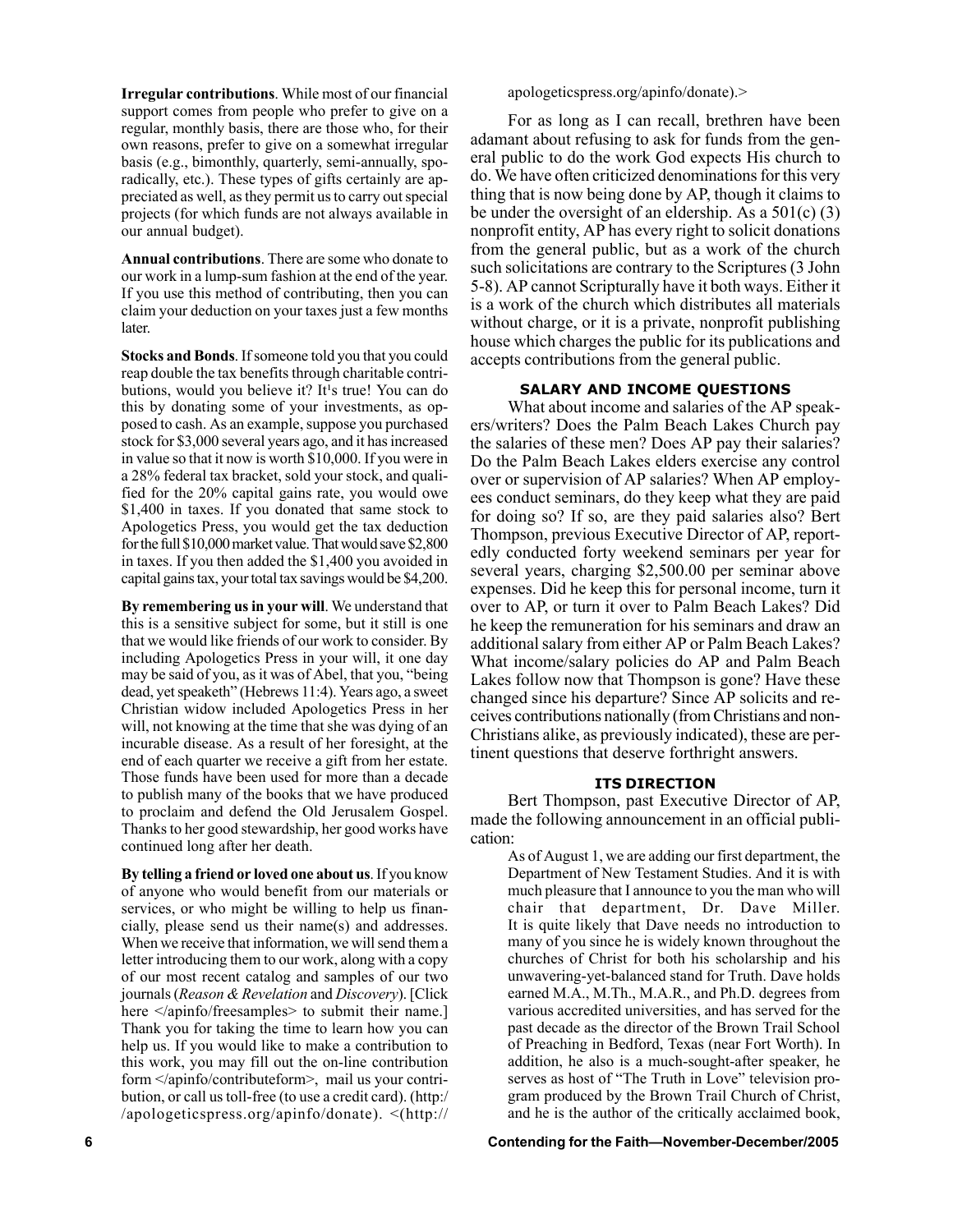*Piloting the Strait*, which forcefully addresses the "change agent" movement that has been troubling the church worldwide for the past several years ("Announcing: Our New Chairman of the Department of N. T. Studiesî, http://www.apologeticspress.org/articles/ 134).

Dave Miller left Brown Trail following his exposure as a false teacher, but, like many others who have fallen prey to political correctness in the church, Bert Thompson ignored the facts and made Miller an AP staff member. Miller led the effort at Brown Trail in the unscriptural practice of "reevaluation/reaffirmation" of eldersî and teaches a false concept of marriage, divorce and remarriage. Since all of this was well documented in articles in *CFTF*, and is presently available at www.http://brown-trail-truth.com, <http://www.http:/ /brown-trail-truth.com> there is no need to rehearse the matter again. We simply point them out to remind readers that these things were publicly reported and are public knowledge.

However, some among us continue to defend AP in spite of the injunction against bidding God speed to error. It is beyond our understanding how otherwise sound brethren could/can lend their names to "A Statement of Support" for this corporation and for its new Interim Executive Director (also AP's registered corporate agent and a member of its Board) **who is a false teacher**. Some have lamely argued that they support the "concept" and "work" of Apologetics Press, but do not endorse Dave Miller or his errors. Would these same brethren endorse the "concept" and "work" of a sound school of preaching if **Rubel Shelly** was were appointed its director? I trow not! The legs of the lame are truly unequal. Some of those same people who endorse AP, but say they do not endorse Miller, are also willing to speak on the same programs with him (e.g., Spiritual Sword Lectures, Truth in Love Lectures, East Tennessee School of Preaching Lectures, "Polishing The Pulpit," et al.). When they thus speak, will they expose Miller and his false doctrines, or will they simply "let it slide" because of political considerations?

Jesus said, **ìHe that is not with me is against** me" (Matthew 12:30). In the war between Truth and error, there is no "middle ground." One who endorses any entity thereby lends his support and endorsement to those who operate, direct, and serve in that entity. Those who continue to regard Apologetics Press as a "sacred cow" and lend their endorsement to it are bidding God speed to its Scripturally questionable organization/operation and to the false teaching of its executive director, despite the "good" that it does in its publishing business. They cannot "straddle the fence" and have it both ways. They must either repudiate AP and its executive director, or they are partakers of error. To endorse AP is to endorse Miller. To reject Miller one must reject AP to remain consistent. We cannot "do evil that good may come."

> *óP.O. Box 267 Elk City, Oklahoma 73648*

# **OPEN FORUM CFTF Spring Lectureship**

### **TUESDAY, February 28, 2006**

 **ALL DAY OPEN FORUM. SUBJECTS: Apologetics Press, Dave Miller, MDR as taught by Stan Crowley, The Gospel Journal Boardís involvement in the departure of Dub McClish as Editor and David B. Watson as Associate Editor from** *TGJ* **along with related topics.**

The Spring elders, **Kenneth D. Cohn** and **Buddy Roth** will moderate the forum. The format for the forum will be as follows: Beginning at 9:00 a.m. there will be a 20 minute speech followed by a 20 minute question and answer period with a 10 minute break between sessions. We will break for Lunch from 11:50 a.m. until 1:30 pm. The forum will resume at 1:30 p.m. and conclude at 4:20 p.m. with the same format as the morning sessions. Following the dinner break there will be a panel discussion with time for questions and answers during the 7:00 and 8:00 p.m. sessions. The speakers in the forum will be composed of those who accept the Spring elders' written invitation, which invitation was mailed to them by certified mail with return receipt.

### **MORE INFORMATION:**

Spring Church of Christ • P.O. Box 39 • 1327 Spring Cypress Rd.  $\bullet$  Spring, TX 77383 281.353.2707  $\bullet$  scoc@swbell.net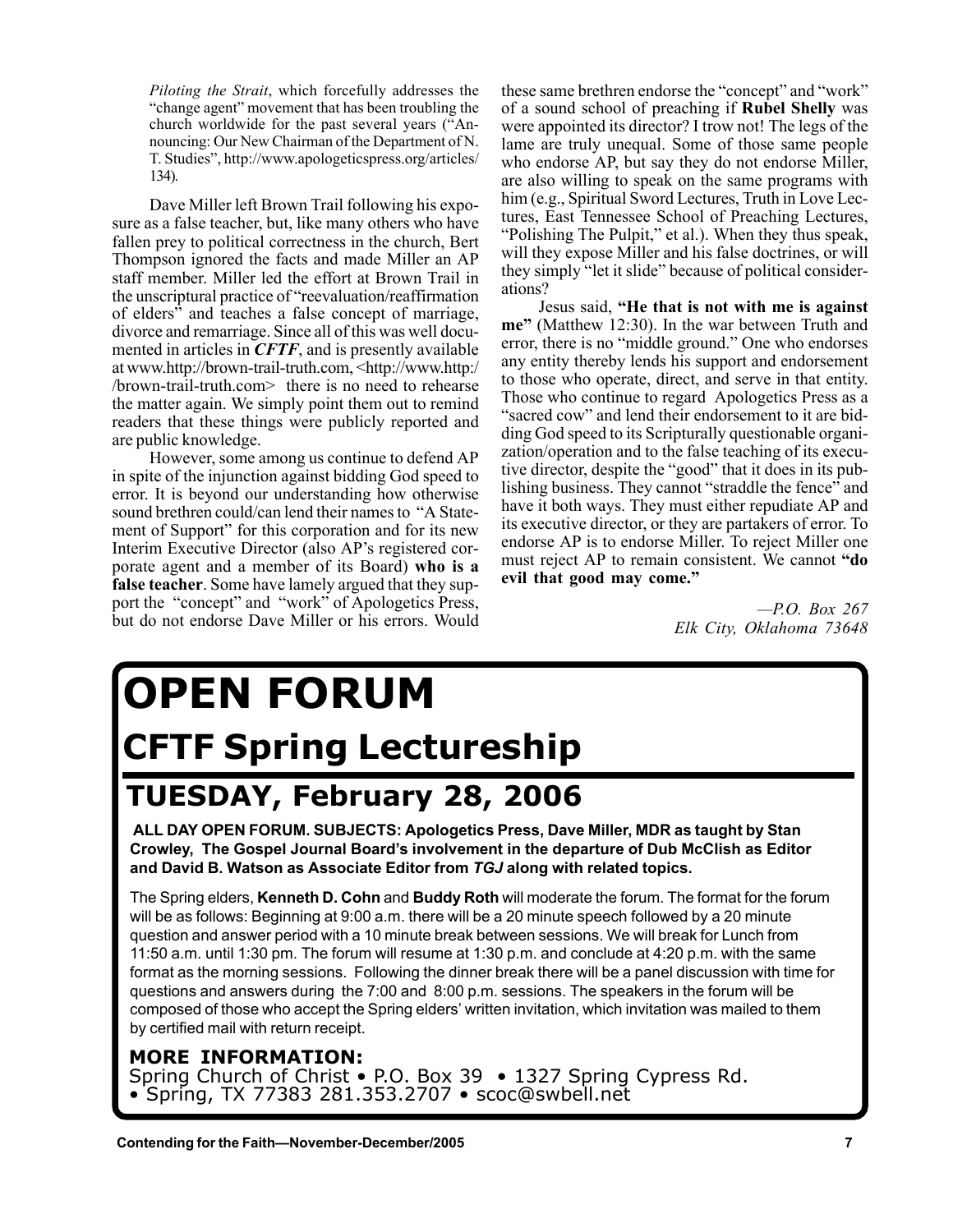*[Since Dave Miller propagated the false doctrine of re-evaluation/reaffirmation of elders in the Brown Trail Church of Christ pulpit about 15 years ago, many of us have done our best to expose and refute the doctrine. Because a number of years passed without the Brown Trail churchís practicing this false doctrine, some of us gave them the benefit of the doubt that they had given up the doctrine. Then about three years ago, Brown Trail did it again. This would have been an opportune time for Miller to declare his opposition to the doctrine he once advocated, but he did not do so. Bert Thompson hired Miller and ignored those brethren who tried to get him to see Millerís re-evaluation/reaffirmation error as well as Millerís error on MDR. Some have charged us with only separating ourselves from Miller after Miller was appointed Interim Executive Director of AP, but those charges are as wrong as could be as the following letter shows. Please note the date of the letter. To date there has been no response to our letter. And, Dave Miller not only appeared on the 2004 Spiritual Sword Lectures, but also on the 2005 lectures.-Editor]* 

### **SPRING CHURCH OF CHRIST**

1327 Spring Cypress Road All Mail to: PO Box 39 Spring, TX 77373-0039 Phone (281) 353-2707 Fax (281) 288-3876

March 4, 2004

Mr. Gary McDade Lectureship Director Spiritual Sword Lectureship 1511 Getwell Road Memphis, TN 38111-7299

Dear Gary:

I am in receipt of your February 26, 2004 letter wherein you graciously extended to me the invitation to speak on the 2004 *Spiritual Sword Lectures*. I also appreciated the phone call and conversation we had several days preceding the arrival of your February 26<sup>th</sup> letter.

While in our phone conversation, I verbally accepted your invitation to speak. However, having learned that brother Dave Miller is also to speak on your lectures, I must, therefore, now decline your kind invitation. This is a very sad and difficult thing for me to do because I have always thought highly of you, your faithful work for the Lord. I have always wished the best for the Getwell congregation, her elders, *The Spiritual Sword* and the *Spiritual Sword Lectureship*. And, I continue to do so.

However, brother Dave Miller teaches the false doctrine of elder reevaluation and reaffirmation as practiced by the Brown Trail Church of Christ on at least two occasions. We have openly and publicly opposed this false doctrine in *Contending for the Faith*. I am enclosing the issues of *CFTF* wherein this doctrine was exposed, opposed and refuted. I know of no repentance on brother Millerís part for believing, teaching and participating in this unauthorized activity as it was taught and practiced by the Brown Trail Church of Christ. It would, therefore, be highly inconsistent for me to oppose the doctrine as strenuously as I have done, and appear with him on a lectureship as if I had no problem with his doctrine and conduct at all. I hope you understand my position.

Furthermore, brother Miller also believes and teaches that if a person marries for the *purpose* of getting into the United States, then divorces after obtaining entrance into the U. S., the parties involved in what is commonly called a "green card marriage" are free to remarry. The specific case in point is that of Everett Chambers, an employee of the Brown Trail School of Preaching while brother Miller was the school's director. Brother Chambers did the very thing previously described. (Of course, I am not discussing any illegalities that may have been committed by brother Chambers when he engaged in a "green card marriage.")

The position taken by brother Miller regarding brother Chambers' conduct in this matter is this: since the *purpose* for the marriage was to get into the United States, said persons were never joined together by the Lord (They never had a Matthew 19:6 marriage). Hence, brother Miller concludes that Chambers and his wife, having divorced to satisfy legal requirements, are free to contract a Matthew 19:6 marriage. At least it has been said that brother Chambers is free to remarry.

Brother Miller and those who agree with him err on this point because there was *intent* on the part of each one involved in said marriage to contract a marriage with each other, but the *purpose for said marriage* was to gain entrance into the U. S. Nevertheless, no one held a gun to either person's head and forced them against their will to go through the legal and ceremonial aspects of marriage. They *willed* (*intended*) to contract a marriage with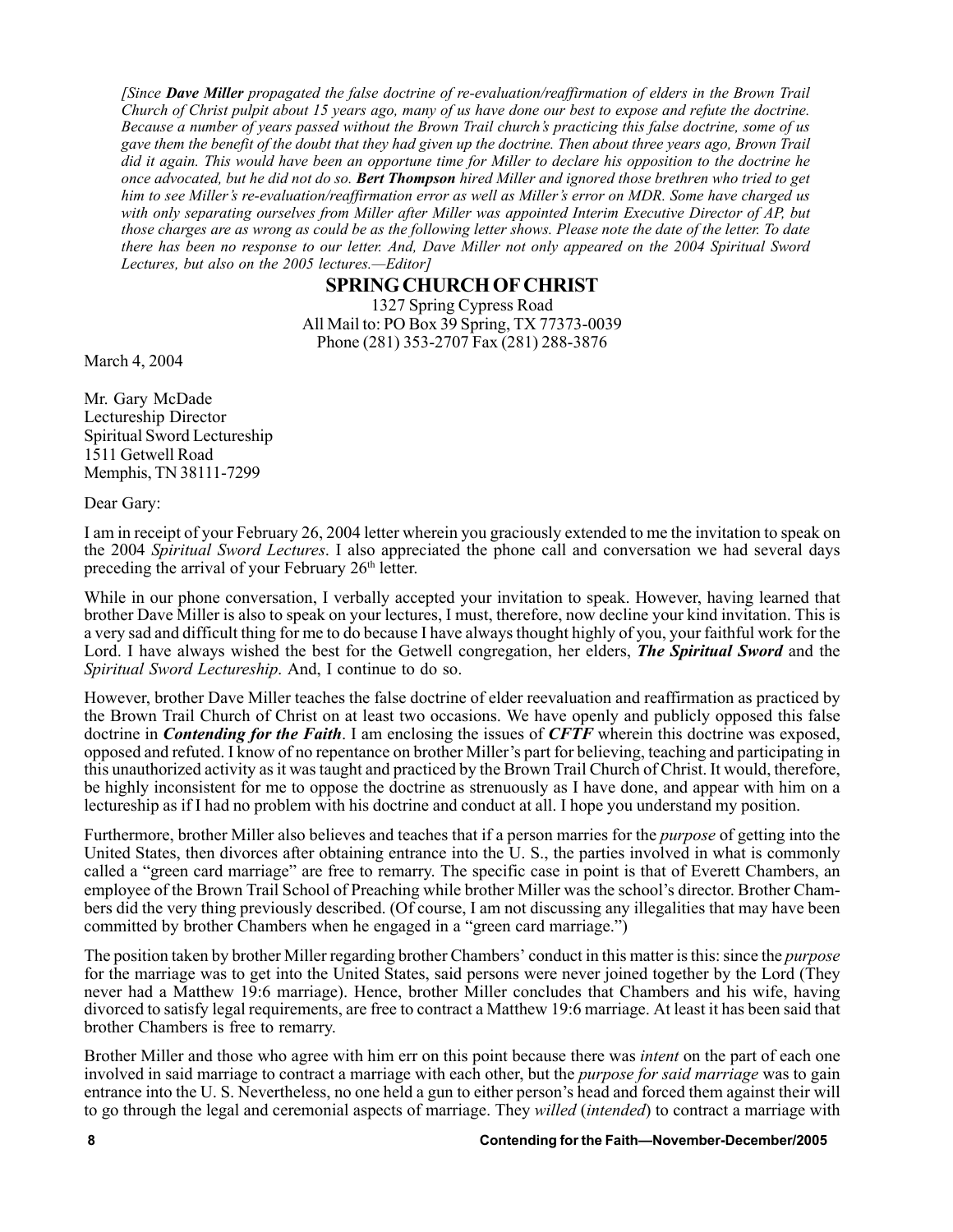one another regardless of the *purpose* of the marriage. Indeed, they were duty bound to God and one another to continue in the marriage, although the original purpose of the marriage was to get into the United States.

Brother Miller, and those who believe as he does, has confused the *purpose* of the marriage with the *intent* to marry. Two people may *intend* to marry one another because their families arranged for their marriage. They do not love one another, but it is the custom for such so to do. But the *purpose* or *reason* for their marriage to each other is because their parents arranged for the marriage. Nevertheless, the two *intended* marriage to each other and are bound by its mandates.

In the days when God tolerated polygamy, Jacob married Leah thinking he was marrying Rachel. Though it was after the fact, Jacob learned of and agreed to his father-in-law Laban's terms for marriage to Rachel. According to their custom, the terms of the marriage contract stipulated that Leah must marry before Rachel. Jacob *intended* marriage for Leah. But for what *purpose* did Jacob *intend* to remain in his marriage to Leah?

A man and a woman commit fornication. The woman becomes pregnant out of wedlock. When marriage was held in much higher esteem than it is in these days, a common way to honorably correct such a problem was for the man and the woman to marry. If there had been no pregnancy the man and the woman may have never considered marriage to one another. But, for the sake of the mother and child, marriage was proposed and realized. *Question*: Though the man and the woman *intended* marriage, for what *purpose* was the marriage? Will brother Miller say because the *purpose* of such a marriage was less than the ideal *purpose* set out in the scriptures, that there was no *intention* on the part of the man and woman to be married-thus, there was no Matthew 19:6, "God-joined" marriage? Indeed, will anyone say that God did not join together the two persons in said marriage to be husband and wife?

Does the Bible teach that persons who are eligible for marriage and intend to be married *must* fully understand God's teaching on every aspect of marriage, divorce and remarriage before God will join them together to be husband and wife? If the answer is "yes," then how is it possible for atheists, Buddhists, Muslims, Hindus, etc. to be married? Surely we do not believe that only Christians who are correctly informed about marriage, divorce and remarriage are authorized by God to contract a "God joined," Matthew 19:6 marriage. Indeed, marriage is not a church ordinance.

Please consider the following "true"/"false" statement.  $T F$  All other things being scripturally equal, if a man and a woman *intend* to marry each other for any other *purpose* than their love for one another, God will not join them together as husband and wife (a Matthew 19:6 marriage). I certainly will not answer "true" to the foregoing statement, the reason being that one's *purpose* for entering into a marriage does not necessarily alter or nullify one's *intent* to enter into a Matthew 19:6 marriage contract.

Brother Gary, before closing I want to assure you that I count you as a friend. Moreover, I am not attempting to tell you or the Getwell elders how to run your own affairs. I am only informing you as to why I cannot accept your invitation to be on your lectures. As I have explained earlier in this letter it is a matter of personal conviction and consistency on my part. And, therefore, I must stay true to my conscience.

Having directed a number of lectureships under the oversight of the Spring elders, I know that they and I would want to be informed about why someone would not accept an invitation to be on our lectures. I have, therefore, written you accordingly. Please be assured that I have the highest regard for you and your work as well as your strong stand for the truth and against error for which you are well known.

If it turns out to be the case that brother Miller has repented of his positions as represented in this letter, then I will certainly be happy to hear of his repentance. Furthermore, if it is the case that I have misrepresented his beliefs (I assure you if I have misrepresented his beliefs it is unintentional), then I would appreciate being corrected. In times past I have appeared with brother Miller in certain teaching situations on different occasions. It is my will that such could once again be a reality.

Please know that I harbor no ill will toward you or anyone at the Getwell congregation. I wish you and the *Spiritual Sword Lectureship* good and great success. May God richly bless you, yours and the work at Getwell as you "walk in the light as he is in the light"  $(1$  John 1:7).

Brotherly, [signed] David P. Brown Evangelist

**Contending for the Faith—November-December/2005 1998 1999**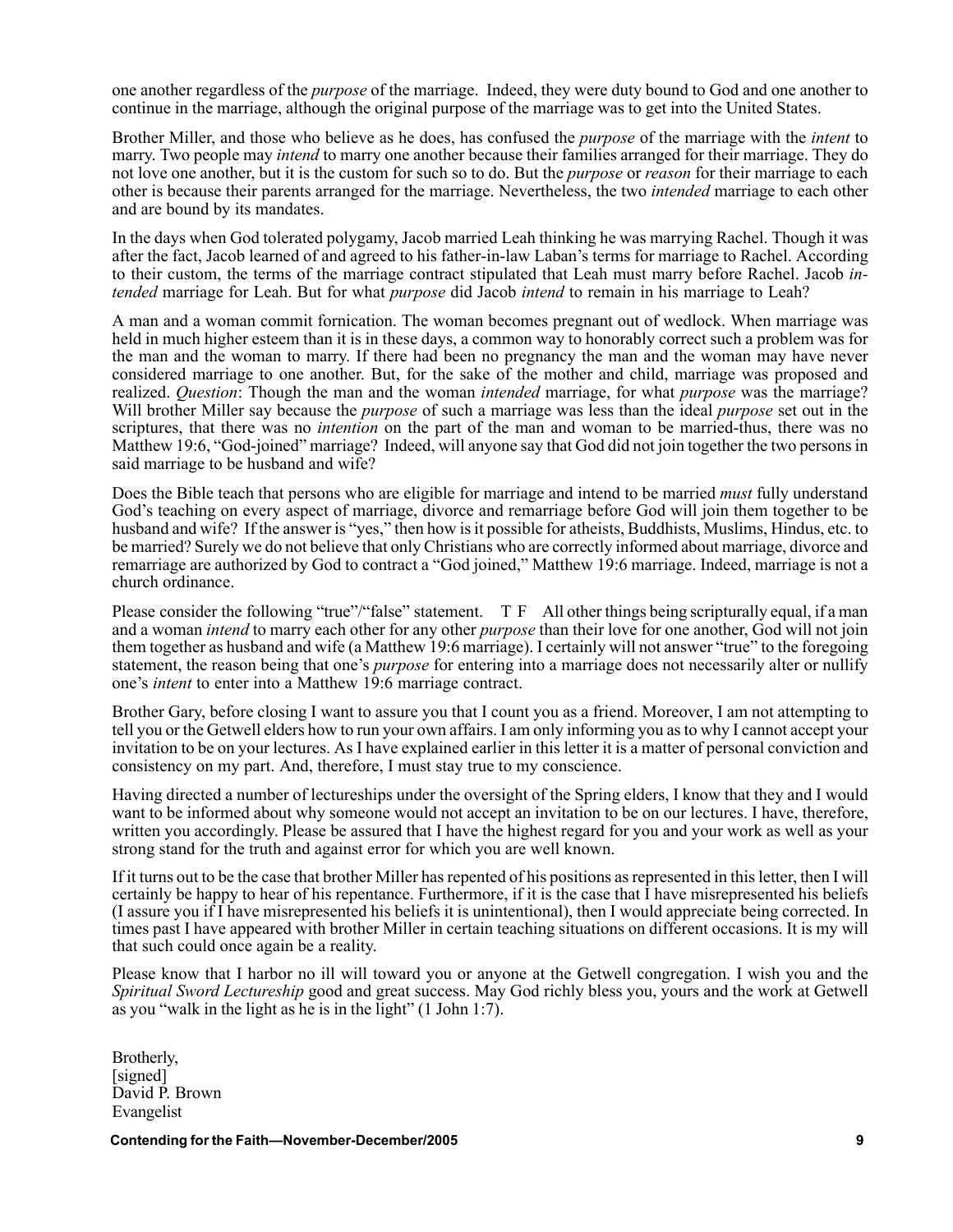# **A STATEMENT FROM BROTHER DAVE MILLER**

*[On September 23, 2005, brother Dave Miller issued the following statement in response to the accusations of numerous brethren that he has taught and practiced the unauthorized elder reevaluation/reaffirmation procedure and that he has advocated an erroneous position regarding marriage, divorce, and remarriage. We produce his statement in full below:]*

### **FOR HONORABLE BRETHREN WHO SINCERELY WANT TO KNOW**

The vast majority of those in our great brotherhood who encounter rumors and hearsay choose to believe the best about their brother, suspending judgment until verification is forthcoming. They sincerely want to believe and hope the best about their brothers and sisters in Christ (I Corinthians 13:7). *For the sake of these dear brethren*, and in the spirit of Proverbs 18:17 ("the first one to plead his cause seems right, until his neighbor comes and examines himî), I wish to offer a brief word of explanation and clarification concerning the allegations and accusations that are circulating.

### **ìELDER REAFFIRMATIONî**

• I do not believe in the "reaffirmation/reevaluation of elders" as my critics have defined the concept.

• I do not believe that elders should be temporarily appointed and their "terms" only continued on the basis of an arbitrary vote of the membership.

ï I do not believe that a congregation has the right to use any procedure that expels qualified men from the eldership.

What I **do** believe is that elders have the authority to solicit from the congregation the congregation's desires regarding who should serve them as elders.

The specific instance at Brown Trail **in 1990** entailed a process that was instigated and executed by the elders themselves. The elders appointed Johnny Ramsey, two instructors from the school of preaching, and me to do the "leg work," but it was the elders themselves that initiated the process and implemented it from beginning to end. The issue boils down to a single point, illustrated by two questions: (1) Does an elder (or preacher, deacon, Bible class teacher) have permission from God to request the members to give him their feedback regarding whether they think he is qualified to continue to serve and/or perform his job properly? (2) And does that elder then have the scriptural right to decide whether he will remove himself on the basis of the response that he gets from the members? The few passages that have anything to do with the selection and ongoing qualification of officers in the church (e.g., Acts 6:3; 1 Timothy 5:17-20), imply that the congregation has the right to participate in the appointment (i.e., "evaluation") of their leaders. The process or method by which an individual is deemed to be biblically qualified is not spelled out in Scripture. It is therefore a matter of expediency that falls within the God-granted **authority of the elders.** Those who have turned this issue into their pet hobby are the very ones who are tampering with the authority of elders.

While I am not aware of any unscriptural actions having occurred, I was not in any way involved in a completely separate procedure implemented at Brown Trail **in 2002** by a different eldership that was then in place. I had already resigned and was in the process of moving to Alabama. It is astounding that an event that occurred **15 years ago**—an event that I have neither repeated nor promoted since—should cause such a stir!

### **M,D,R**

### **AS IT RELATES TO "INTENT"**

It is unnecessary for me to explain my views regarding what the Bible teaches on the overall subject of marriage, divorce, and remarriage. I have taught on this subject for many years and my views are a matter of public record, having been permanently documented in lectureship manuscripts, school of preaching classes, a tract I wrote on the subject, a section in *Piloting the Straits*, numerous sermons I have preached over the years, articles in brotherhood journals, and television programs recorded for "The Truth in Love." My views are the same views held by the faithful segment of our brotherhood: one man for one woman for life with fornication being the one and only exception by which the innocent party can put away his/her mate and remarry.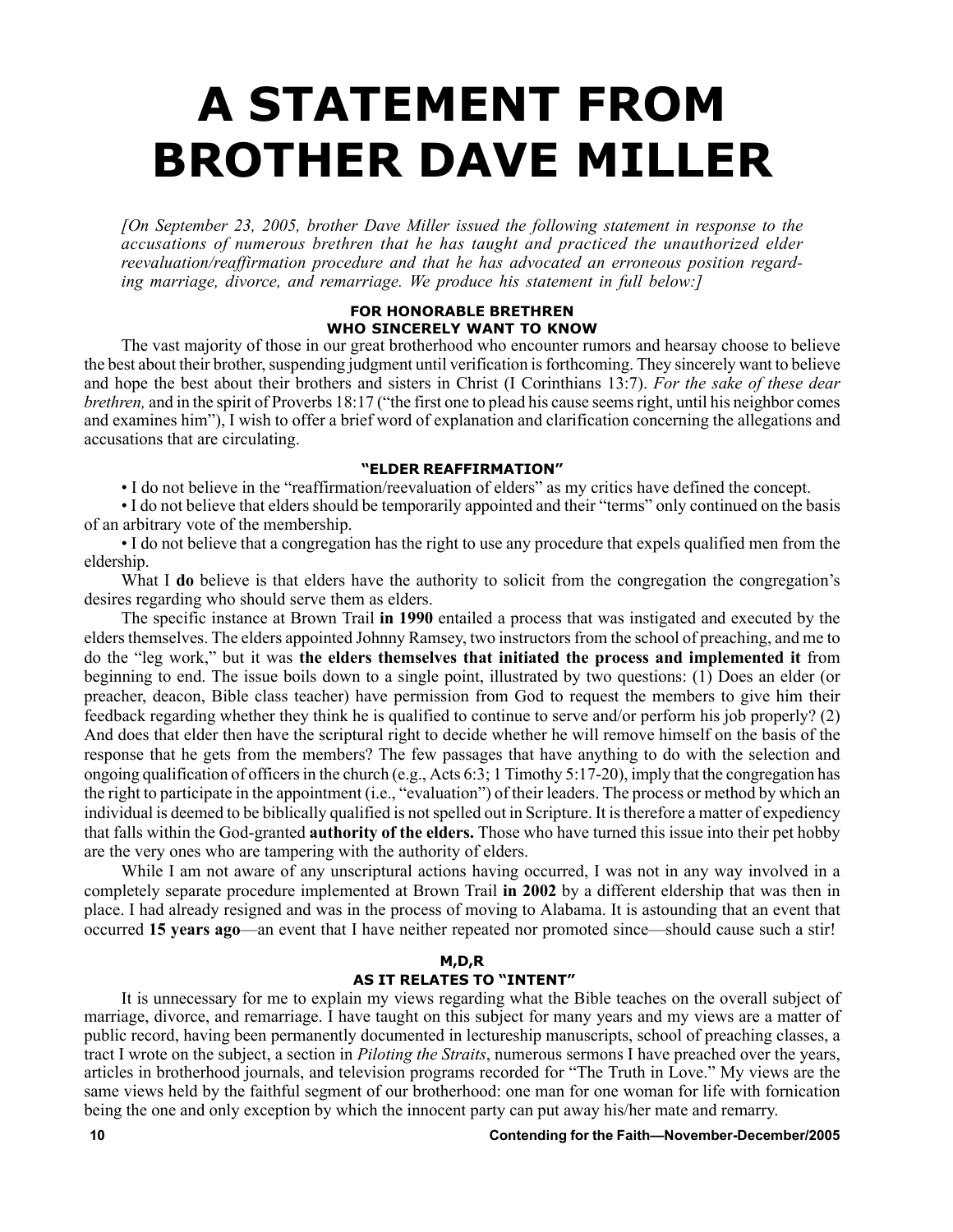However, several years ago an incident occurred in the school of preaching where I served as director. One of the staff members was found to have gained entry into the U.S. several years earlier (before he became a Christian) at the behest of his cousin who had concocted a plan by which they would "marry" on paper in order to defraud the U.S. government to achieve his entrance into the U.S. As soon as the conspiratorial goal was achieved, they planned to put through the paperwork to end the "marriage." When the elders and I became aware of this situation—which had occurred years earlier—we confronted the brother, who acknowledged/ confessed the incident and expressed a penitent attitude. The elders then assessed the situation and decided that he would be allowed to continue in his capacity with the school and church. The elders counseled him to rectify these past mistakes to the extent that he was able to do so. They also cautioned him regarding his marital status, but no official pronouncement was made concerning his future eligibility for marriage in view of the fact that he was single and not entertaining any prospect of marriage. The entire affair was laid to rest to the satisfaction of the eldership. Five factors that the talebearers of the brotherhood consistently fail to include in their widespread reporting of this circumstance is (1) the woman who offered to accomplish his entry into the U.S. was **his cousin** (illegal in and of itself); (2) the two never did anything to indicate that they actually **intended** to be married or viewed themselves as such (i.e., they did not live together or enter into any relationship or arrangement that could even be remotely construed as marriage); (3) the woman had been married before and was **not eligible to remarry**; (4) the woman is **dead and has been deceased for many years** (cf. Romans 7:1-3); and (5) he remains **unmarried** to this day.

Totally separate and apart from this incident which occurred in the 1990s, I was asked by the elders to participate in a Wednesday evening Summer Series program in 2001 in which the preachers of the congregation formed a panel and fielded questions from members of the auditorium class. One question posed the hypothetical situation in which two people conspire to defraud the government in order for one of them to gain entry into the U.S. In a completely off-the-cuff response to the question. I pointed out that there must be mutual intention for a marriage to take place. I gave as an example (poor as it may have been) a situation in which a person is kidnapped and drugged only to wake up days later to find that he is married—with no recollection of having gotten married. He did not consent/intend to be married. [Another example would be Hollywood actors making a movie in which their characters get married. They speak the vows and say everything that would ordinarily be said at a real wedding. Yet no one thinks they actually get married—since their intention is lacking.] These incidents, in which I responded "off the top of my head" in an attempt to offer input on the submitted question have been latched onto and blown all out of proportion to make it appear as if I've abandoned Bible teaching on MDR and am out counseling hundreds of people to remarry. They claim I advocate that a marriage is not a marriage if either party had "mental reservations" when they married! I categorically deny ever having said, implied, or believed such a thing. My spur-of-the-moment remarks do not contradict my continued belief that two eligible people who are married can divorce only on the grounds of fornication, with the result that the fornicator is not eligible to contract another marriage. Yet, this extremely rare, unusual, unique situation is being held up as a "false doctrine" that threatens to undermine the very foundations of marriage"!

May God bless us all in our efforts to be faithful to Him, and to do His work without the distractions of unnecessary division.

Dave Miller Montgomery, AL 9/23/05

PS: In addition to the above misrepresentations, I have been astounded that in the last 3-4 years, additional FALSE rumors have circulated about me, including the following:

- 1. That I believe in instrumental music in worship
- 2. That I stole money from Brown Trail (a charge dispelled by an IRS audit)
- 3. That I had an affair with a woman
- 4. That I believe in the doctrine of annihilation of the soul
- 5. That I am dead

*[Please study closely the following review and expose' of Miller's "Statement." by brother Dave Watson.-Editor]* 

**Contending for the Faith—November-December/2005 11 11**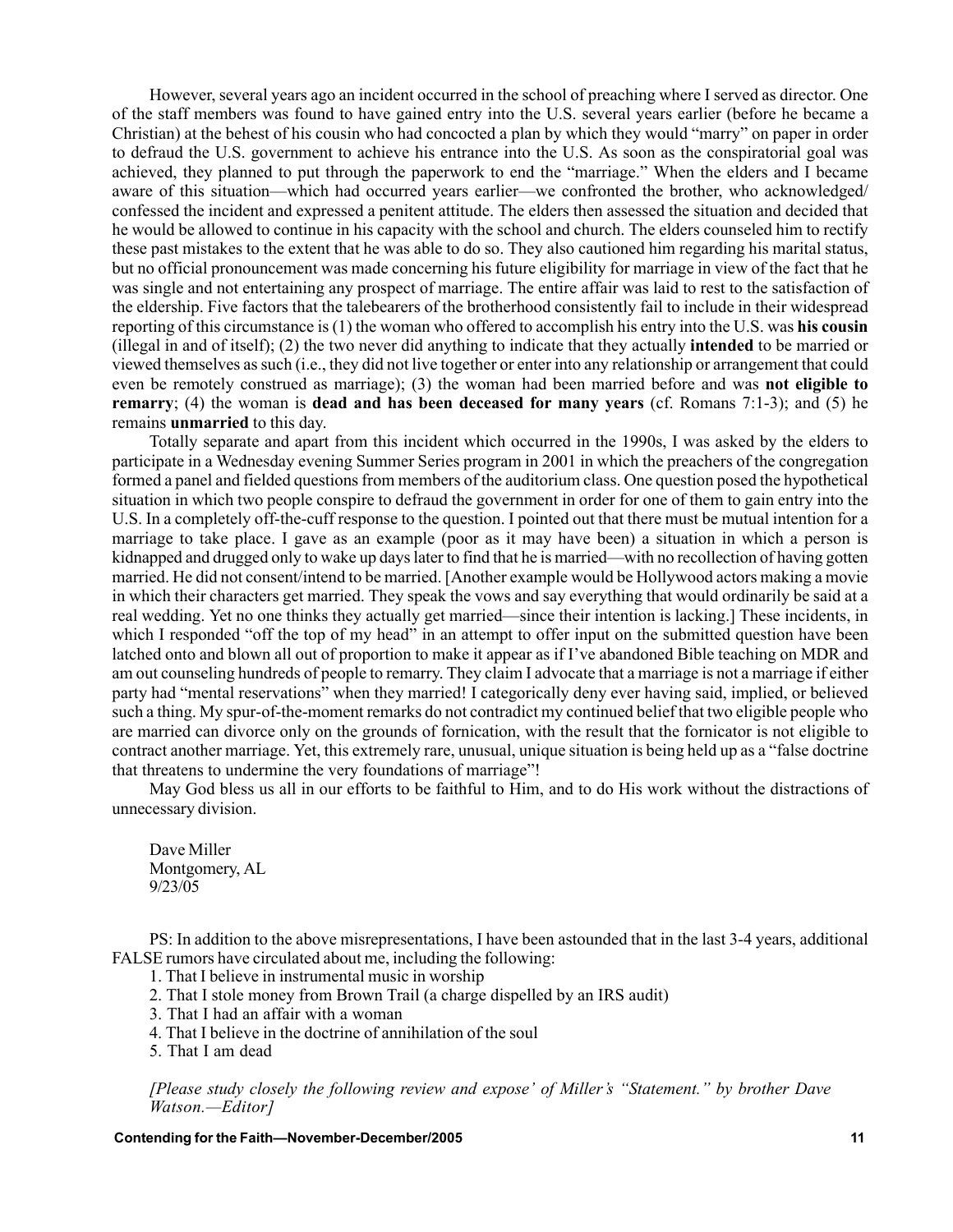### **A RESPONSE TO DAVE MILLER'S "REPLY"**

### **David B. Watson**

On September 23, 2005 brother Dave Miller wrote a "Reply" that he titled: "For Honorable Brethren Who Sincerely Want to Know.î Brother **Dub McClish** has correctly observed:

His condescending attitude is evident in the title of his statement. He suggests that anyone who dares question his doctrine or practice is "dishonorable" and "insincere," and that those who do not buy all of his explanatory statements are "dishonorable," "insincere," and willfully ignorant.

Miller begins by placing those who oppose and expose his errors into a minority "in our great brotherhood." He implicitly (and falsely) charges that they "choose to believe the" worst "about their brother," that they render a "judgment" before "verification is forth coming" and that they do not "want to believe and hope the best about their brothers and sisters in Christ." This same tactic was used by brother **Frank Chesser** when he falsely charged that brother Dub McClish possessed a "judgmental, censorious, self-righteous, unforgiving spirit that characterizes a small and diminishing group of brethren in the church." It was used again by brother **Joseph Meador** when he falsely charged that brother McClish is one of "a few who are in a small, but no less toxic, loyalty circle...a small negative faction, who if they gain control, will only rupture fellowship in the church even more than they already have." It was further used by brother **Curtis Cates** who falsely campaigned that: "brother McClish's reputation had been ruined and that if he remained as editor [of **TGJ**] the paper would die.<sup>"</sup> It was finally used by brother **Barry Grider** who charged brother McClish with "viciousness" and "falsehood" and claimed that he "did not deserve nor need to be in the position he was in." Miller, Chesser, Meador, Cates and Grider are all attempting to "poison the well" concerning those who point out their errors so that the uninformed will think that such allegations are unverified and that the accusations are only "rumors and hearsay."

### **ìELDER REAFFIRMATIONî**

Miller denies that he believes in the reaffirmation and reevaluation of elders. His testimony is:

"I do not believe in the 'reaffirmation/reevaluation of elders' as my critics have defined the concept." But, let us call another witness. Brother **Eddie Whitten** was a member of the Brown Trail congregation, serving, for many years, as director of the school of preaching and also as an elder until he "left there under very distasteful and distressing circumstances in 1989. He writes:

We, the elders at Brown Trail, unfortunately allowed two men to be appointed as elders, who gave the "right" answers" to questions asked in interviews with them, [but] who revealed their liberal leanings as soon as they were appointed to the eldership. The next  $3\frac{1}{2}$  to 4 years became an ongoing contest to retain the Biblical integrity of the Brown Trail church. The eldership was divided to the point that we were stalemated and could not effectively function for the good of the church. After that much time had elapsed under those trying conditions, one of the "good" elders had to resign for health reasons. That left the "liberals" in control. With the apparent intent of remedying the situation, Dave precipitated a confrontation between the two factions. The obvious result was that the liberals forced me to resign (actually minutes before being fired) and **Ed Clark** followed suit in the next couple of days. The men of the congregation demanded a meeting to explain what was going on. It was in that meeting that my respect for Dave Miller vanished.

In the months preceding my resignation, Dave had expressed his concern to me about the views of the most vocal of the liberal elders. He mentioned to a young couple in the congregation just two weeks prior to the above event how dangerous this man was. There were about a hundred, or more, in the meeting the men requested of the elders. In the course of the meeting someone asked me to give my side of the story. I related that there was liberalism in the eldership and in the faculty of the school of preaching. They asked me what I meant by the term "liberalism." I answered that things were being advocated such as (1) authorizing women deacons, (2) all of life is worship, (3) no authority for elders except by example, and (4) praying to Jesus.

After I had returned to my seat, Dave spoke up and stated, "I don't see anything liberal about these men!" I could hardly believe my ears! He destroyed my case and my respect for him. The result was that now there were only the liberal elders left.

Within the next six months, there was, at his suggestion, a "reevaluation of the eldership." In a tape that I heard myself, Dave stated that I Timothy 5:19 was authority for reevaluating an eldership. I know where the tape is, and I think it could be made available if desired. [The tape may be ordered from the Northside Church of Christ, 700 Jolly Road, N.W., Calhoun, GA  $30701$ —Editor] In my judgment, I Timothy 5:19 is addressing the case of an elder who is guilty of sin and who will not repent. It has nothing to do with reevaluating or reconfirming an eldership. Ballots were passed out to the congregation for their vote. The existing elders were not to see the results, only the five preachers that were at Brown Trail and the School of Preaching. The result was that three of the four remaining elders were ousted by the congregation. Two other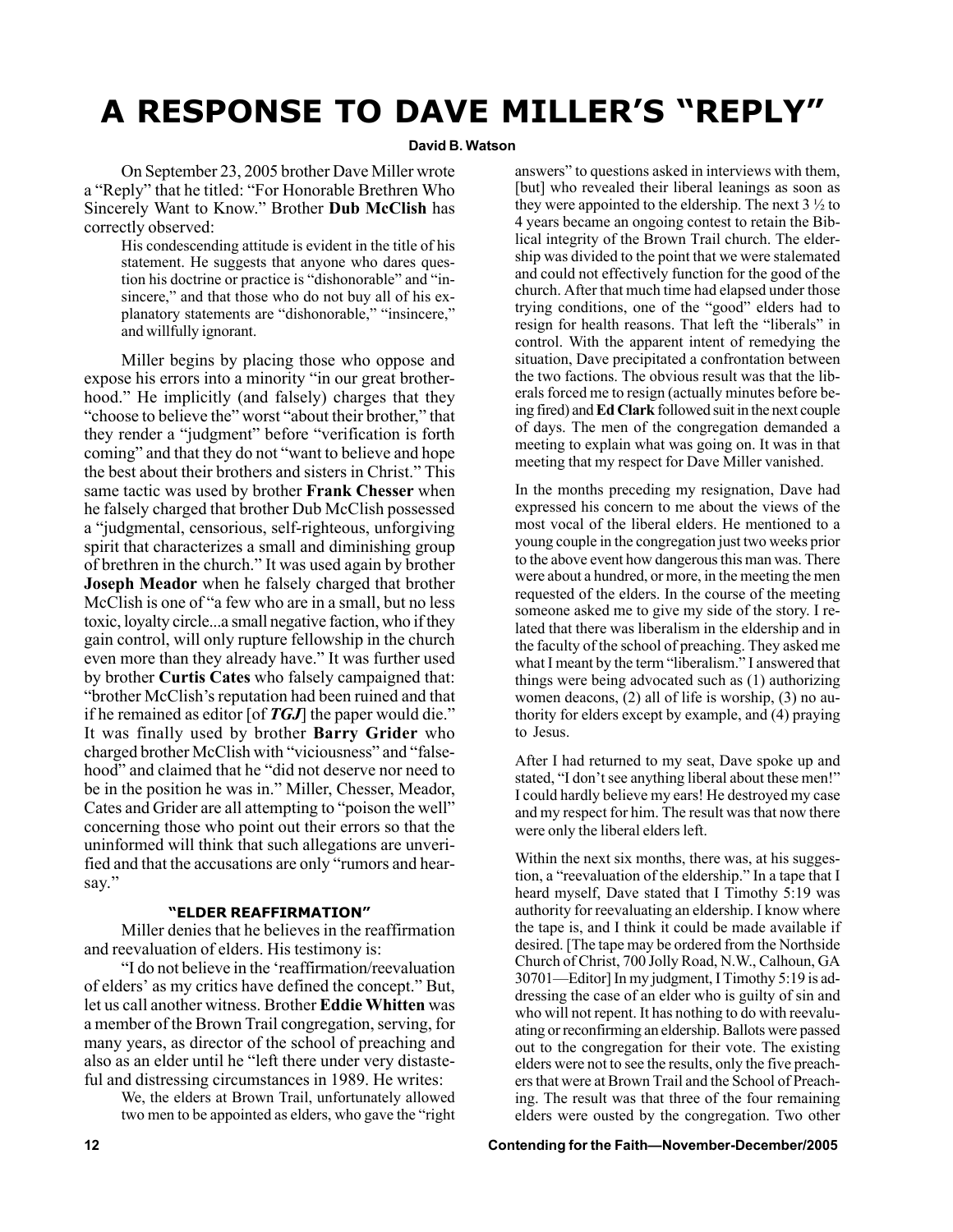men were appointed at that time. Dave had accomplished his mission! He had remedied the stalemate by grossly unscriptural means.

We now call upon Dave Miller to give testimony against himself. He has already done so in a sermon preached at Brown Trail on Sunday morning April 8, 1990 [See the August 2005 issue of *CFTF* for the full printed text of Miller's sermon.—Editor]. In that sermon he explained to the congregation the process of reevaluating and reconfirming present elders. Notice these nine statements from that sermon:

1. "A system has been set in place by which current elders might be evaluated and additional elders might be added to the body of elders."

2. "We[ll], that certainly seems to cover the question of how elders ought to be selected, but what about this idea of reevaluating current elders or reconfirming—and there are some brethren that are really up in arms it seems to me and say that is what the liberals are doing. Well, they may be, but I am unconcerned about that in terms of whether it is right or wrong—but I am concerned about what the Bible teaches."

3. "We may use the term *evaluation of elders*, we may use the term *reconfirmation*, if those terms concern you, then call it something else, but the principle is that if the membership finds fault with an elder, the membership who put the elder(s) in [at] the first, can remove them.

4. "I would still maintain that a man could theoretically be qualified and yet have lost his standing with enough of the members that he ought to voluntarily remove himself. Now how do you determine that unless you ask the members how they perceive that man as an elder of the church?"

5. "No one should be threatened by the prospect of being evaluated, not a one of us, the preacher shouldn't be, the School of Preaching instructors, the elders, the deacons, and all of us as members, ought to have in our mindset, in our attitude, an evaluation mentality, because my friends, the Lord is going to evaluate us one day—and it may be sooner than we think."

6. "And if I, or anyone else in a leadership sort of capacity, no longer sustains the respect from a sizable portion of the flock, for whatever reason, the proper attitude would be to remove oneself from that position."

7. There will be two types of forms. One of these forms will give you an opportunity to simply state whether or not you think any of the five men who are now serving in the eldership should or should not continue to serve. You won't be asked to sign that form, in fact our five current elders have made that point, that this is strictly your opportunity without any pressure from anywhere or anyone to state your feelings about the current eldership in light of what the Bible teaches.<sup>"</sup>

8. "Present elders would need to receive sizable support from this congregation."

9. Then, theoretically, once those can be sorted out, on May 27th, the last Sunday of the month of May, we will be able to formally appoint, ordain those men who will serve as elders of this congregation. Now that may or may not include the five present ones. That's up to you."

The previous statements, from Miller, clearly show that **he** has defined the concept of elder reaffirmation/ reevaluation himself. These statements show that when Miller says, "I do not believe in the 'reaffirmation/reevaluation of elders' as my critics have defined the concept," he is lying. They also show that when he says, "I do not believe that elders should be temporarily appointed and their 'terms' only continued on the basis of an arbitrary vote of the membership," he is stating a falsehood. They further show that when he says, "I do not believe that a congregation has the right to use any procedure that expels qualified men from the eldership." he is stating another lie. Finally, these statements show that when he says, "the specific instance at Brown Trail in 1990 entailed a process that was instigated and executed by the elders themselves," and that "it was the elders themselves that initiated the process and implemented it from beginning to end," he is not being accurate.

### **ELDER REAFFIRMATION AT BROWN TRAIL**

Miller recognizes the distinction between additional elders being added and current elders being reevaluated, reaffirmed, or reconfirmed when he says in statement one: "A system has been set in place by which current elders might be evaluated and additional elders might be added to the body of elders." After covering "the question of how elders ought to be selected," he then moves, in statement two, to "this idea of reevaluating current elders or reconfirming" them. In statement three he sets forth the criteria by which current elders are to be reevaluated, reaffirmed, or reconfirmed. He says: "the principle is that if the membership finds fault with an elder, the membership who put the elder(s) in [at] the first, can remove them." In statement four he defines what he means by the word *fault* saying: "I would still maintain that a man could theoretically be qualified and yet have lost his standing with enough of the members that he ought to voluntarily remove himself." He maintains that a man who has been made an elder by the Holy Spirit (Acts 20:28) and is currently serving as an elder, qualified according to the Scriptures (I Timothy 3:1-7; Titus 1:5-9; I Peter 5:1-4), but has "lost his standing with enough of the members" should "voluntarily remove himself" from office. He further maintains that if he will not "voluntarily remove" himself" from office "the membership who put the elder in [at] the first, can remove [him]. And "how do

**Contending for the Faith—November-December/2005 13** 2005 13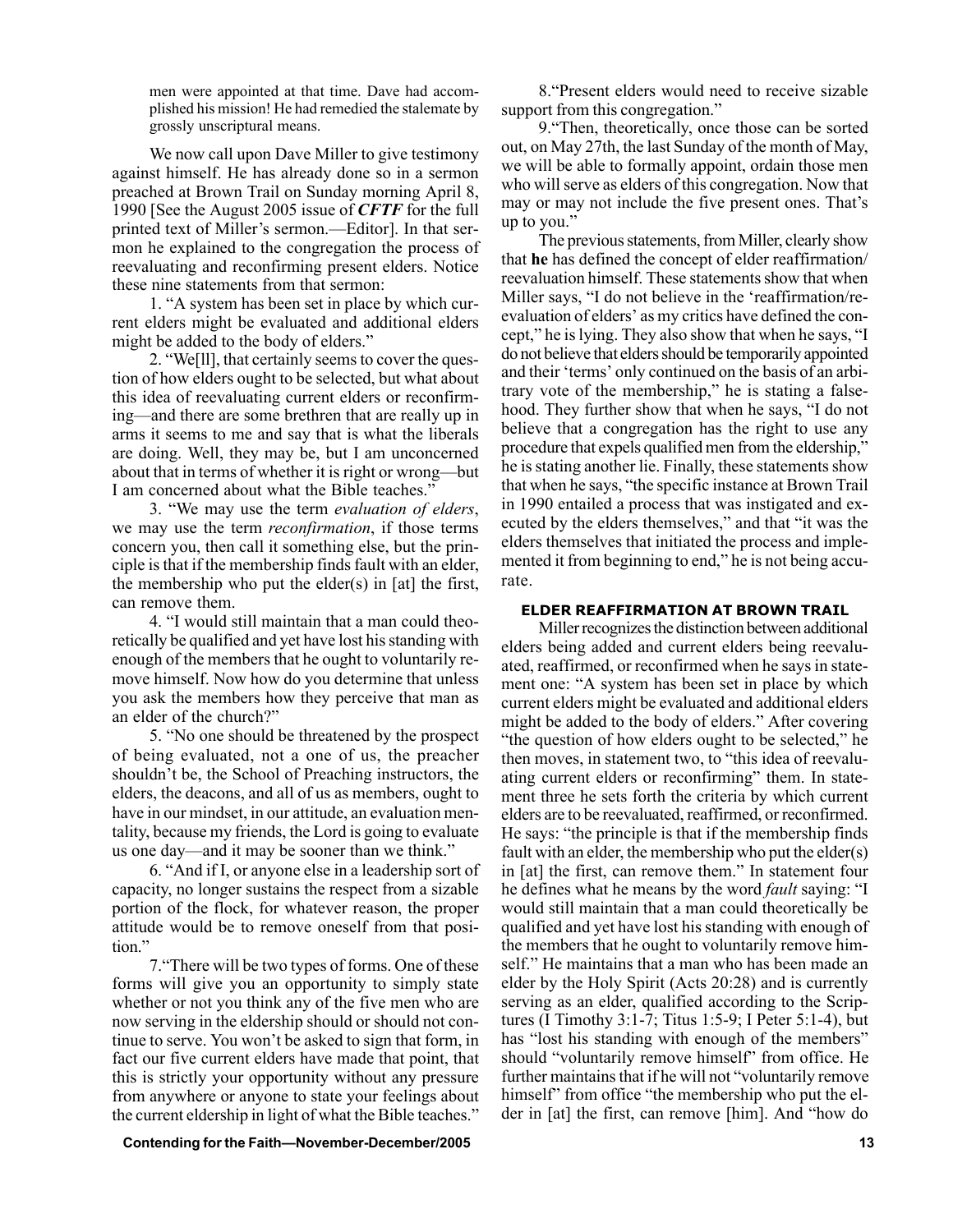you determine" if a currently serving, Scripturally qualified elder has "lost his standing with enough of the members" so that he should "voluntarily remove himself" from office or be removed by the members? Miller answers: "You ask the members how they perceive that man as an elder of the church.<sup>"</sup>

The apostle Peter said: "But there were false **prophets also among the people, even as there shall be false teachers among you, who privily shall bring in damnable heresies...**" (II Peter 2:1). Dave Miller is a false teacher who is trying to privily bring in a damnable heresy. Brother **Guy N. Woods** wrote: ìPrivily (*pareisago*) means to slip in by the side of, and indicates that these teachers had artfully and slyly introduced their false doctrines by the side of truth in such a fashion as to deceive those who had accepted them." Miller is artfully and slyly trying to introduce a new qualification for currently serving, Scripturally qualified elders. This new and unscriptural qualification has to do with how an elder is "perceived." Notice these quotes from Miller (emph. supplied):

So what I am suggesting to you brethren, based upon these passages, is members of the church, of the local congregation, are to look ye out—that they are to consult among themselves and reach an agreement concerning who is qualified to be an elder, and whom they **perceive** to be a leader, and then those men are to be formally appointed or installed into that function.

Conceivably a man could meet the qualifications, brethren, and yet not be **perceived** by that flock as a shepherd, not be a man to whom they will submit themselves. Shepherds cannot lead where sheep will not follow.

So a man could be technically qualified to be an elder, and yet if the membership where he attends does not **perceive** him a leader in whom they respect and trust, he cannot shepherd effectively.

What follows then [is] that one of the qualifications of a shepherd is that the membership **perceives** him to be such, and is willing to submit and to follow, to respect and to trust.

Now how do you determine that unless you ask the members how they **perceive** that man as an elder of the church?

Miller falsely claims that in addition to the Scriptural qualifications, which a man must meet in order to become an elder and must maintain in order to remain an elder, there is something else to consider. He falsely claims that the man must be one that the members "perceive to be a leader." He says that the man must be "perceived by that flock as a shepherd." He again adds that the membership must "perceive him a leader." He specifically states: "that one of the qualifications of a shepherd is that the membership perceive him to be such." Then he falsely concludes that "you ask the members how they perceive that man as an elder of the church." The one he designates as "that man" is a currently serving, Scripturally qualified shepherd of the church.

But let us try brother Miller's new, unscriptural qualification on the "chief Shepherd" (I Peter 5:4). Even though Jesus Christ is qualified, in the eyes of God, to be our "chief Shepherd," would Miller claim that He must also be "perceived" by His sheep to be a leader and that He must be "perceived" by His flock as a shepherd? Miller stated: "Shepherds cannot lead where sheep will not follow." Does the fact that some sheep will not submit to and follow the lead of the "chief Shepherd" indicate that He "cannot shepherd effectively"? The fact that some sheep will not respect and trust the "Shepherd and Bishop" of their souls  $(I$  Peter 2:25) does not disqualify Him nor does it disqualify a currently serving, Scripturally qualified shepherd or bishop. If members do not perceive a Scripturally qualified elder as a leader, they are at fault, not the elder. If members will not submit to a Scripturally qualified elder, then they are sinning: "Obey them that have the rule over **you, and submit yourselves: for they watch for your souls, as they that must give account, that they may do it with joy, and not with grief: for that [is] unprofitable for you**î (Hebrews 13:17). If members will not follow a Scripturally qualified elder then the members are in violation of Scripture. "**Remember them which have the rule over you, who have spoken unto you the word of God: whose faith follow, considering the end of [their] conversation**î (Hebrews 13:7). If the members do not properly perceive a Scripturally qualified elder as worthy of respect and trust then they lose their standing before God for Paul commanded: "And we beseech you, breth**ren, to know them which labour among you, and are over you in the Lord, and admonish you; and** to esteem them very highly in love for their work's sake. [And] be at peace among yourselves" (I Thessalonians 5:12-13).

Miller's false doctrine has disrupted the peace of congregations across our great brotherhood beginning at Brown Trail but not ending there. His statement five said: "No one should be threatened by the prospect of being evaluated, not a one of us." He then went on to name "the preacher...School of Preaching instructors, the elders, the deacons and all of us members." He overlooks the fact that elders have the rule over preachers, instructors, deacons and all members (Hebrews 13:17) and that this reaffirmation/reevaluation process takes that rule away from currently serving, Scripturally qualified elders. He correctly points out that "the Lord is going to evaluate us one day." Does brother Miller believe that Scripturally qualified elders will be judged unfit for heaven because in addition to the quali-

14 **14** Contending for the Faith—November-December/2005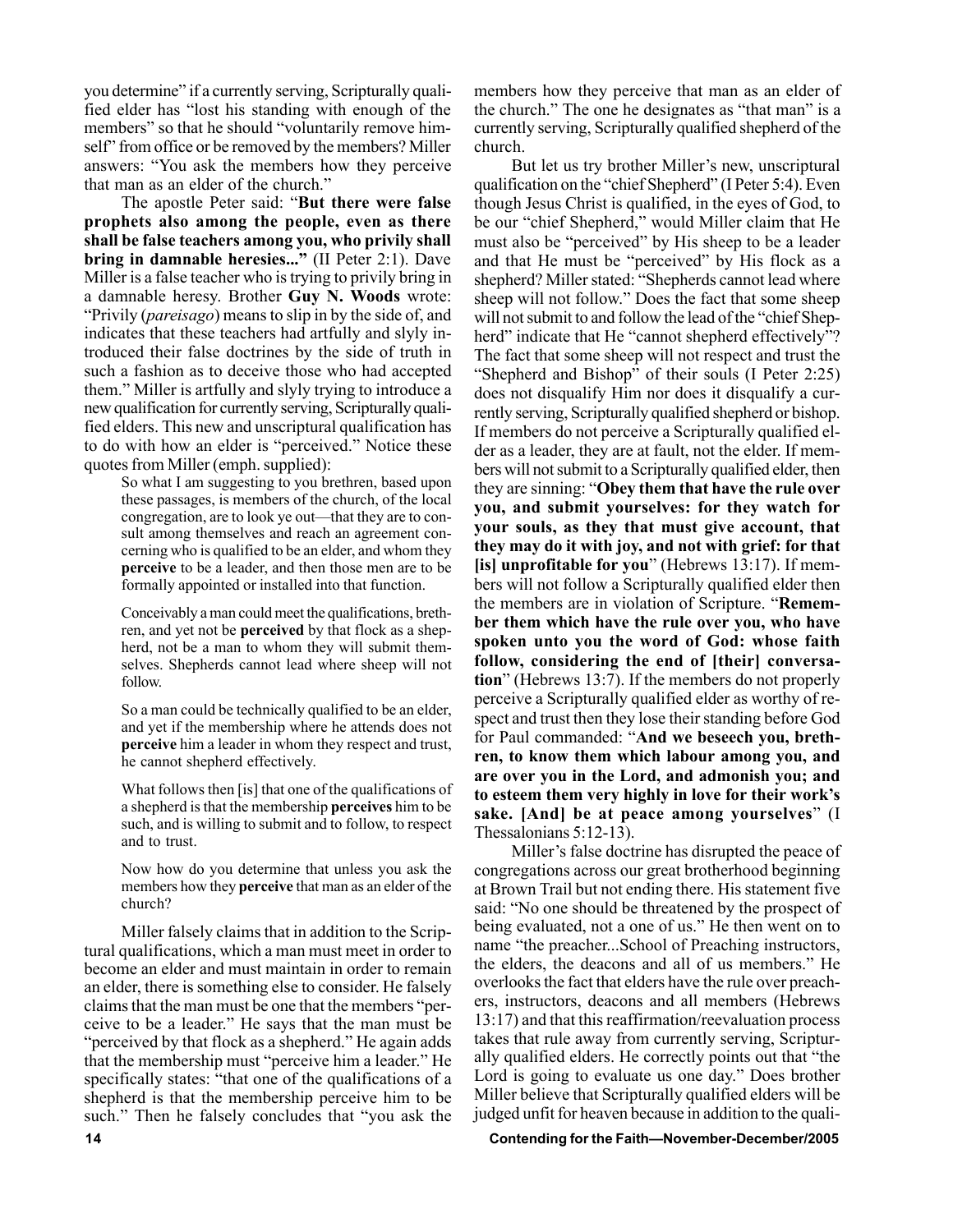fications found in the Word of God (which will judge all of us  $[John 12:48]$ , they were not properly "perceived" (as defined by Miller) by the members?

In statement six Miller makes this astounding claim: "And if I, or anyone else in a leadership sort of capacity, no longer sustains the respect from a sizable portion of the flock, for whatever reason, the proper attitude would be to remove oneself from that position." He claims that not only must currently serving, Scripturally qualified elders "sustain the respect from...the flock," but such "respect" must be "from a sizable portion of the flock." He later defines the sizable portion to be 75% of those who voted. He further claims that if such "respect" is not sustained "for whatever reason" the "proper attitude would be to remove oneself from that position" as an elder. For whatever reason would allow "unruly and vain talkers and deceivers...whose mouths must be stopped, who subvert whole houses, teaching things which they ought not, for filthy lucre's sake" to replace an elder who is "Holding fast the faithful word as he hath been taught, that he may be able by sound doctrine both to exhort and to convince the gainsayers" (Titus  $1:9$  -11). Of course, if the elder did not voluntarily remove himself from office, the members, according to Miller, could do so. His heresy is indeed damnable.

In statement seven Miller again indicated a distinction between selecting new elders and reaffirming, reevaluating, or reconfirming currently serving, Scripturally qualified elders. He said, "There will be two types of forms. One of these forms will give you an opportunity to simply state whether or not you think any of the five men who are now serving in the eldership should or should not continue to serve." Notice that this determination is to be made on the basis of what the members "think" in spite of the fact that these elders may be Scripturally qualified. Then, in opposition to the fact that the Bible says: "Against an elder receive not an accusa**tion, but before two or three witnesses**" (I Timothy 5:19), Miller states: "You won't be asked to sign that form [this point was later changed], in fact, our five current elders have made that point, that this is strictly your opportunity without any pressure from anywhere or anyone to state your feelings about the current eldership in light of what the Bible teaches." Notice again that this determination is to be made on the basis of the "feelings" of the members. And how would anyone know if those feelings were "in light of what the Bible teaches"?

In statement eight Miller again refers to his arbitrary "sizable support" yardstick: "Present elders would need to receive sizable support from this congregation." Remember again that this "sizable support" figure was set at 75% of **those who voted**, not 75% of the membership. Although this could make a big difference in the outcome, neither scenario validates the concept.

In statement nine Miller announces that "once those [forms] can be sorted out" [i.e., votes counted]

we will be able to formally appoint, ordain those men who will serve as elders of this congregation. Now that may or may not include the five present ones." How were the presently serving elders to be appointed or ordained if they were not viewed as having resigned their positions? This procedure therefore necessarily includes elder resignation in addition to elder reevaluation/reaffirmation. Even if they had resigned (which is nowhere indicated in the explanation of the process), and they were to be reappointed or reordained, such would still constitute elder reevaluation/reaffirmation or reconfirmation, which is what brother Miller stated he did not preach or practice. His own sermon shows he is lying.

### **CONCLUSION**

Brother Miller concluded his recent statement of explanation regarding elder reevaluation/reaffirmation with the following questions:

The issue boils down to a single point, illustrated by two questions: (1) Does an elder (or preacher, deacon, Bible class teacher) have permission from God to request the members to give him their feedback regarding whether [sic] they think he is qualified to continue to serve and/or perform his job properly? (2) And does that elder then have the scriptural right to decide whether [sic] he will remove himself on the basis of the response that he gets from the members?

I agree that a currently serving elder has "permission from God" to request feedback regarding whether the members think he is Scripturally qualified to continue to serve and or perform his job properly. Also, the members have "permission from God" to give him feedback regarding whether or not they think he is Scripturally qualified to continue to serve and/or perform his job properly. If they conclude that he is Scripturally qualified to continue to serve and/or perform his job properly, then he can do so. If they conclude that he is not Scripturally qualified to continue to serve and/or perform his job properly, then they must follow I Timothy 5:19. Accusations are to be received before two or three witnesses, as opposed to being secret or anonymous. The accused elder also has "permission from God" to respond to the accusations and defend himself. If the accusations are not **Scriptural,** then the elder can continue to serve and/or perform his job properly. If the accusations are **Scriptural**, then the elder, if he refuses to repent, should remove himself from the office of elder. If he will not repent and remove himself from the office of elder, then the congregation should remove him.

Miller's own statements show that he believes in the reaffirmation/reevaluation of elders, per the accusations against him. He is the one who has defined the concept, but the process or method that brother Miller has spelled out for the resignation and/or reevaluation, reaffirmation and/or reconfirmation of cur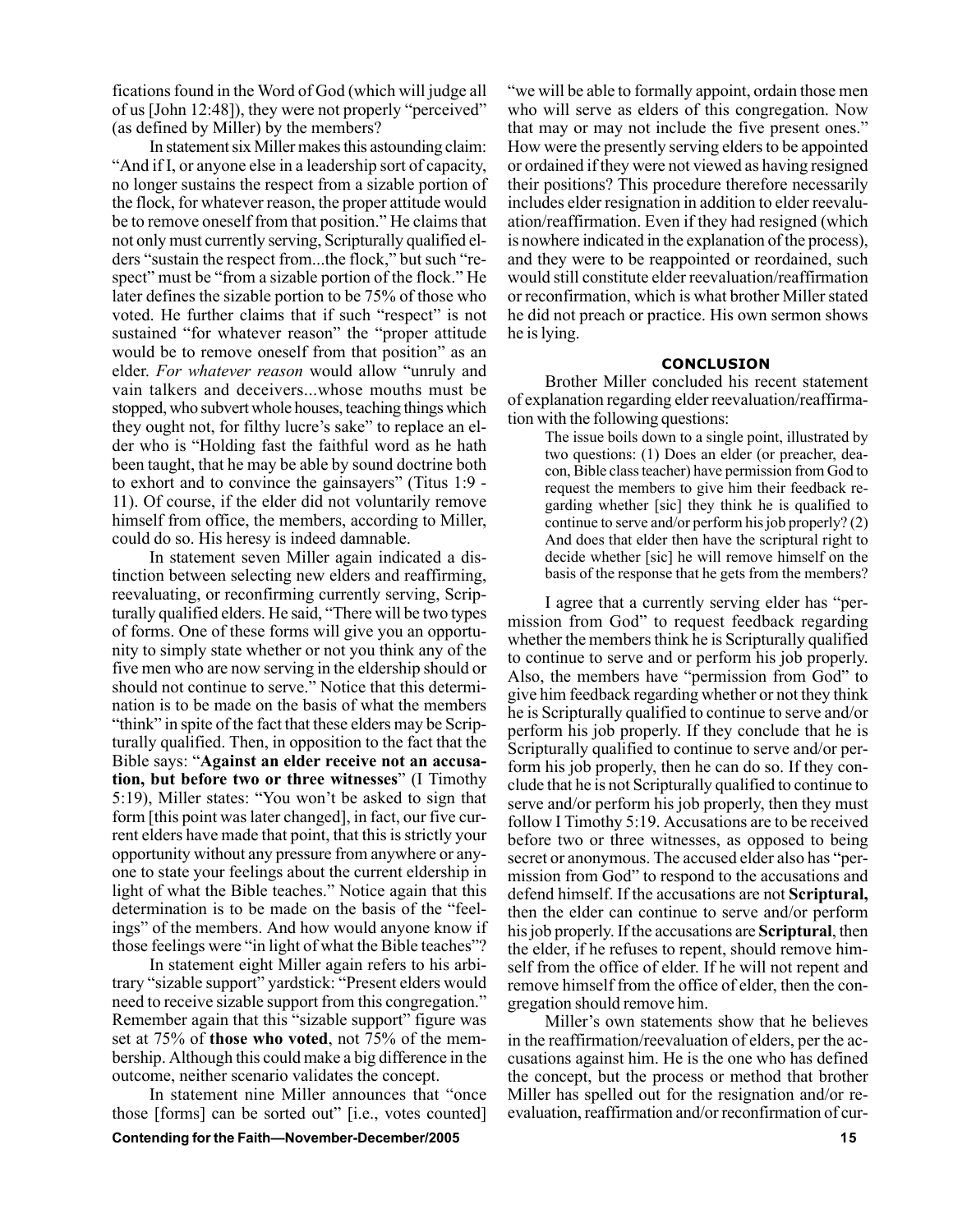rently serving, Scripturally qualified elders is **not** found in the Scriptures. It is therefore **not** merely "a matter of expediency that falls within the God-granted authority of the elders." He believes that elders should be temporarily appointed and their terms only continued on the basis of an arbitrary vote of the membership "since" the complexion of a congregation in terms of its membership can change over a period of time" and because "an eldership may conceivably no longer consist of the same individuals that the membership would look out from among themselves and appoint.<sup>7</sup>

Miller believes that a congregation has the right to use a procedure that expels qualified men from the eldership when only 26% of the members **who vote** find fault with them "for whatever reason." Whitten's statements and Miller's own sermon show that the specific instance at Brown Trail in 1990 entailed a process that Miller instigated and executed and that it was **not** "the elders themselves that initiated the process and implemented it from beginning to end." Fifteen years later we see from his reply that it is Miller who has turned this issue into his "pet hobby." He is the one who is tampering with the authority of elders, and more importantly and dangerously, with the authority of the Word of God.

> *óP.O. Box 690 Sapulpa, Oklahoma 74067*

### **RECEIVE HIM NOT, NEITHER BID HIM GOD SPEED**

### **Tim Smith**

**Whosoever transgresseth, and abideth not in the doctrine of Christ, hath not God. he that abideth in the doctrine of Christ, he had both the Father and the Son. If there come any unto you, and bring not this doctrine, receive him not into your house, neither bid him God speed: For he that biddeth him God speed is partaker of his evil deeds** (II John 9-11).

It is always troubling to find it necessary to address matters of controversy with those who ought to be of a common and precious faith, but it is no less our duty to address such matters, despite the distastefulness. I urge every congregation, every elder, every preacher, and every member to evaluate the actions of every child of God in the light of II John 9-11.

No matter how great some may seem to be, and no matter how great some may think themselves to be, none are above Biblical instruction. Everyone of us will be judged by our deeds (II Corinthians 5:21) over against His requirements (John 12:48). Should we happen to be directors of preaching schools or directors of apologetics societies or instructors at preaching schools or elders or even little clones of the above, our actions are not above investigation and our deeds are not above rebuke when they fail to comply with the requirements of HolyWrit.

Know that, even before you begin to apply the above text to the lives of others, some will deny that they teach error even in the face of overwhelming evidence to the contrary. Some will say something like this: "I never taught that! And when I did teach it, it was not wrong. I no longer teach that! I teach now exactly what I taught then!" Now, even a small child can see the nonsense of such a statement, but some

very educated and highly connected preachers claim they cannot see it!

It does not matter who it is, no matter how much you think of them or they of you, and no matter how much they think of themselves, when brethren fail to respect the authority of God's Word, they are wrong. It is sinful so to behave. Such must be called down and rebuked before all that others may fear. My prayers to God are that those currently setting themselves above the very clear and plain teaching of the Scriptures will repent and bring forth the fruit thereof before any more damage is done to the body of Christ.

Please join with me in praying that those who have torn asunder the body of Christ will cease and desist soon—in fact, today, right now, this very instant. Perhaps more on this will appear in this space in the future —maybe a note that the schismatics have seen the forest **and** the trees. Either way, dark clouds are hovering over some institutions—one long supported by faithful brethren and one that used to be—clouds of destruction and impoverishment, and rightly so, if the current policies remain in place.

May God grant us the love needed to do what is right— no matter whose feelings must be hurt, no matter what the earthly consequences.

> *ó1272 Enon Rd. Webb, Alabama 36376-5825 gradowith@yahoo.com*

**16 Contending for the Faith—November-December/2005**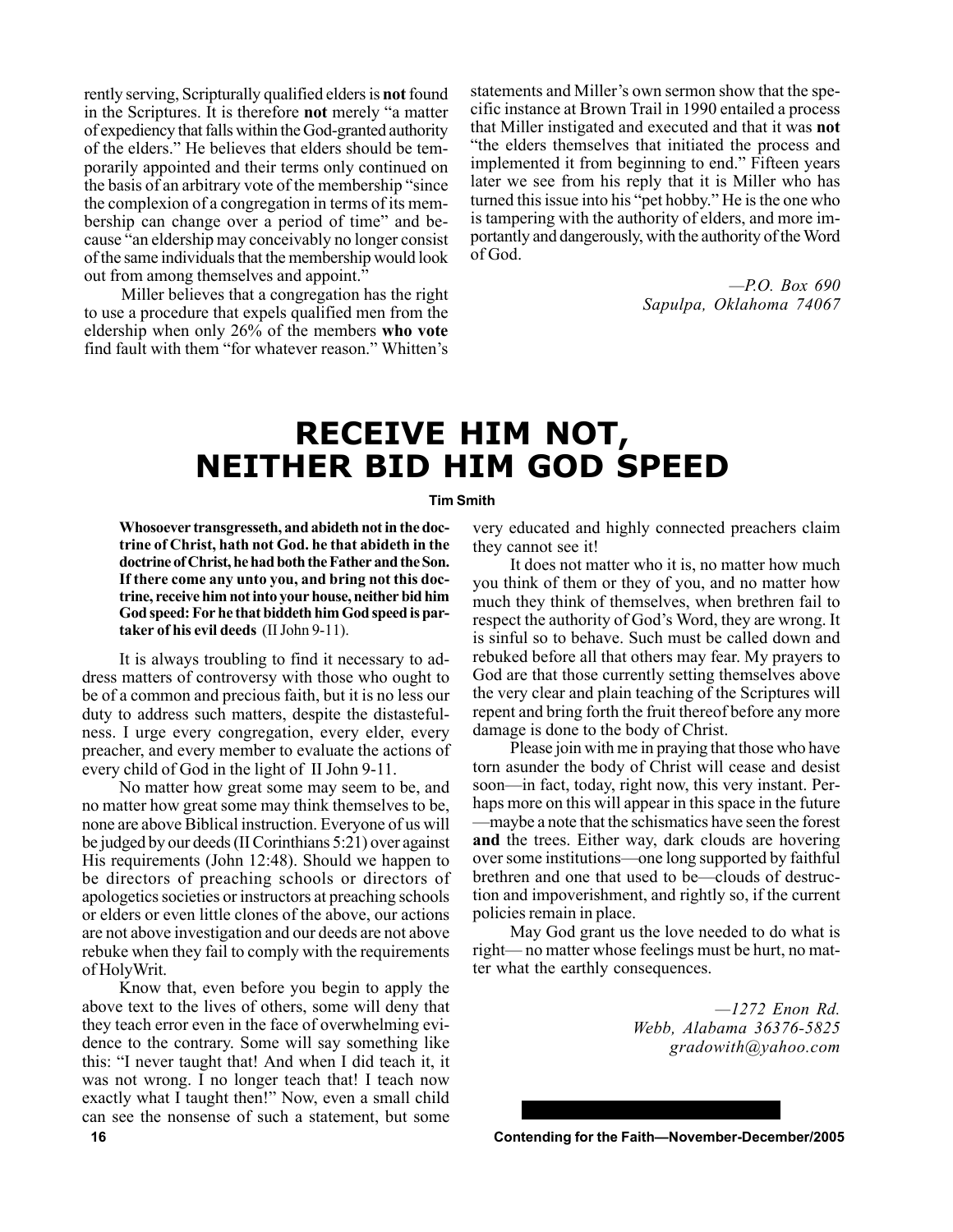### **2006 SPRING** *CFTF* **LECTURES "ANTI-ISM—FROM GOD OR MAN" FEBRUARY 26-MARCH 2, 2006**

*WITH AN OPEN FORUM ALL DAY TUESDAY, FEBRUARY 28*

### **David P. Brown, Director Elders: Kenneth D. Cohn Buddy Roth**

### **SUNDAY, FEBRUARY 26**

| 9:30 A.M.                  | "A Failure to Understand How to Ascertain Bible Authority can Produce Anti-ism<br>-The Difference in Obligations and Options" | David P. Brown                    |
|----------------------------|-------------------------------------------------------------------------------------------------------------------------------|-----------------------------------|
| 10:30 A.M.                 | "Examples of 'Anti-ism' in the New Testament"                                                                                 | <b>Jason Rollo</b>                |
|                            | NOON MEAL PROVIDED BY THE SPRING CONGREGATION                                                                                 |                                   |
| $5:00$ P.M.<br>$6:00$ P.M. | "Anti-Bible Classes Doctrine"<br>"Why 'Anti-ism' is Sinful"                                                                   | <b>Wayne Blake</b><br>Lynn Parker |
|                            |                                                                                                                               |                                   |
| <b>MONDAY, FEBRUARY 27</b> |                                                                                                                               |                                   |
| 9:00 A.M.                  | "A Review of the 'Whitten-Lanier Debate'-A Discussion of Classes and Woman                                                    |                                   |
|                            | Teachers"                                                                                                                     | <b>Bruce Stulting</b>             |
| 10:00 A.M.                 | "Anti-Bible College Doctrine"                                                                                                 | <b>Geoff Litke</b>                |
|                            | 10:00 A.M** "The Importance of Women Knowing their Bible #1"                                                                  | <b>B. J. Rollo</b>                |
| 11:00 A.M.                 | "Is There Biblical Authority to Eat in the Church Building and if there is Such Authority,                                    |                                   |
|                            | Does that Same Authority Authorize Gymnasiums and the Like?"                                                                  | <b>Roelf Ruffner</b>              |
| 1:30 P.M.                  | "A Review of the 'Wallace-Ketcherside Debate'-Located Preacher"                                                               | Tim Kidwell                       |
| $2:30$ P.M.                | "The Anti-Orphan Home Doctrine Refuted"                                                                                       | <b>Paul Vaughn</b>                |
| $3:30$ P.M.                | "A Review of the 'Britnell-Woods Debate'-Orphan Homes"                                                                        | <b>John West</b>                  |
| 6:30 P.M.                  | <b>CONGREGATIONAL SINGING</b>                                                                                                 |                                   |
| 7:00 P.M.                  | "Congregational Cooperation and the Sponsoring church Doctrine"                                                               | <b>Darrell Conley</b>             |
| 0.0001                     |                                                                                                                               |                                   |

8:00 P.M. "A Review of the "Bingham-Highers-Bigham Debate" **Randy Mabe** 

### **TUESDAY, February 28**

 ALL DAY OPEN FORUM. SUBJECTS: Apologetics Press, Dave Miller, MDR as taught by Stan Crowley, The Gospel Journal Boardís involvement in the departure of Dub McClish as Editor and David B. Watson as Associate Editor from *TGJ* along with related topics.

The Spring elders, **Kenneth D. Cohn** and **Buddy Roth** will moderate the forum. The format for the forum will be as follows: Beginning at 9:00 a.m. there will be a 20 minute speech followed by a 20 minute question and answer period with a 10 minute break between sessions. We will break for Lunch from 11:50 a.m. until 1:30 pm. The forum will resume at 1:30 p.m. and conclude at 4:20 p.m. with the same format as the morning sessions. Following the dinner break their will be a panel discussion with time for questions and answers during the 7:00 and 8:00 p.m. sessions. The speakers in the forum will be composed of those who accept the Spring elders' written invitation, which invitation was mailed to them by certified mail with return receipt.

### **WEDNESDAY, MARCH 1**

| 9:00 A.M.<br>10:00 A.M.<br>11:00 A.M.<br>1:30 P.M.<br>$2:30$ P.M.<br>$3:30$ P.M.<br>6:30 P.M.<br>7:00 P.M. | "Anti-Located Preacher Doctrine"<br>"A Review of the 'Porter-Waters Debate'-Number of Cups in the Lord's Supper"<br>10:00 A.M.** "The Importance of Women Knowing their Bible # 2"<br>"Anti-Woman Teacher Doctrine"<br>"Saints Only Doctrine"<br>"Some Implications of 'Anti-ism"<br>"A Review of 'Lectures On Cooperation by Thomas B. Warren"<br><b>CONGREGATIONAL SINGING</b><br>"Are We 'Institutional' Brethren?" | Michael Hatcher<br><b>Gary Summers</b><br><b>B. J. Rollo</b><br><b>Lee Davis</b><br>Ken Chumbley<br><b>Terry Hightower</b><br>John M. Brown<br><b>Daniel Denham</b> |
|------------------------------------------------------------------------------------------------------------|------------------------------------------------------------------------------------------------------------------------------------------------------------------------------------------------------------------------------------------------------------------------------------------------------------------------------------------------------------------------------------------------------------------------|---------------------------------------------------------------------------------------------------------------------------------------------------------------------|
| 8:00 P.M.                                                                                                  | " A History of 'Anti-ism' since the 19 <sup>th</sup> Century to the Present"                                                                                                                                                                                                                                                                                                                                           | <b>Dub McClish</b>                                                                                                                                                  |
| <b>THURSDAY, MARCH 2</b>                                                                                   |                                                                                                                                                                                                                                                                                                                                                                                                                        |                                                                                                                                                                     |
| 9:00 A.M.                                                                                                  | "Is Opposing Support for Colleges from the Church Treasury is Not 'Anti-ism"                                                                                                                                                                                                                                                                                                                                           | <b>Stacey W. Grant</b>                                                                                                                                              |
| 10:00 A.M.                                                                                                 | "Are We Practicing 'Anti-ism' Because we will not Fellowship the Denominations?"                                                                                                                                                                                                                                                                                                                                       | Lester Kamp                                                                                                                                                         |
| 11:00 A.M.                                                                                                 | "The 'One-Cup' Doctrine Refuted"                                                                                                                                                                                                                                                                                                                                                                                       | <b>David Smith</b>                                                                                                                                                  |
| 1:30 P.M.                                                                                                  | "A Review of the 'Cogdill-Woods Debate'-Orphan Homes and Cooperation"                                                                                                                                                                                                                                                                                                                                                  | <b>Danny Douglas</b>                                                                                                                                                |
| 2:30 P.M.                                                                                                  | "Anti-ism is Not God's Answer to Liberalism"                                                                                                                                                                                                                                                                                                                                                                           | <b>Darrell Broking</b>                                                                                                                                              |
| $3:30$ P.M.                                                                                                | "The 'Hats and Hair' Doctrine Refuted"                                                                                                                                                                                                                                                                                                                                                                                 | <b>Jerry Murrell</b>                                                                                                                                                |
| 4:30 P.M.                                                                                                  | <b>CONGREGATIONAL SINGING</b>                                                                                                                                                                                                                                                                                                                                                                                          |                                                                                                                                                                     |
| 7:00 P.M.                                                                                                  | "Are we Holding a Form of 'Anti-ism' Because we Oppose False Doctrine and False                                                                                                                                                                                                                                                                                                                                        |                                                                                                                                                                     |
|                                                                                                            | Teachers in ACU, OCU, Harding U, FHU, Lipscomb U, and the like?"                                                                                                                                                                                                                                                                                                                                                       | Dave Watson                                                                                                                                                         |
| $8:00$ P.M.                                                                                                | "Are we Occupying an 'Anti' Position When we Oppose 'The Church of Christ                                                                                                                                                                                                                                                                                                                                              |                                                                                                                                                                     |
|                                                                                                            | Disaster Relief Agency'?"                                                                                                                                                                                                                                                                                                                                                                                              | Kent Bailey                                                                                                                                                         |
| <b>**LADIES ONLY</b>                                                                                       |                                                                                                                                                                                                                                                                                                                                                                                                                        |                                                                                                                                                                     |
|                                                                                                            | $\alpha$ produce $\alpha$ in $\alpha$ is $\alpha$ in $\alpha$ in $\alpha$ in $\alpha$<br>$\lambda$ $\lambda$ $\lambda$ $\lambda$<br>J<br>$\sim$ $\sim$<br>$\sim$ $\sim$                                                                                                                                                                                                                                                | $\overline{a}$                                                                                                                                                      |

### **SPRING CHURCH OF CHRIST · 1327 Spring-Cypress Rd., P.O. Box 39 Spring, TX 77383 · 281-353-2707 ï scoc@swbell.net**

**Contending for the Faith—November-December/2005 17** 17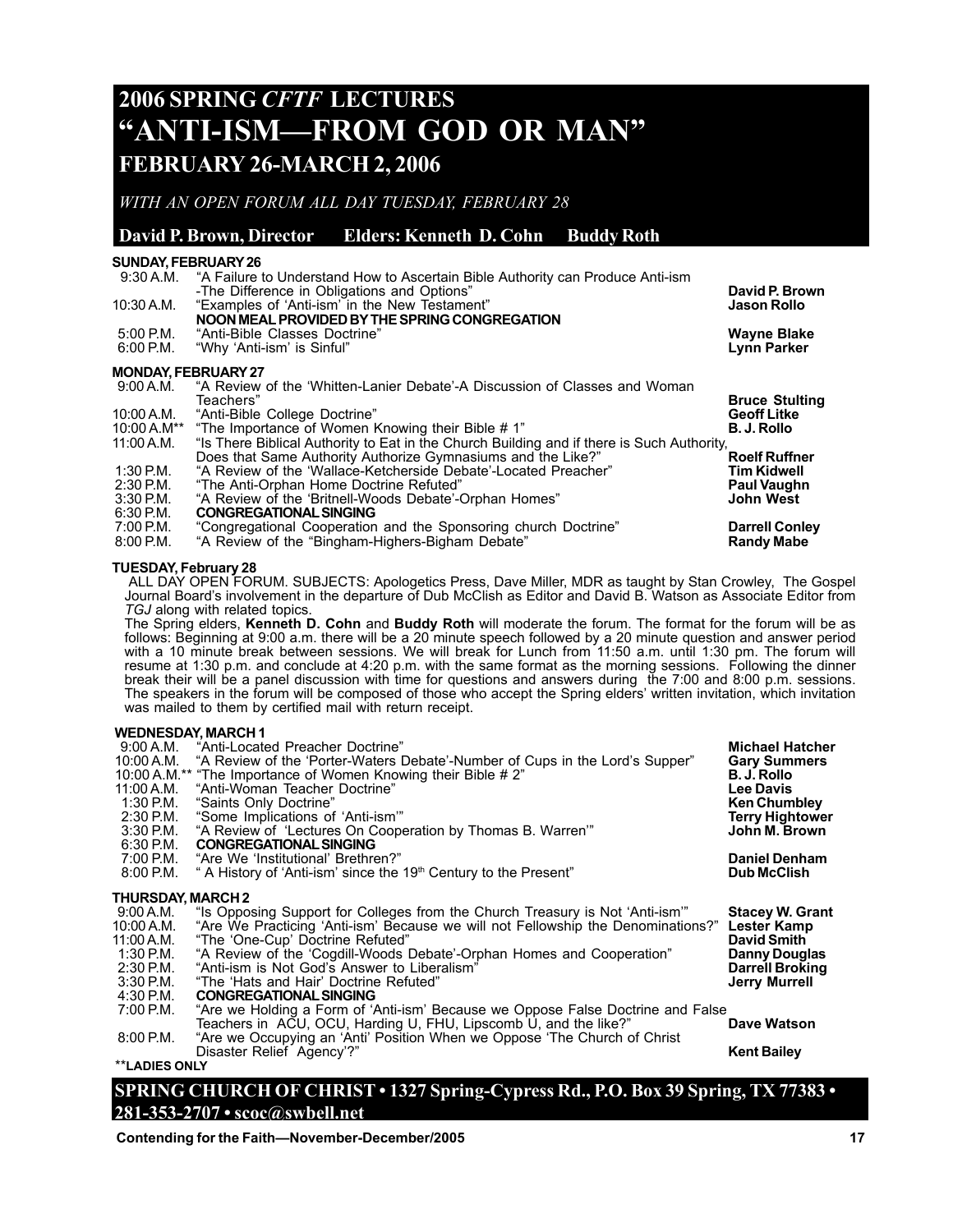# **Northside church of Christ**

**ELDERS****700 Jolly Road, N.W. Calhoun, Ga. 30701****MINISTERS**

 *Bobby Hall* **Phone (706) 625-8722** *David B. Smith*

 *Ron Hall E-Mail: conFTFaith@aol.com - DBS Terry York Terry York bobhall186@comcast.net - BH DEACONS ronhalloffice@bellsouth.net - RH Perry Dixon tyyork@aol.com - TY Eddie Jones Web Site: www.churchofchristnorthside.org*

TO WHOM IT MAY CONCERN:

Brother **Dave Miller** has been marked as teaching error on MDR and re-evaluation and reaffirmation of elders. His false teachings on these issues have been fully exposed in several publications including *The* (Old-editor) *Gospel Journal*, *CFTF*, *The Defender* and a website called Brown Trail Truth at http://www.brown-trail-truth.com/. T and participation in them is overwhelming. Since brother Miller has been marked as a false teacher he should repent before faithful brethren use him in their meetings and lectureships or appear with him on such programs. The Bible clearly teaches us how to deal with a false teacher (Romans 16:17-18; Eph. 5:11; 2 John 9-11). After reading the evidence provided by the brotherhood papers noted above and the website, one should be able to draw his own conclusions as to the error he holds.

Northside's concern with Dave Miller involves his violation of God's law on fellowship. Our dealings with brother Miller began in October 1999 when he conducted a meeting at the Calhoun Church of Christ in Calhoun, GA. The faithful had departed from this congregation six months earlier (April 1999) because of doctrinal error, which was documented in our "Open Letter" and "Reasons Why We Left" journal.

Prior to brother Miller's coming to Calhoun, some of our Northside members who had left the Calhoun congregation contacted brother Miller and provided him with a copy of our "Open Letter" which we had sent to the Calhoun elders on April 18, 1999. In this "Open Letter" we documented the doctrinal reasons why we left. We also sent brother Miller a copy of the audio tapes Jerry Dyer (a marked false teacher) had presented at the Calhoun Church of Christ in February 1999, in which he taught at least seven doctrinal errors. When the Calhoun eldership were asked if they agreed with what *Jerry Dyer* taught, they stated before thirty men in a meeting on March 22, 1999, that they believed and supported what Jerry Dyer taught. We knew then it was time to withdraw ourselves from that apostate eldership.

The Northside brethren had been gone six months when brother Miller came as scheduled to the Calhoun Church of Christ and conducted a Friday-Sunday night meeting. On the last night he praised the Calhoun elders for their soundness and good leadership. He also praised the Calhoun preacher as a good man and encouraged the congregation to "hang in there" with these good men. He went on to say that he knew they had just been through a tough time, but in time things would get better. The sad part to all brother Miller's praises and endorsements of these brethren was the fact that he had all of the evidence that this was a marked apostate church for some five months before coming to Calhoun and he bid them Godís speed anyway.

As a result of brother Miller's comments two of the Northside members called Dave Miller and asked him why he endorsed this apostate congregation in light of the documents he had been provided showing their doctrinal errors. His response was, ìI donít have time to read or listen to all the stuff I receiveî. His attitude toward them was short and as if he didnít care about our concerns. Needless to say, he closed the minds of the Calhoun members that had been concerned about the soundness of the Calhoun Church of Christ. After that night, all doors that had remained open to teach and explain the doctrinal errors that existed in this apostate congregation were closed.

Three weeks after Dave Miller left Calhoun, the apostate church paid the expenses to move **Avon Malone** to Brown Trail School of Preaching from Oklahoma Christian University. It would appear that money was part of the motive for Miller's holding this liberal apostate leadership up in high esteem.

Dave Miller was reminded of the Calhoun problem again in 2003. **David B. Smith**, minister of the Northside church of Christ, along with other preachers, refused to speak on a lectureship with brother Miller because of the controversy surrounding him. Brother Smith wrote brother **Oscar Craft**, director of the Palmetto Bible Lectureship, Greer S.C., which was scheduled for October 12-16, 2003, and told him about the situation here in Calhoun and provided him with information about brother Miller's false teaching. Upon receiving this information, brother Craft wrote a letter of cancellation to brother Miller and asked him to repent of his error and correct the situation he had created in Calhoun. As of August 30, 2005 we have not heard from brother Miller concerning this situation.

The participation with and endorsement of a known apostate church by brother Dave Miller is a violation of Godís law on fellowship (II John 9-11). This is yet another error brother Miller needs to repent of before he can be received by the faithful.

Our prayer is that brother Miller will repent of all the error he has taught and of his participation with liberal congregations.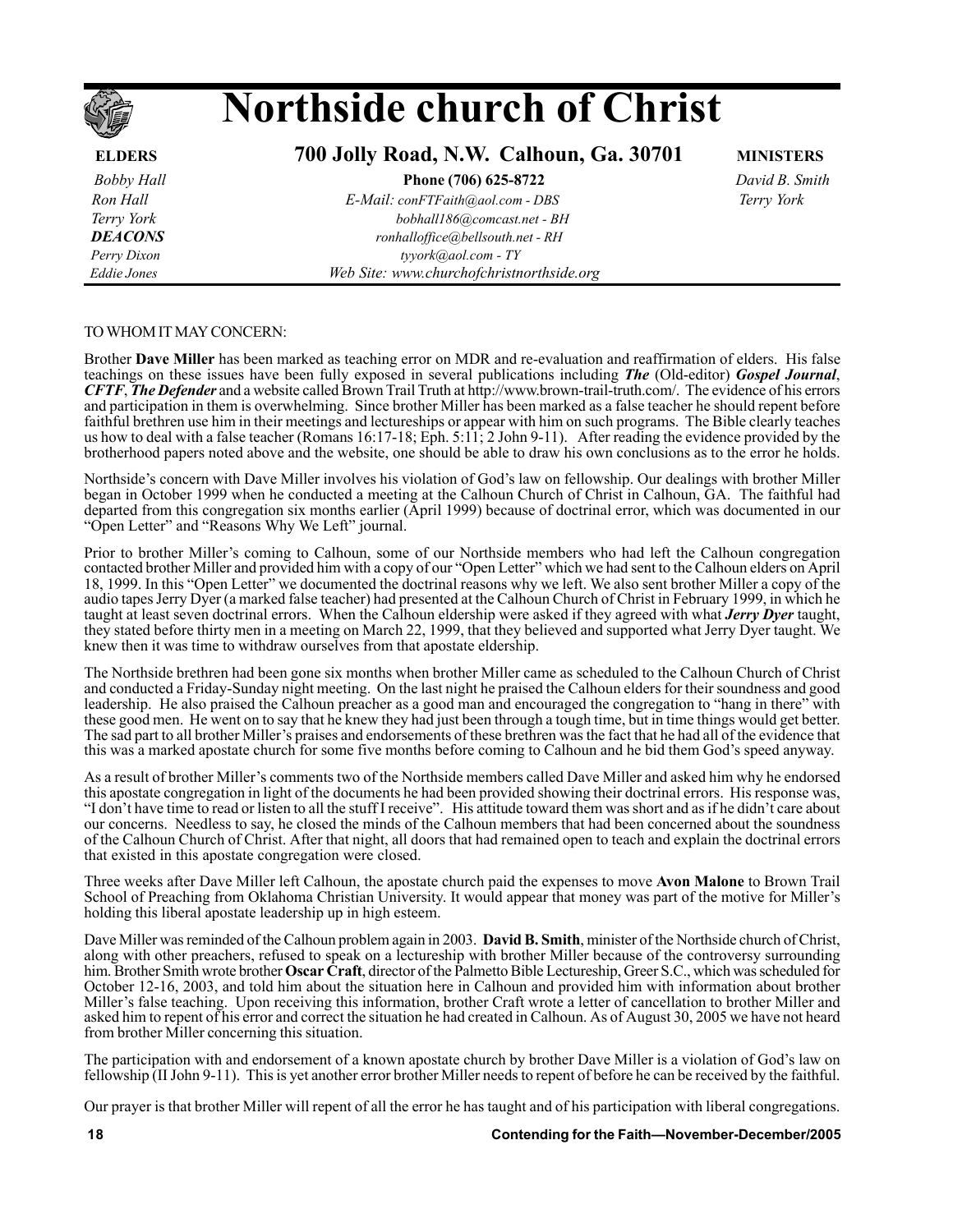We pray that he will repent and stop the division he is causing in the Lord's church. We hope he will live up to the man he presented himself to be in his book, *Piloting the Strait*. We pray that faithful brethren everywhere will uphold the marking that faithful brethren have placed on brother Dave Miller until he makes a public acknowledgment of repentance.

Elders, Northside church of Christ Calhoun, Georgia Bobby Hall Ron Hall Terry York

### **"IS IT ANY OF OUR BUSINESS WHAT GOES ON ELSEWHERE?î**

### **David B. Jones**

*[Brother David Jones is the longtime preacher for the Nesbit, Mississippi, Congregation. He also teaches for MSOP, where Cathy, his good wife is an employee. We have counted brother Jones and his family as dear friends. However, when the Lenoir City Church of Christ eldersí questions were rejected by the MSOP faculty, brother Jones not only refused to answer the questions, but sent the envelope containing them back to the Lenoir City elders unopened. Evidently, he no longer believes the following excellent Scriptural article he wrote some years* ago. That is the case or he believes MSOP, Forest Hill, et al. are above questioning.—Editor]

There is an erroneous idea being planted and perpetrated by Satan and his army that it is nobody else's business what is done in other congregations of the churches of Christ. Of course, Satan's chief goal is to replace the distinctive teaching of the New Testament with the deceitful trickery of his own accord. On the pernicious road to accomplish this goal, he fills the hearts and heads of the weak and ignorant with the false idea that it is nobody else's business what goes on anywhere else. What that does is open the floodgates of whatever he can deceitfully manipulate his victims to do and no one is supposed to warn them nor help them watch.

He is rapidly accomplishing his mission as we see so many congregations go astray and make shipwreck of the faith. When they are approached about the error they allow or the unscriptural practices in which they engage, the answer is given, "You cannot tell us what to do!" They say, "You are trespassing on our autonomy," or "We do not need you to tell us who we can invite and what we can do." It is sad, but he is gaining speed with his success. May God help us to study, so we will not be ignorant of Satan's devices. Let us ask and answer the question, "Is it any of our business what goes on elsewhere?"

### **IT IS OUR BUSINESS BECAUSE WITH ARE A BROTHERHOOD**

Let us be quick to say that each congregation of the churches of Christ is autonomous, that is, each is self-governing with elders, deacons, and members. Each congregation decides how it will expedite the word of God by carrying the gospel to the world. The time of services, color of the carpet, what type of building, and such like, are to be governed by the local leaders. However, there are some things which are not up for negotiation, and these matters affect the entire brotherhood.

In Acts 15 we read of a meeting in Jerusalem involving the elders and apostles to decide what to do about the Judiazing influence to bind circumcision on the Gentile converts. It is interesting that this was a problem which affected the entire brotherhood, and yet, God did not instruct them to just tell everyone to keep their noses out of the others' business. Letters were sent to all the congregations informing them of God's word on that matter. This was not a simple matter of opinion or judgment, but one of doctrine. The plan of salvation is not an optional matter—it is a matter of faith. The worship of God is a matter of doctrine and authority. Anyone who advocates changes which adulterate heaven's word is to be dealt with. Why deal with those who pervert the gospel? Because we are a brotherhood and the error taught does damage to this brotherhood is the reason we must deal with them. The body into which we are called is far too precious to allow Satan and his snakes to come and divide it asunder with error and lies.

### **IT IS OUR BUSINESS BECAUSE WHAT GOES ON ELSEWHERE EVENTUALLY AFFECTS ALL**

Satan knows that if sin and error go unchecked, they will eventually spread and infect everyone. This is exactly why the Lord commanded. "Now I beseech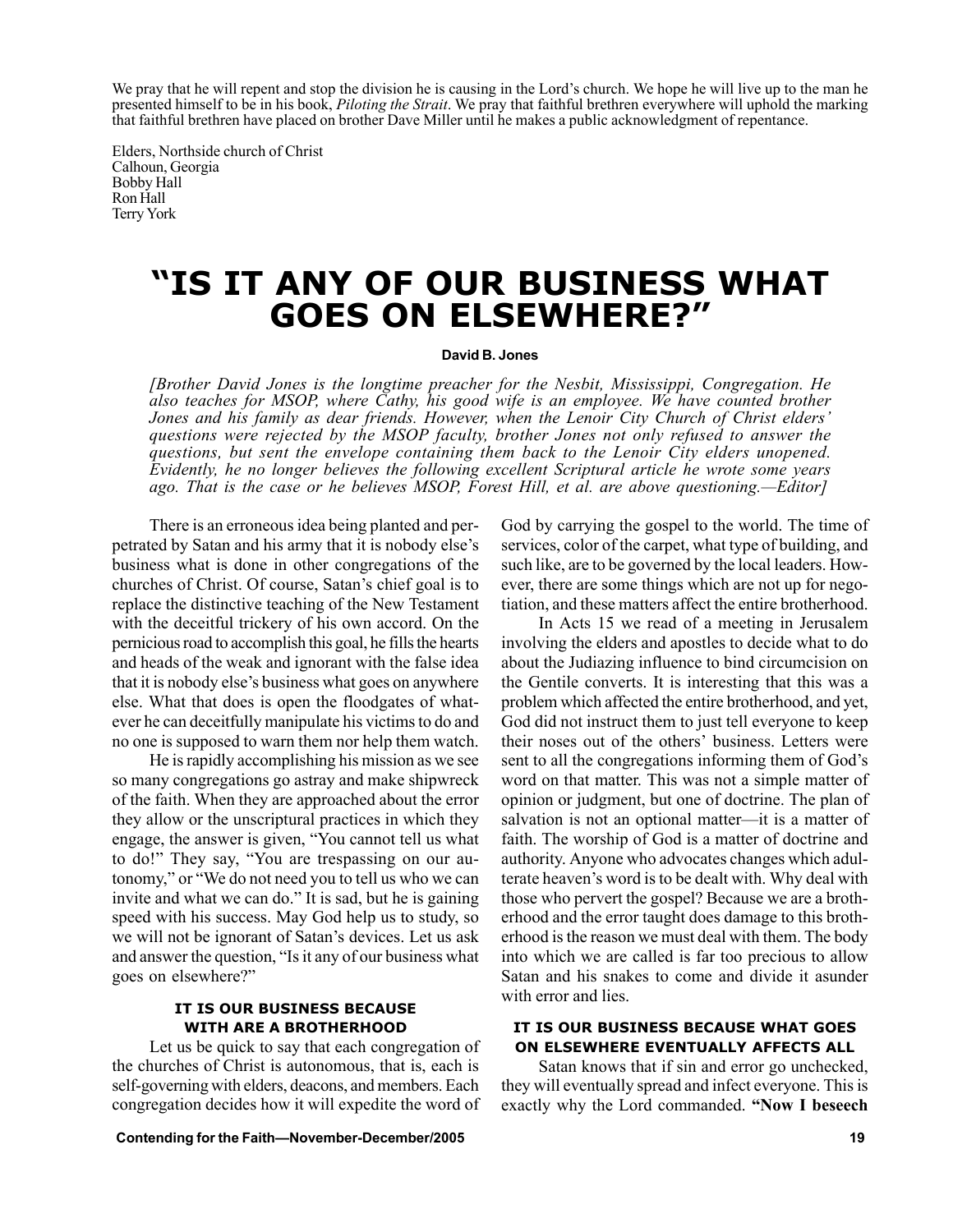**you, brethren, mark them which cause divisions and offences contrary to the doctrine which ye have learned; and avoid them. For they that are such serve not our Lord Jesus Christ, but their own belly; and by good words and fair speeches deceive the hearts of the simpleî** (Romans 16:17-18). God did not want the hearts of the simple and trusting to be deceived by the lies of Satan and his snakes. This is also why Paul warned: "Be not deceived: evil communications corrupt good morals" (I Corinthians 15:33). **ìAnd have no fellowship with the unfruitful works** of darkness, but rather reprove them<sup>?</sup> (Ephesians 5:11). God knows if we do not deal with and destroy sin and error, eventually it will make its way everywhere. More than a generation ago this digressive movement began to excert its influence upon our brotherhood. Godly elders and preachers warned of the impending doom unless it was checked. Many indifferent, ignorant and idle brethren said, "If it is not right here in our congregation, we do not want to hear about it.î So, many good and sound men were silenced by these indifferent brethren. As a result, a generation has now been reared, by and large, "who know not God nor the works He has done" (Judges 2:10). It is not just "over there somewhere," it is here and in our homes, heads, and hearts.

### **IT IS OUR BUSINESS BECAUSE OF THE PICTURE IT PAINTS FOR THE UNBELIEVING WORLD**

Jesus prayed for unity, unity which must be based on truth. When Satan is able to divide by his lies and destroy by his laborers, the world has a distorted picture of the body of Christ. We must obey truth because it is God's power unto salvation (Romans  $1:16$ ). When members of the church begin to espouse error, thus causing division, the picture the world gets is one of confusion and chaos. We must understand that those who bring in the innovations and inventions of men are the ones who cause the division. Those who seek the old paths and walk therein are not the ones causing the trouble! Those who teach things contrary to the doctrine need to understand what picture they portray to the world.

It is our business because we must keep the doctrine pure and oppose any who will corrupt the pure gospel. We must be aware of and alert to the dangers to the body from without and within. We must keep the message and the morality pure. We must pray for those in error, and we must maintain the proper attitude. However, we cannot shut our eyes or sink our heads in the sand to the falsehood s taught and practiced.

What goes on in other places is "our business" relative to matters of faith and practice. We are a brotherhood which affects everyone, and we must be aware of the picture we paint to the world. May God continue to be longsuffering and allow us time and opportunity to recover those who have been taken by Satan. But may we never compromise one jot or one tittle of God's precious and priceless word. May we ever be aware of the cost paid to provide us His word.

*[Do brother Jones, along with brother Curtis Cates, the rest of the MSOP faculty, the Forest Hill elders, believe the foregoing artilce applies to what any of them do, to whom they do it, and the reason they do it?—Editor]* 

> *óP.O. Box 383 Nesbit, MS 38651*

### **DISCUSSION GROUP**

*Contending for the Faith* magazine announces the formation of a computer based discussion group called ContendingFTF, hosted at Yahoo.com. This discussion group is for members of the church of Christ only. Among the purposes for starting such a discussion group is to provide a forum to discuss biblical doctrine, defend the Truth, and review current issues among Churches of Christ. You are invited to join this group and participate in the discussions.

ContendingFTF is "FOR THOSE WHO LOVE TRUTH AND HATE ERROR."

To subscribe to **ContendingFTF** send an email to: **ContendingFTF-subscribe@yahoogroups.com**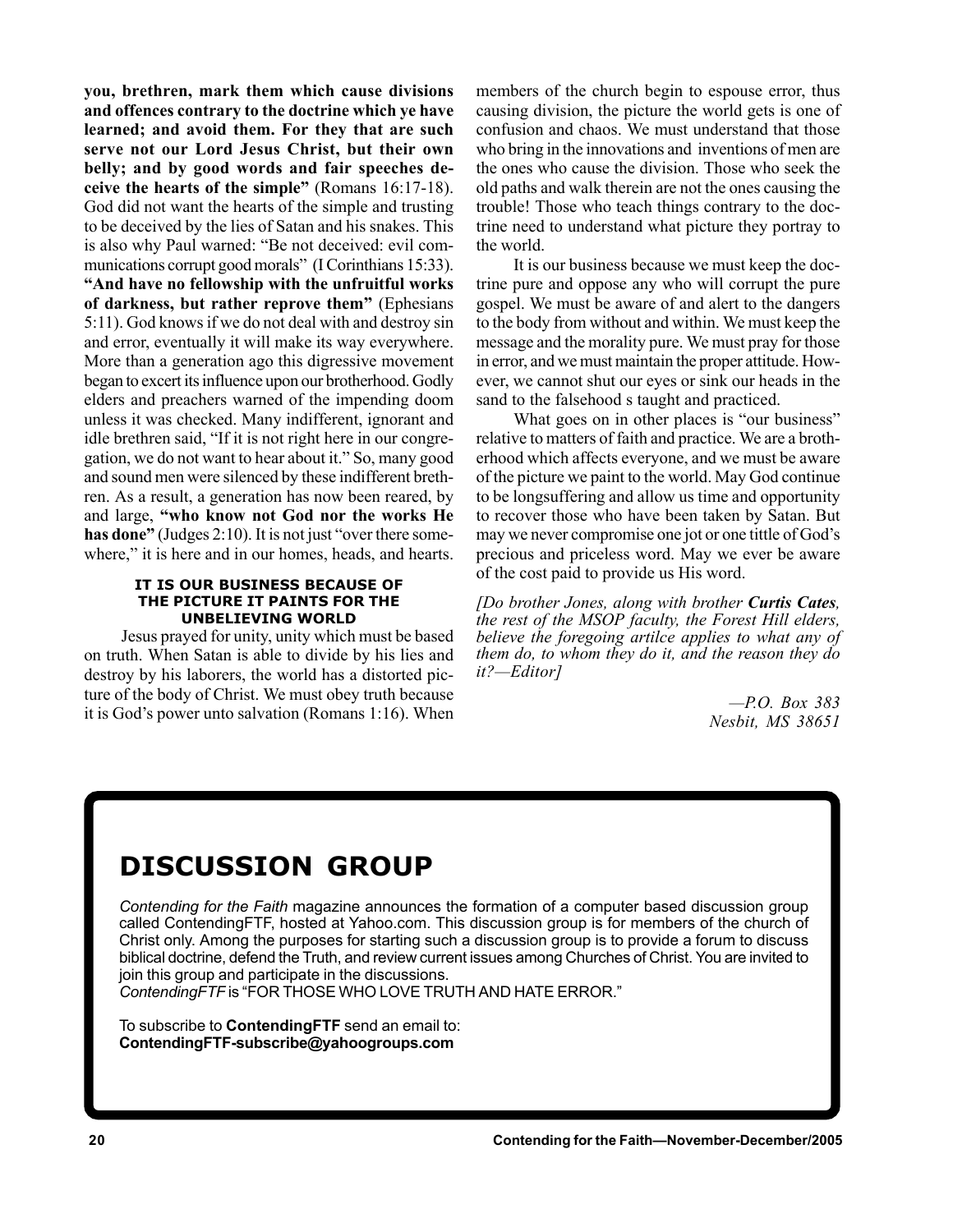## **THE TRUTH ABOUT FALSE TEACHERS**

### **B. J. Clarke**

Many passages speak of the existence of false teachers, but none is any more specific than the inspired record of II Peter chapter two. This chapter provides positive proof that there have always been those who would pervert the gospel of the grace of God. Five major ideas emerge from a study of this great chapter.

### **I. THE REALITY OF FALSE TEACHERS**

Note carefully the first word of II Peter 2:1, the word "but." The word draws a contrast with what Peter has just said in the closing portion of chapter 1. Therein, Peter spoke of "holy men of God" who **"spake as they were moved by the Holy Spirit."** In contrast to those who spoke as they were moved by the Holy Spirit, Peter notes two things.

1.There were false prophets also among the people. The phrase "the people" most likely refers specifically to the Jews (Romans 15:11; Jude 5). Even a casual study of the history of Israel proves that there were false prophets among them (Deuteronomy 13:5, 18:20-22, I Kings 22; Jeremiah 23:11-36; 28:1-17; Ezekiel 22:28).

2. There shall be false teachers among you. This is not a surprising prediction in view of what Jesus and the apostles taught (Matthew 7:15; 24.4-5, 24; Acts 20:28-31; II Timothy 4:1-4; I John 4:1). Nevertheless, Peter's readers needed to be on guard for the false doctrine that was already swirling around them, as well as any false teachers who might be on the horizon.

### **II. THE REASONS THAT FALSE TEACHERS EXIST**

There are a number of reasons that explain the existence of false teachers. Two of these reasons are prominently discussed in II Peter 2.

1. Revenue (II Peter 2:3, 14-15). "Revenue" is "the gross income returned by an investment" (Webster's Dictionary). In this case, the investment was the time and energy invested by the false teachers to promote false doctrine so that they might receive revenue from their happy hearers! It was "**through cov**etousness" that these false teachers endeavored to **"make merchandise"** of their hearers (II Peter 2:3). They taught what they taught because they had hearts full of covetousness (II Peter 2:14).

Their attitude was like that of the Old Testament prophet Balaam, "who loved the wages of unrighteousness" (II Peter 2:15). When God would not give Balaam permission to curse the children of Israel in his official prophetic declarations, Balaam, apparently, decided to give some "off the record" advice to Balak, king of Moab. Evidently, Balaam said something like this to the Moabites: "Look, I cannot officially curse the children of Israel, but if you could seduce

 **Contending for the FaithóNovember-December/2005 21**

them into worshipping idols, then the harm you seek for them will naturally follow." According to Scripture, Balaam taught Balak "to cast a stumblingblock be**fore the children of Israel, to eat things sacrificed** unto idols, and to commit fornication" (Revelation 2:14, cf. Numbers 25). Why did he teach this? Peter tells us that he did it for the money!

Many false teachers are only in it for the money (I Timothy 6:5). There were many unruly and vain talkers and deceivers among those of the circumcision, who were **"teaching things which they ought not, for filthy lucre's sake"** (Titus  $1:10-11$ ).

2. Rebellion (II Peter 2:10-12). The people described in these verses manifested a number of characteristics.

(1) They were recalcitrant in their attitudes. The word "recalcitrant" refers to those who are "stubbornly disobedient, obstinately defiant of authority or restraint" (Webster's Dictionary). They despised government. They were so brazenly presumptuous, and self-willed that they spoke openly and defiantly against "dignities," i.e., those in positions of authority. Even angels, which are greater in power and might, "bring not railing" **accusation against them before the Lord**" (II Peter 2:11).

(2) They were ravenous in their actions. Because they had no regard for God's authority over them, they eagerly pursued the lusts of the flesh. They were reasonless. They were like natural brute beasts, and they spoke evil of things that they did not understand (v. 12). They were not willing to deny self and follow Jesus (Luke 9:23).

### **III. THE RECIPE FOR BECOMING A FALSE TEACHER**

A careful study of II Peter 2 provides a compelling description of the modus operandi of a false teacher. While we pray that no one would ever want to become a false teacher, II Peter 2 shows some of the ingredients necessary to being/becoming one.

1.They repress their real intentions (II Peter 2:1- 3, 13-14). They bring in their damnable heresies "**privily,**" i.e., "to smuggle in, ...to bring in secretly...creeping along under some sort of cover" (*Linguistic Key To The Greek New Testament*, Fritz Rienecker & Cleon Rogers, p. 774). Jude referred to certain false teachers as those who **ìcrept in unawaresî** (Jude 4). They do their work "with feigned words." Their arguments are made up and artificial, like **"cunningly devised fables"** (II Peter 1:16).

Their relationships with others are but a ruse to get their foot in the door to teach their false doctrines (II Peter 2:13). They use occasions of fellowship as an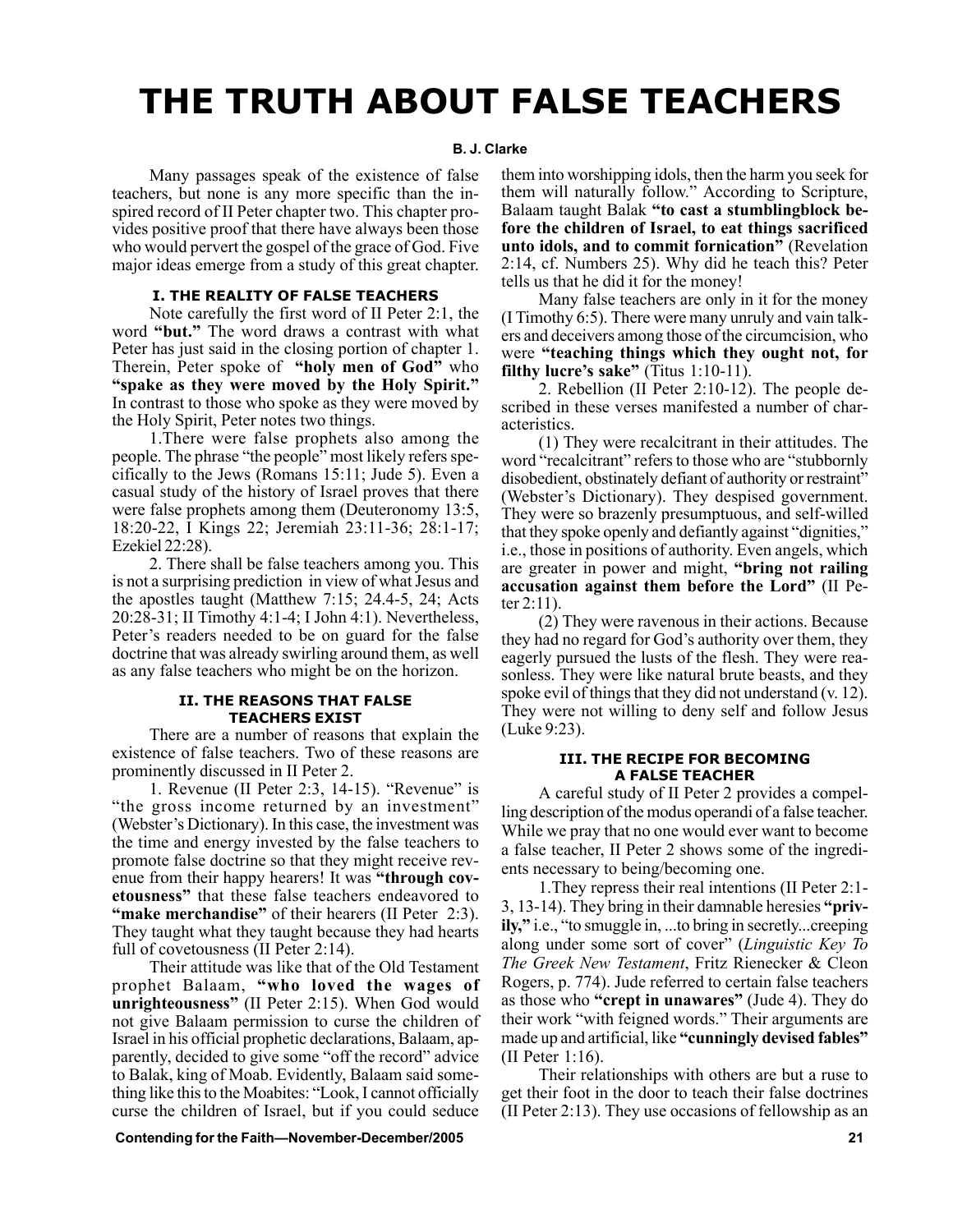opportunity to gain the trust of the very people whom they will deceive. No wonder Peter describes them as those who engaged in "beguiling unstable souls" (II Peter 2:14).

2.They recruit their followers by promising what they cannot deliver.

Peter describes them as "wells without water." Though these false teachers portrayed themselves as offering the refreshing water of life to their hearers, they were, actually, wells without water. Picture a tired and weary traveler in the wilderness, longing for water. Imagine this weary traveler spotting a well, (or spring) and rushing to it in full anticipation of slaking his thirst. Envision his countenance when he arrives, only to find that the well is empty, the spring is dry!

Peter describes them as "clouds that are car**ried with a tempest.**" The analogy is the same as above; only the figure is different. Imagine a dry and parched land longing for rain. On the horizon there is the clear sight of black storm clouds. However, just when it looks like the much-needed rain is about to fall, high winds blow the storm away before it can emit its life-giving moisture.

They recruit their followers by enticing them to believe that pursuing their natural desires will fulfill them and make them happy. They speak great swelling words of vanity. Their words are bold and, perhaps, even eloquent. Yet, they are "vanity," i.e., empty and worthless! Their encouragement to others to pursue the lusts of the flesh, did not bring about the promised liberty. Instead, it only put them in more bondage.

### **IV. THE RESULTS OF FALSE TEACHING**

False teaching produces many tragic results. These results are clearly identified in 2 Peter 2.

1. It results in a repudiation of the Savior Who died for us  $(2:1)$ .

2. It results in many following after lasciviousness (2:2; Jude 4).

3. It results in the way of truth being evil spoken of (2:2). This is true because those who see the wickedness produced by the "cheap grace" philosophy are going to speak evil of those promoting such a philosophy. If we maintain that we are preaching the truth, and "the truth" we are preaching leads to lustful and lewd behavior, you can be sure that the way of truth will be evil spoken of.

4. It results in the damnation of its hearers and practitioners (2:1). Hearing a lie, believing a lie, and acting upon that lie, will lead to disaster (Genesis 3; I Kings 13). If we believe a lie we shall be damned (II Thessalonians 2:10-12). It is only through obedience to the truth that man's soul can be purified (I Peter 1:22-23).

5. It results in the corruption and damnation of those who teach it (2:3).

These false teachers would bring upon themselves swift destruction (2:1). This was not an idle threat on God's part. God did not spare the angels that sinned. God did not spare the ungodly from the flood. God did not refrain from turning the cities of Sodom and Gomorrah into ashes (2:4-6).

God knows how to reserve the unjust unto the day of judgment to be punished (2:9). Just as brute beasts are made to be taken and destroyed, so these false teachers, who spiritually were like brute beasts, would be taken and destroyed (2:12). They were servants of corruption  $(2.19)$  and they "shall utterly perish in **their own corruption**"  $(2:12)$ . They shall receive the reward of unrighteousness (2:13). They are **"cursed** children"  $(2:14)$  "to whom the mist of darkness is **reserved forever**" (2:17). Their latter end will be worse with them than the beginning (2:20).

### **V. THE REMEDY FOR FALSE TEACHING**

As deadly as false teaching can be, there is an antidote for it. Let us note four things from 2 Peter 2 which serve as a remedy.

1.Remember the Revelation of God. If we remember those things taught by holy men of God who spoke as they were moved by the Holy Spirit, then we will always be on the safe ground of truth (II Peter 1:21). One of Peter's favorite words in his epistles is the key ingredient in finding a remedy for false doctrine; it is the word "knowledge." It is through knowledge that we initially escape the pollutions of the world (II Peter 2:20). After we become Christians, as babes in Christ, we are to desire the sincere milk of the word that we may grow thereby (I Peter 2:1-2). Peter wanted his readers to remember the words which were spoken by the prophets, apostles, and by Jesus Christ (II Peter  $3:1-2$ ).

Because there are false teachers who, as unlearned and unstable men, will wrest the Scriptures, we must beware lest we be led away with the error of the wicked and fall from our own steadfastness (II Peter 3:17). The key to this is to continue to grow in the grace and knowledge of the Lord and Saviour Jesus Christ (II Peter 3:18).

If we, like the noble Bereans, will regularly reconsider what God has revealed in His Holy Scriptures, then we will not be like children, tossed to and fro with every wind of doctrine (Ephesians 4:14). Rather, we will be "perfect, throughly furnished unto all good **works**" (II Timothy 3:16-17).

2. Remember Your Redemption. It will be much harder to follow after false teaching if we are in constant memory of our redemption. The false teachers of II Peter 2 did not properly appreciate the blood of Christ  $(2:1; cf 1:9)$ . If we will truly reflect upon the blessings given to us by the blood of Christ, we will not be as easily seduced by the "blessings" offered unto us by some false doctrine (II Peter 1:3-4). If we truly remember the sacrifice of Christ, it will be easier to sacrifice our fleshly lusts upon the altar of service to him. Hence, when some preacher comes along preaching a

**22 Contending for the Faith—November-December/2005**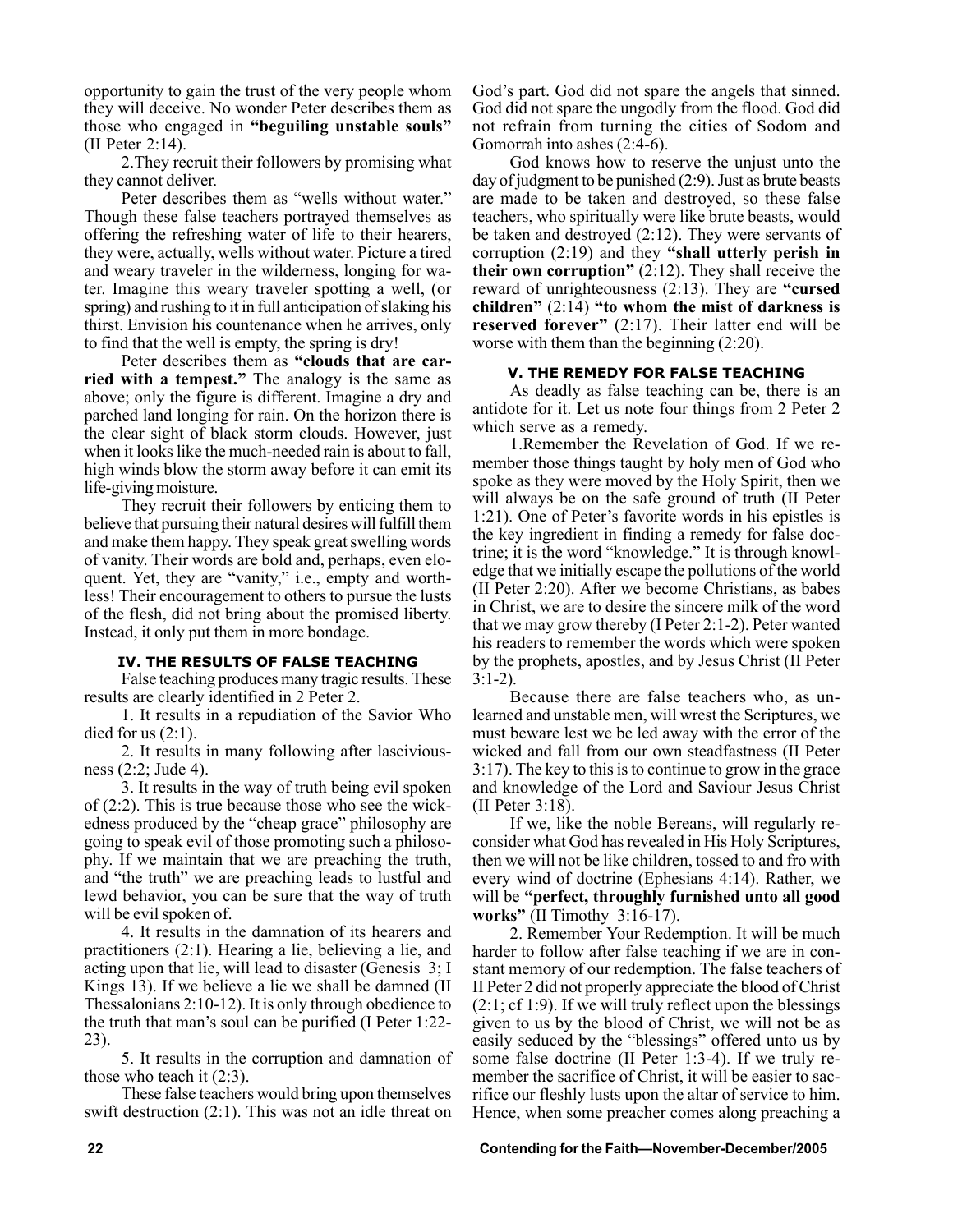doctrine that does not require as much of us as does the doctrine of Christ, we will reject the false doctrine and sacrifice our desires so that we might please God.

3. Remember The Righteous Example Of Others (II Peter 2:7-8).

Remembering that others have stood strong against false teaching, even at the expense of personal comfort and popularity is a major encouragement to us who are trying to fight false doctrine today. Men like Jeremiah, Ezekiel, John the Baptizer, Paul, and, of course, Jesus, all give us great courage to stand against that which is wrong.

4. Remember The Reward Awaiting The Righteous (II Peter 1:11; 3:13). It will definitely be worth it to stand up for the truth. While going along with error may give us a degree of popularity here on earth, it is not worth it to miss out on the reward awaiting the righteous. Therefore, let us, like the psalmist, declare to God, **ìThrough thy precepts I get understanding: therefore I hate every false way... Therefore I esteem all thy precepts concerning all things to be right;** and I hate every false way<sup>n</sup> (Psalms 119:104, 128).

*[Does brother Clarkeís article apply to the truth about Dave Millerís false doctrines on re-evaluation/reaffirmation of elders and MDR?-Editor]* 

> *óP.O. Box 128 Southaven, MS 38671*

# **THE SUDDEN AND CURIOUS EMPHASIS ON "BALANCE"**

### **Dub McClish**

Has anyone else besides me noticed a recent upsurge in the cry for "**balance**" in preaching and writing? Further, am I the only one who has noticed that this emphasis is **not** coming from the predictable liberal tongues and pens, but from some brethren who are generally considered sound in the faith? Have others noticed the corresponding parallel to what seems to be this almost orchestrated emphasis, namely the sudden outcry **against** such things as "arrogance," "radicalism," "sarcasm," "invective," "viciousness," "harshness," and "belligerence"? But let me do more than merely indicate such emphases in general terms. In a recent issue of a magazine published by brethren of sound repute, the following statements appeared in various articles (emph. DM, except as noted):

> *Balance* is a word abused by liberals and is anathema to radicals.... Some spend their time constantly critiquing what others are doing and at times even refusing to endorse good and noble endeavors of sound brethren.... The church must maintain proper **balance** if it is to grow and if it is to have a positive influence in our world....

> Both men [the men are named] are well grounded in the faith, are experienced in the Lord's work, are dedicated to truth, have good **balance**.... There will be unity of the Spirit in the bond of peace among brethren when we seek the very best for each other and get permanently away from a biting, devouring disposition to destroy.... Too many of us do not treat a brother as we would like to be treated were roles reversed. Caustic words have a sure way of returning to haunt us.... Is there any among us who cannot make improvement in the way we treat our brethren in Christ? Remember, He died for the very ones we may be seeking to crush...

Too many brothers wear Sound Doctrine as a badge of Christianity. In reality, the badge of Christ is Love.... A few years ago, I believed that as long as I taught the truth, then my love for others could not be questioned. I gleefully attacked liberals and change agents with sarcasm and satire. If they would have read my articles and heard my preaching they would have been stabbed by my rapier wit.... Many sound preachers and Christians have failed here. Love demands that we care for liberals, legalists, change agents, denominationalists, and ... one another. Sitting behind a keyboard pecking out condemnations appears rude, arrogant, resentful, and unkind all the qualities contrary to love—but it is easy.... We have all heard men defend truth who were more intent on making someone look stupid than inspiring conversion or repentance. Derision and ridicule express rudeness, not love.... We all face people, events and decisions in the church that are not matters of fellowship, but we do not like them. Some choose to "make an issue" of them," but love chooses to let them go without a fight.... When change agents knock on the church's door its members must exhibit abiding love with meekness and instruction; this will thwart their will, not clever condensation [*sic*] or gleeful humiliation (2 Tim. 2:24– 26).

Christians are not to be arrogant or obnoxious in their conduct.... Brethren are not to be disagreeable so that their conduct in defense of the gospel becomes offen $sive...$ 

We can be pigeonholed as that mean, exclusive bunch who think they are the only ones going to heaven while all else are going to hell.... There are instances where churches of Christ indeed have assumed an identity of belligerence....

The periodical and writers referenced above by no

### **Contending for the Faith—November-December/2005 23** 23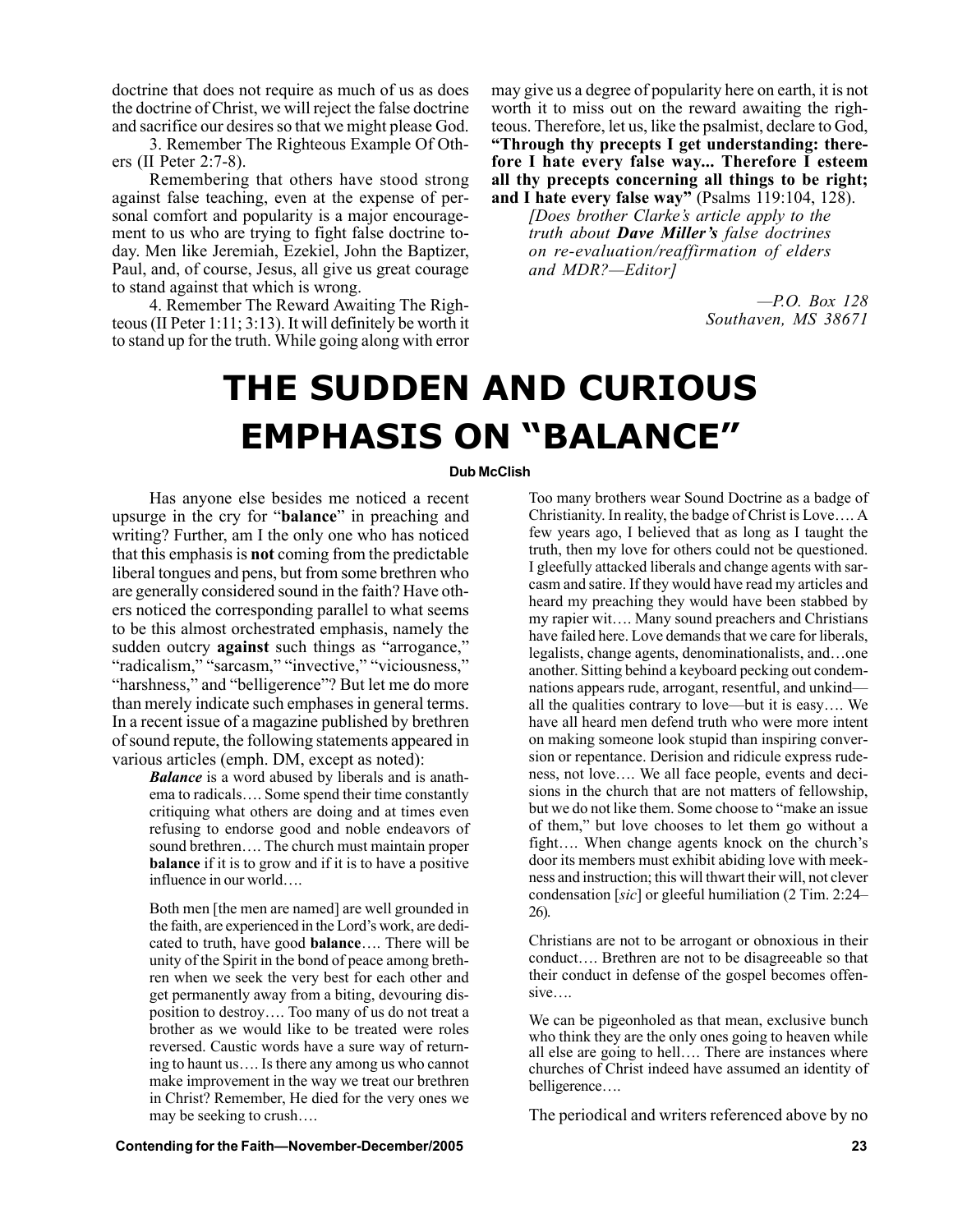means constitute the only source of such statements, as the following additional quotations, all from "nonliberals," demonstrate:

I am apodictically opposed to acting on rumor, innuendo, and hearsay. And I will not be a party to such. I do not want anything I might say or write to provide fuel for some critic's fire, or fodder for their cannon, as they carry on a battle that inserts them into someone else's affairs.... I will neither participate in nor condone a situation where something that I, personally, have written or said..., ultimately ends up being used by some self-proclaimed "defender of the Faith" to write a rumor-based article for a "watchdog-type" brotherhood journal in order to provide the author or editor with his personal fifteen minutes of fame.

[A sound Gospel paper was described as] ... a far **right** leaning paper. By "right-leaning" I mean they tend to legislate for others and print accusations before they have their facts straight [emph. in orig.].

I am presently penning one final piece addressing this judgmental, censorious, self-righteous, unforgiving spirit that characterizes a small and diminishing group of brethren in the church.

["Certain" brethren have been recently described as]...a few who are in a small, but no less toxic loyalty circle...a small negative faction, who if they gain control, will only rupture fellowship in the church even more than they already have.

How different that [i.e., the conduct of another] was from brother \_\_\_\_\_\_\_\_\_, who, after I sent a brief  $email..., sent me a 4 page diaribe filled with vicious$ ness and falsehood against me. This only reaffirms my belief that such a man did not deserve nor need to be in the position he was in.

 [After mentioning the dangers of liberalism, an article stated]: There are too many...who are equally damaging and vicious in their attack on the body of Christ. In one sense, they are more dangerous due to their contention that they are rooting out all false doctrine and exposing all error. When they are doing so with proper ethics, attitude and **balance**, they are to be applauded. Yet, there is a mentality that seems wholly obsessed with fulltime heretic detection, slandering brethren, and scrupulously elevating minutia as on par with Christ's doctrine. They unnecessarily divide brethren.... They polarize and draw away disciples after themselves. They are fight-pickers, seemingly eager to engage in lengthy, unending diatribe and debate to the exclusion of other Christian obligations, of righteous, Christlike conduct, and of a charitable spirit that "is not rude... keeps no record of wrongs...does not delight in evil..." (1) Corinthians  $13:5-6$ ).

[Concerning these "fight-pickers," the same article then opined]: First, they are increasingly turning on one another. Further, they are succeeding in infecting themselves by their biting and devouring. Then, they are

facilitating their own demise—that of influence, reputation, trustworthiness, and respectability. However, they have also viciously wounded good men and women... in the process.

I agree (as I suppose all faithful brethren would) **in principle** with much of what the foregoing quotations emphasize. Who among us is not concerned with pursuing a course of "**balance**" and with avoiding a course of "radicalism"? However, as with the fine print in legal contracts, "the devil is in the details," or, perhaps more appropriate to these quotations (and their authors), "the devil is in the applications." At the risk of being labeled a vicious, censorious, far right leaning, judgmental religious redneck who is part of some horrible and repugnant toxic loyalty circle bent on rupturing fellowship in the church, I offer a few observations on these quotations—and their timing.

### **THE IMBALANCE OF THE "BALANCED"**

Those who call loudly for "**balance**" obviously believe themselves to be near perfectly, if not perfectly, **balanced**. Those against whom the **balanced** brethren inveigh are always "certain" others besides themselves. In fact, they seemingly believe that being **balanced** requires that one frequently preach to others about their lack of this noble trait. To these **balanced** brethren, preaching about the need for **balance** somehow actually ratifies and demonstrates their own **balance.** I wonder: Is it possible to so emphasize the need for **balance** that one becomes **unbalanced** in his emphasis on **balance**?

### **AN ATTEMPT TO SILENCE**

Those of us who have served as preachers and/ or elders for a few decades have heard this drum beat for **balance** before. Liberals have long used it in their efforts to "tone down" or silence the warnings of faithful brethren. To them, such warnings, especially if they are specific enough to call names and explicit enough to provide documentation, constitute **imbalance**. We expect change agents and other ne'er-do-wells among us to characterize as "radicals" and "watchdogs" those who expose and resist their errors. Now (as demonstrated in the numerous quotations above) the same pattern has emerged in some who at one time were in the thick of he battle for Truth with the rest of us. Remember, these quotations came not from liberals. Rather, they came from supposedly sound brethren, and they were aimed at faithful brethren who have dared expose errors in doctrine and practice of some of these **balanced** brethren and/or their associates "who are **reputed to be somewhat**" (Galatians 2:6).

### **THE SWEETNESS OF THOSE WHO CRY FOR "BALANCE"**

Consider some of the verbiage of these brethren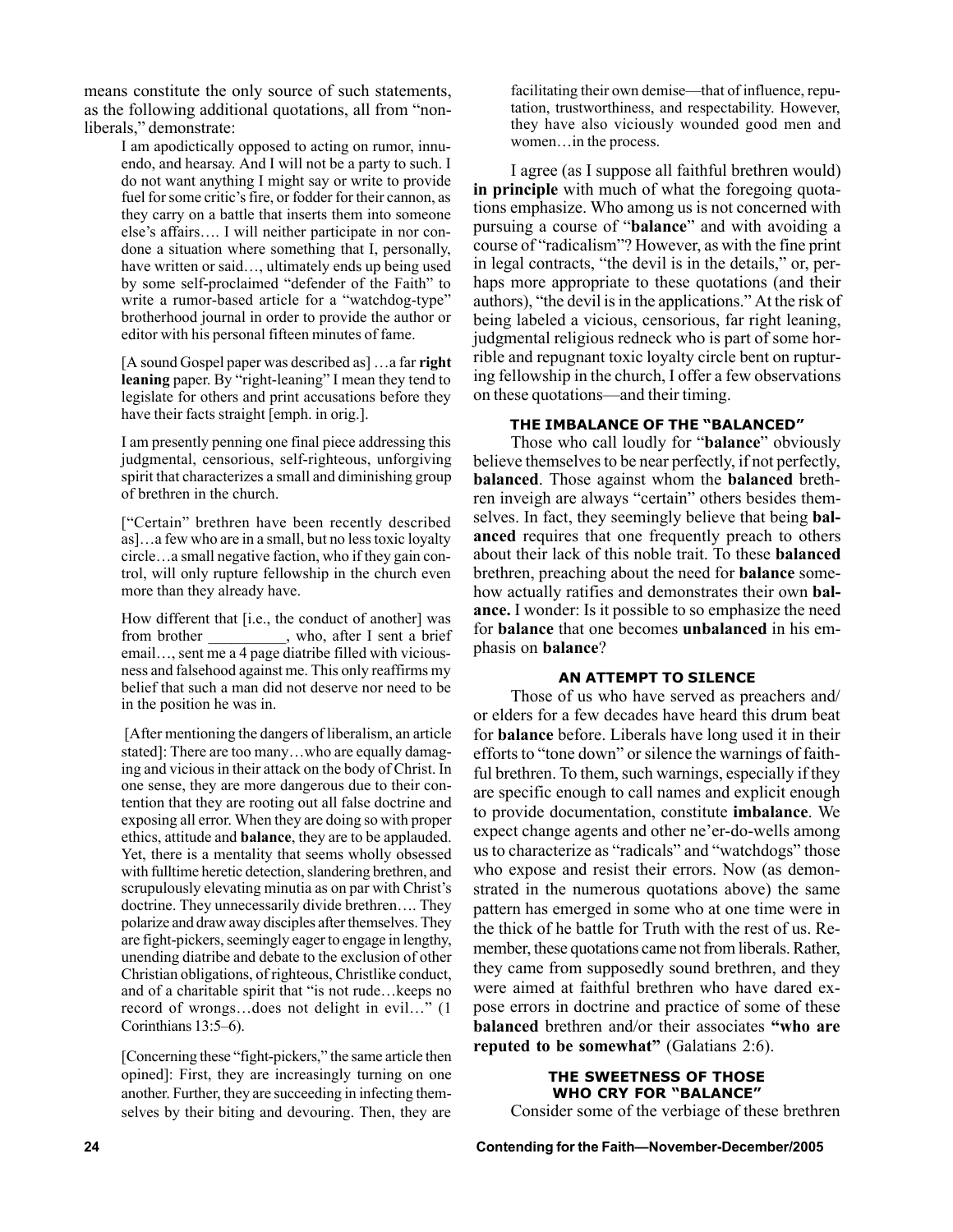of **balance** (plucked from the quotations above), which they employed to describe those whom they perceive to be **unbalanced**:

> **ï** Carry on a battle that inserts them into someone else's affairs

> •Write...rumor-based article[s] for... "watchdogtype" brotherhood journal[s]

> • Provide the author or editor with his personal fifteen minutes of fame

- Wear Sound Doctrine as a badge of Christianity
- Legislate for others and print accusations before they have their facts straight
- Will... rupture fellowship in the church even more than they already have

• Polarize and draw away disciples after them selves

**They are**:

- Self-proclaimed "defender[s] of the Faith"
- Radicals
- Caustic
- Seeking to crush [others]
- Rude, arrogant, resentful, and unkind
- Intent on making someone look stupid
- Obnoxious
- Disagreeable
- ï Far **right leaning**
- Judgmental
- Censorious, self-righteous, unforgiving
- [A] small and diminishing group
- $\bullet$  A small...toxic loyalty circle
- A small negative faction
- Eager to engage in lengthy, unending diatrib and debate to the exclusion of other Christian obliga tions
- Fight-pickers
- Slandering brethren
- Increasingly turning on one another
- Infecting themselves by their biting and devour ing
- Damaging and vicious
- More dangerous [than liberals]
- Wholly obsessed with fulltime heretic detection,
- Slanderers
- **They engage in**:
- **ï** A biting, devouring disposition to destroy
- Derision and ridicule
- Gleeful humiliation
- Belligerence
- Viciousness and falsehood

ïScrupulously elevating minutia as on par with Christ's doctrine

•Unnecessarily dividing brethren

Having read the foregoing list, one is made to wonder whether or not they have any inkling of the meaning of the traits of civility, kindness, agreeable-

**Contending for the Faith—November-December/2005** 25

ness, and charity—in other words, the meaning of **balance**.

### **THE HYPOCRISY OF THOSE WHO CRY FOR "BALANCE"**

These self-appointed spiritual physicians prescribe **balance** as the do-all, end-all remedy for the ailments of "certain" brethren (besides themselves, of course). I strongly suggest that they need to swallow a large dose of their own medicine. Their definition of **balance** includes the following (as long as they are doing it, of course):

> • Strongly worded condemnation of brethren for engaging in strongly worded condemnation of brethren

> • Very negative outcries against those who are accused of being very negative

> • The use of biting and devouring verbiage to assert that some brethren are biting and devouring others

> • Judging "certain" brethren for being judgmental of "certain" brethren

> ï Being obnoxious and disagreeable in alleging that others are obnoxious and disagreeable

> • Employing caustic and radical terms to rail against those perceived to be caustic and radical

> • Using toxic terminology to describe a small, toxic loyalty circle

> • Seeking to "crush" brethren who are accused of "crushing" brethren

> • Picking fights with their brethren for being fight-pickers

> ï Being rude, arrogant, resentful, and unkind in describing some as rude, arrogant, resentful, and unkind

Ironically, some of the most (1) brutal accusations of meanness and (2) strident calls for kindness and sweetness as quoted above appeared in the most angry and hate-filled letter I have ever read from a brother. In every word of condemnation of their inferior brethren (as they doubtless view those they describe), the condemners condemn themselves, but they are too self-righteous to see or admit it. Is it permissible to be caustic in crying out against those who are caustic, as long as the recipients of these causticisms are liberals or "certain" other sound brethren? This seems to be the current course of these **balanced** brethren. I suppose they still reserve for themselves the right to behave in ways that they condemn in "certain" others of us (after the manner of the U.S. Congress toward U.S. citizens). They seem to retain for themselves alone the right to legislate who may speak caustic words, when caustic words may be spoken, and to whom caustic words may be directed.

These men who are now berating "certain" faith-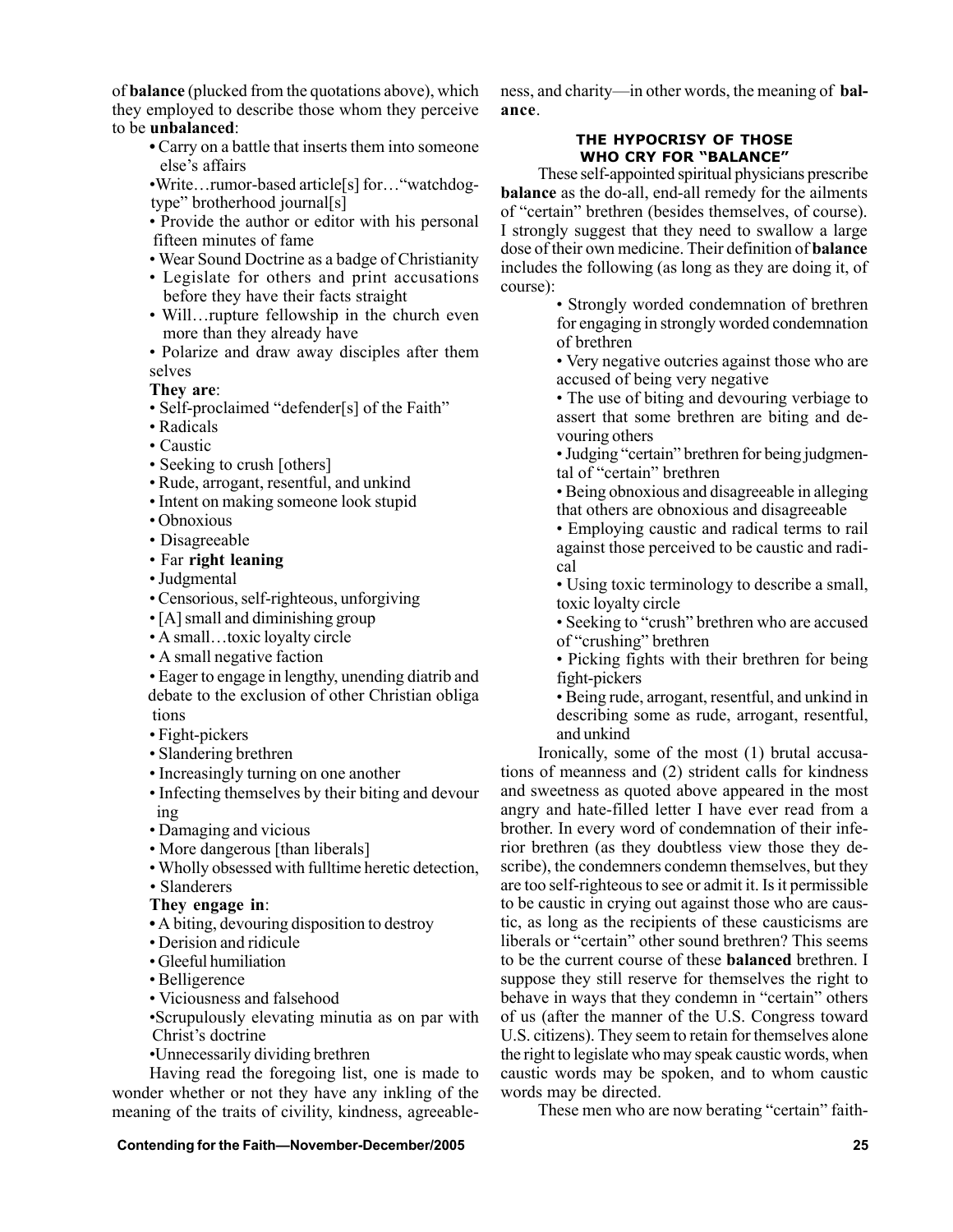ful brethren for being self-righteous, obnoxious, arrogant, censorious, unkind fight-pickers would do well to pause, at least momentarily, for reflection and self-examination. In their harsh condemnation of others, implying that they are above such vile attitudes and behaviors, do they not thereby demonstrate in themselves the very self-righteousness they profess to so deplore? Moreover, which of these men have not repeatedly over the past several years done the very things they are now railing against in "certain" brethren? Have they not all written and/or spoken caustic and censorious words, describing and denouncing others (especially liberals and those advocating direct operation of the Holy Spirit). Many witnesses have heard and read their words, including their calling the names of those under attack? Were they **unbalanced** when they were thus behaving only a few months ago, or was such behavior **balanced** then, but **unbalanced** now? Maybe it is still **balanced** if **they** so behave, but **unbalanced** if "certain" others act the same way. Further, when "certain" others of us have done the same, have these **balance** advocates not applauded and encouraged us for doing so?

But now, suddenly, by their own declaration, they are too genteel for such uncivilized behavior. They apparently do not realize that they, by assuming this posture, have by implication imposed a gag order upon themselves. No longer can they bluntly or plainly expose error and its purveyors without violating their own *ipse dixit*. Moreover, since they have decided to endorse, support, and defend a brother who has been marked as a false teacher, will they now endorse and support other false teachers? In fact, they are already doing so. It was therefore not surprising to see several of these **balanced** brethren publicly praising and bidding Godspeed to another marked false teacher at a recent south Texas lectureship. They were merely being "consistent" and demonstrating their exceptional **balance**.

Could it be that one reason for this sudden, concerted emphasis on **balance** lies in the fact that the arrows of Truth fired by "certain" brethren have been finding their mark with telling accuracy? Is the call for **balance** an attempt (conscious or otherwise) to silence or soften the blows of "certain" brethren who have repeatedly exposed the utter inconsistency of those who profess their opposition to the errors of the Executive Director of an organization while supporting the organization itself? Are the **balanced** brethren trying to convince others that opposing a false teacher while supporting the institution he directs is a demonstration of **balance**? When **balanced** brethren speak on lectureships praise, commend, and glad-hand marked teachers of error, are they tell us what, to them, constitutes **balance**?

In contemptuously describing some as "...a few who are in a small, but no less toxic loyalty circle...a

small negative faction...," brethren of **balance** obviously depict themselves as part of some large non-toxic loyalty circle that is wholly positive. Both they and the objects of their verbal blasts know better. If the attitude and demeanor of these men represents **balance,** I fervently desire that I may never run afoul of those who are truly **unbalanced**.

These **balanced** brethren seem to have forgotten (or have failed to apply) our Lord's injunctions: **ìJudge not that ye be not judged. For with what judgment ye judge, ye shall be judged....Thou hypocrite, cast out first the beam out of thine own eye; and then shalt thou see clearly to cast out the mote out of thy brother's eye"** (Matthew  $7:1-$ 5) and **ìJudge not according to appearance, but** judge righteous judgment" (John 7:24). Likewise, they have forgotten Paul's warning: "Wherefore thou **are without excuse, O man, whosoever thou art that judgest: for wherein thou judgest another, thou condemnest thyself; for thou that judgest dost practice the same things**" (Romans 2:1).

### **IS HISTORY BEGINNING TO REPEAT ITSELF?**

This latest crusade for **balance** scares me. It brings back haunting memories of similar cries I heard as a young preacher—cries that proved to be the seeds that have matured into full-blown, widespread, arrogant liberalism and digression in all of their irreverent ugliness. In the early 1960s, a few brethren begin to call for more "**balance**" in our preaching. At first the cry was faint, but it grew louder and more frequent with time. The charge was that brethren in general and preachers in particular had been too negative, dogmatic, mean, and narrow-minded. Along with these charges came another: Too much emphasis for too long on "the planî (i.e., the plan of salvation, the pattern for the church, et al.) and not enough emphasis on "the Man" (i.e., the person of Christ). Thus arose the controversy that brethren energetically discussed for an extended period in the Gospel papers concerning "the Man or the plan." The excuse and theme of those who sought to tone down the Gospel was, "We need to be **bal**anced.<sup>?</sup>

The seeds planted by those crying for **balance** over forty years ago took root in many of my generation. These men, some of whom were classmates of mine in two different colleges, have been among the leaders in the awful apostasy that presently characterizes so much of the church. Some of those who swallowed the "**balance**" bilge went on to obtain advanced degrees, returning to various schools operated by our brethren. These **balanced** professors have succeeded in destroying or damaging the faith of thousands of precious young people, providing tremendous impetus to the malignant digression that has now affected two generations. Some have authored books that depict the

**26 Contending for the Faith—November-December/2005**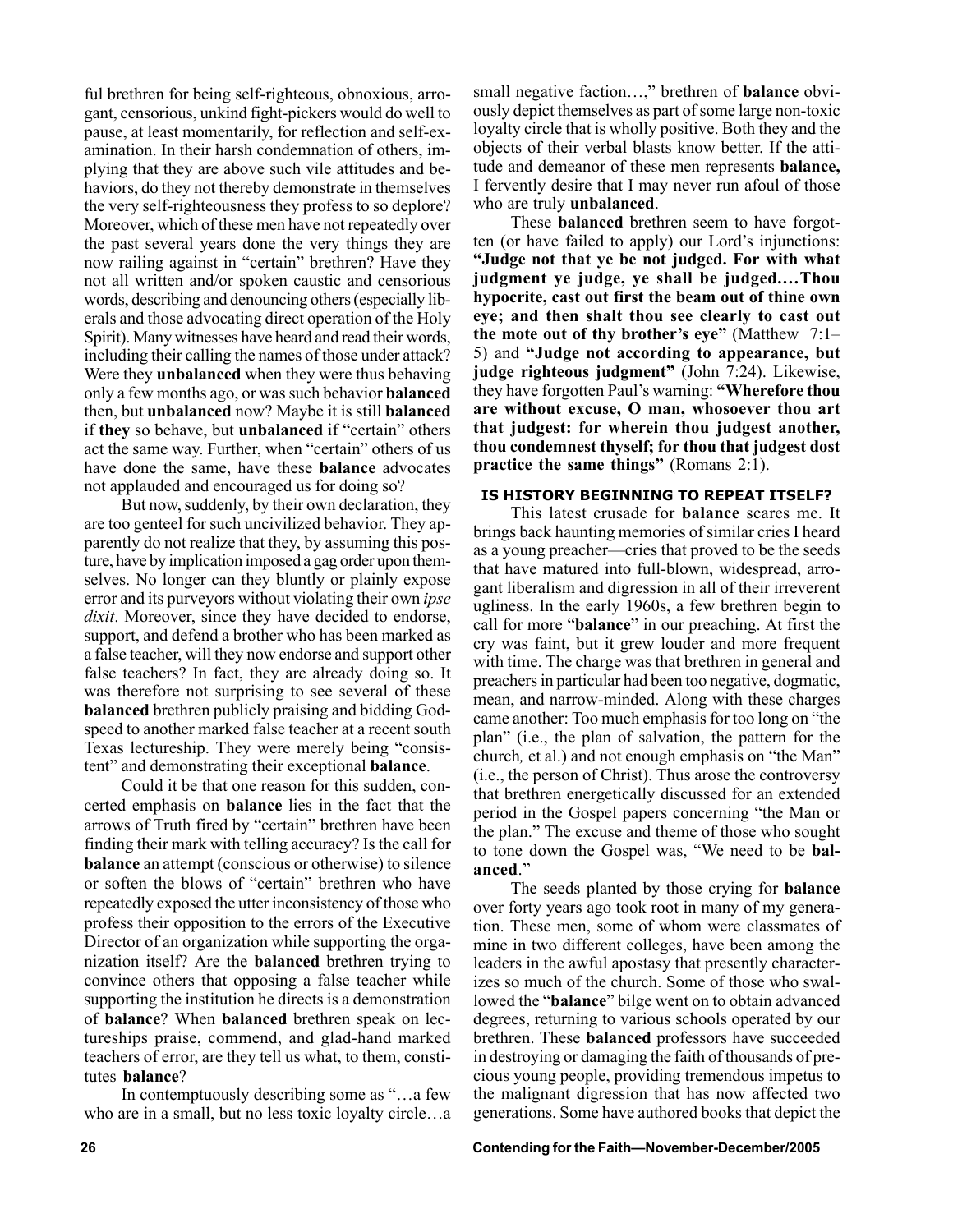church as a narrow sect of which they are terribly ashamed. Still others have wielded great influence from the pulpits of large, urban churches. I dare say that all of these consider themselves prime examples of **balance**. Likely, they teach "loud and long" on the need for **balance**. Correspondingly, such men (and women) consider as decidedly **unbalanced** (if not downright nut cases) those who still dare preach that there is one body, that the distinctive pattern for it is clearly discernible in the New Testament, and that the church has been restored and is reproducible in every succeeding age. Perhaps the ultimate blasphemy to such **balanced** folk is to identify faithful congregations of the church of Christ in our time as the church of the New Testament. We may generally trace the progression of liberalism from its seeds in the 1960s to the full-grown plant of the present in the following stages:

1. A few began to cry for "**balance**," along with the outcry against their perception of "negativism" and "**dogmatism**." (Never mind that the church experienced its greatest numerical growth in modern times [the 1950s and early 1960s] in our nation by this socalled "negative" and "dogmatic" approach in preaching and debating the Gospel and conducting home Bible studies.)

2. The cry for "**balance**" gradually became a cry for "**moderation**."

3. The cry for "**moderation**" evolved into a cry for "**tolerance**."

4. The spirit of ì**tolerance**î gave birth to unabashed **liberalism**, which neutered the Gospel message, resulting in blurring the meaning of fellowship, compromising the plan of salvation, corrupting the worship, and generally denominationalizing the church.

Forty-five years ago, many of those who began chanting for **balance** were **generally considered to be sound and faithful men**. I fearfully observe that some who are of that reputation today are the very source of the revived **balance** mantra. Is history beginning another of its cycles?

I have long opined that the out-of-the-closet, inyour-face, easily-identifiable, proud-of-it liberal is not the greatest enemy of or threat to the Truth. Outright liberals are dangerous enough all right, but we know who and what they are. The greater danger is from the fence-straddlers—those who can talk strongly when they are around strong brethren, but who wilt like daisies in a sauna when they are in a group of compromisers. These are treacherous religious fifth columnists, spiritual subversives, who, like old Joab, will thrust a dagger in your ribs while kissing you on the cheek. They will not take a stand if it will cause them inconvenience, discomfort, disfavor from friends, or sacrifice. Their earthly attachments are stronger than their loyalty to the Christ and His Truth. After the manner of Judas, they are willing to betray principle, righteousness, in-

**Contending for the FaithóNovember-December/2005 27**

tegrity, and honor (to say nothing of faithful and loyal friends) for their thirty pieces of silver. Such folk test the wind to see who is going to "win" before deciding who or what is right or wrong, instead of examining the evidence, choosing the right, and standing for it, even if they must stand alone. Such **balanced** brethren are far more dangerous than admitted liberals. One brother has tagged them as "moderate liberals," and I think he may have a point.

### **CONCLUSION**

The Lord's people have long struggled to find terms to distinguish between true and false brethren. *Faithful* and *unfaithful, sound* and *unsound, conservative* and *liberal* have all been employed. Now we have a new set of terms, thanks to our brethren who have recently rolled out and jumped on the **balance** bandwagon: *balanced* and *unbalanced*.

Balance, like beauty, is at least somewhat in the eye of the beholder; it is somewhat subjective. Those who are calling for **balance** so loudly just now obviously believe they know perfectly well what it is, and just as obviously, they believe they are **balance** personified. In the 1960s, the ones who cried for **balance, Example 3** a large percentage of the church right into apostasy. May we be on guard lest it happen again. The best definition I know of **balance** in spiritual matters is from Paul, who said he "shrank not from de**claring the whole counsel of God**" (Acts 20:27). If we will follow his noble example, we shall achieve **balance** as God defines it.

> *ó908 Imperial Dr. Denton, TX 76209 E-mail: tgj@charter.net*

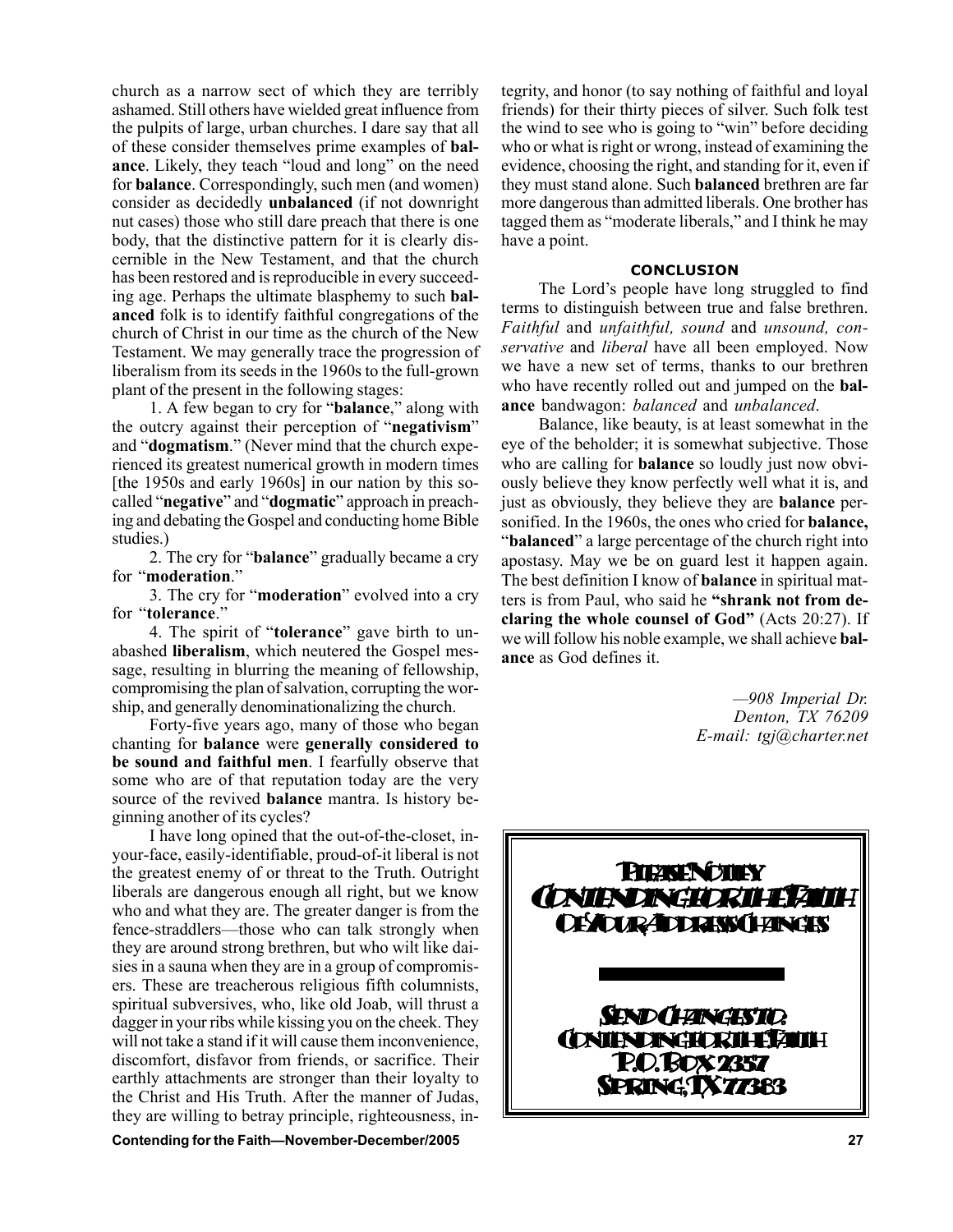### *Spiritual Insights From Godly Women...* **DEAR TGJ BOARD MEMBERS**

### **Lavonne McClish**

*[Sister Lavonne McClish sent copies of the following letter to each member of the TGJ Board (Curtis Cates, Joseph Meador, Ken Ratcliff, Tommy Hicks) on August 27, 2005. As of this date (Nov. 23), she has received no acknowledgement or response from any of them.—Editor]* 

### Dear TGJ Board Members:

Before I say anything else, I want to assure you that I am not challenging your **right** to remove Dub and David [Watson—Editor] from their respective positions as editor and associate editor. I only ask that you examine your motives carefully. Please examine also the manner in which this thing was done, and see if you can defend your motives (I am not presuming to judge your thoughts and motives, but I can evaluate your actions) and your manner according to the standard of God's Word. One more thing: Please do not automatically discount what I have to say on the basis of my sex alone. I am not a "hysterical, emotional woman." I do my own reasoning, studying, and thinking.

I was, frankly, distressed that you would allow anyone to pressure you into betraying us without either a just or a Scriptural cause. The entire board (on 7/20) admitted that Dub had not sinned. Think about it: Suppose Dub **had** been guilty of sin of some kind, or of teaching something false, or lying and slandering, or being contentious. Would any board member—even one—ever have tried to talk to him and admonish him over the past five years about his "sins," or even his "poor judgment"? (Come to think of it, one board member [in 2001] **did** lodge several criticisms concerning practical matters he felt were not being properly carried out. These criticisms came across as arrogant and hypocritical, to us, considering the fact that the critic himself was not able to do the things he insisted the editor could do if he just put forth the effort [such as getting every issue to the subscribers' mailboxes "on time"]. As far as we know, the rest of you did not share that point of view.) **Frank Chesser** is the one who committed the sin(s), which ignited this whole mess, not Dub. Only Michael [Hatcher—Editor] has dared to state openly that it was Frank Chesser rather than Dub who sinned in the AP controversy, a fact obvious to anyone with any degree of objectivity. Bert [Thompson-Editor] has been made the victim, Frank the champion, and Dub the villain (shades of "woe unto them that call good evil and evil good" [Isa. 5:20]).

Can any board member show me the Scriptural authorization or justification for secretly storing up all these complaints and grievances that are now coming out (e.g., "issue-oriented," congregational "meddling," "too much like *CFTF*," "harsh writing," et al.), waiting for just the right moment to pounce and spring them upon the unsuspecting victims? That is exactly the tactic a former Pearl Street elder used, as some of you will doubtless remember, when he came up with his "selling-bookson-church-property-is-sin" "conviction." In all the months when he was getting his case together, he never said one word-not even a hint; he never tried to reason with Dub from Scripture, attempting to show him where he was "wrong"; he allowed the books to be sold on Pearl Street property; and he even bought a book himself. He did all this while he was acting in a way contrary to his "convictions," so as not to let anything slip until he had it all ready. Can those who do such thingsto a brother who trusts them—honestly say they are following the "Golden Rule"? Would you want to be treated in that way? Would you be offended if you were treated in such a way? Would you feel betrayed if you were thus treated? The entire thrust of the Bible condemns such behavior. Even slaves of Christian masters were entitled to better treatment (Colossians 4:1).

I keep thinking of some basic principles that are applicable here. So far as I know, no one has yet mentioned them, although I know all of you know them well (probably much better than I), even if you don't seem inclined to apply them. For instance: If you would give in so easily and quickly to pressure and/or threats from "friends" and brothers, without questioning, without asking for proof, without even having a just cause (merely an **alleged** cause, at that, and not an accusation of sin), what will you do when you are faced with actual persecution—even physical persecution—if you offend someone? I feel that such an idea is rapidly passing from the theoretical into the realm of probability. In our country. In our time. When you are threatened with prison if you continue to teach and preach, or to condemn homosexuality or abortion, what will you do? What will you do when a woman takes you to court, demanding that she be allowed to preach? Suppose she sues you for the church property, the church bank account, your own houses, and your own bank accounts? Given your recent behavior, why should anyone expect you to have the strength and courage to defend the Cause in the face of such persecution? When Ahab met Elijah and said, "Is it thou, thou troubler of Israel?" (I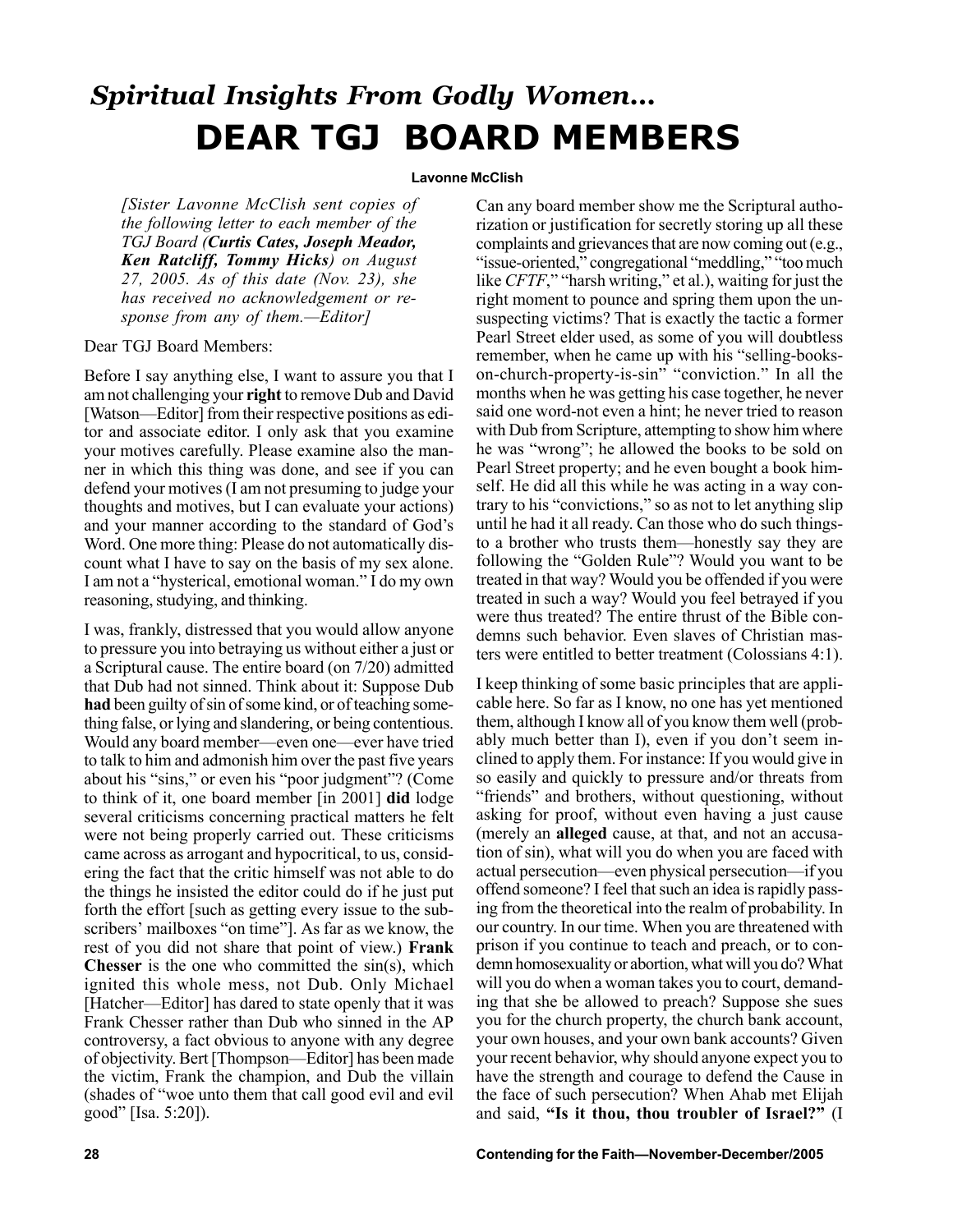Kings 18:17), Elijah's response was not to apologize and promise to quit troubling Israel, or to bring a kinder, gentler, less negative message from Jehovah. He didn't promise that he would concentrate on the **positive** aspects of God's Word, stop being so "issue-oriented," and quit meddling in other people's affairs. No, Elijah laid the blame squarely on Ahab's shoulders. The one who didn't want to hear the Truth, who wanted to "shoot" the messenger," is the one who was troubling Israel. When the apostles told Jesus that He had offended the Pharisees, what was His reaction? He proceeded to offend them even further (Matthew 15:12-14). Make the applications. When Peter and John were beaten because they were preaching Christ publicly, did they promise not to do it again? The "Powers That Be" commanded them not to speak any more in His name. Instead of saying, "Well, I guess we had better mend our ways. We don't want to make them angry and get beaten again. That might ruin our reputations and give the church a black eye!" No, they said, "We ought to **obey God rather than men**" (Acts 5:29). When I was a child, I remember that weak Christians would sometimes pointedly suggest to my father that he "preach the Gospel and let other folks alone." In other words, don't preach the parts of the Gospel that might offend anyone—either in the church or out. That spirit survives today.

Paul wrote to the Galatians, **"For do I now persuade men, or God? Or do I seek to please men? For if I yet pleased men, I should not be the servant of Christ**" (Galatians 1:10). Has there ever been a time during any Dispensation, Old Testament or New—when those who belong to God are encouraged to take the easy way out when they are under pressure? Are we ever promised that God will not allow us to suffer humiliation, financial loss, or being ostracized by those we love, for His name? "Yea, and all that will live godly **in Christ Jesus shall suffer persecution**" (II Timothy 3:12). Jesus said, "And fear not them which kill **the body, but are not able to kill the soul; but rather fear him which is able to destroy both soul and body in hell**" (Matthew 10:28).

When several of you first conceived the idea of a new periodical, you all, with one voice, insisted, and continued to insist, that Dub must be the editor. He was your first and only choice. He badly wanted to do it, but I was hesitant. I knew he would be perfect for the job, so that was not the motivation for my hesitation.

However, since he was already editing the Denton Lectures books (and I was proof-reading and checking Scriptures on those), directing the lectureship (and I was doing almost all the secretarial work on that), and doing a great deal of traveling (most of the Valid Publications work was left to me, and I fell further and further behind), I knew there was no place in our lives to

cut out the huge chunk of time that editing *THE GOS-***PEL JOURNAL** would require. We already had almost no time together, and I knew the time would come out of what we had normally devoted to eating, sleeping, and other such frivolities. I reluctantly gave in. I soon realized that it would be even worse than I had envisioned. He spent almost a year learning all that he could about producing the paper, raising funds, and trying to get everything in readiness for that first issue, January 2000. I helped as much as I could with proof reading, Scripture checking, and so forth. My health began (actually I think it had already begun) to deteriorate. Dub poured his life, his heart, and his soul into *THE GOSPEL JOURNAL*, and I tried to support him in every way I was able. He almost never took a day off, or sat down and watched television at night, or took any time to relax at all. He sacrificed these things, and the time he might have spent with his family (and **Paige** [granddaughter—Editor] and I gave up his time with us), for the paper. Even when he was on the road he had to work on *TGJ* constantly to keep it on schedule. He became constantly fatigued.

I know that Ken (Ratcliff-Editor) has worked tirelessly as business manager, but not a one of you (including Ken) has any idea how much work each of the sixtyseven issues (thirty-six pages each) of the paper required. Tommy (Hicks-Editor) **may** soon begin to appreciate these things a bit more. I am telling you all this so you will know, not only what Dub gave to *The Gospel Journal*, but also what I gave—and gave up—as well. And this "mother of all boards" (created [for the most part] for the purpose of keeping the *Journalí*s content pure and Scriptural, protecting it from editors who might go astray, and protecting its integrity) has destroyed—purely for political/financial advantage, of all things—what we and others had worked so hard to begin, build, and keep going. I ask that each one of you read and think seriously about what I have written. I know I have been blunt, but I hope I have not been rude. I have not intended to be. Please pray about it as well.

Sincerely and truly, Lavonne McClish

### NEW YEARS RESOLUTION

*Sign-up at least five new subscribers to CFTF in 2006*

> **send subscriptions to: P.O. 2357 Spring, Texas 77383**

**Contending for the Faith—November-December/2005 29**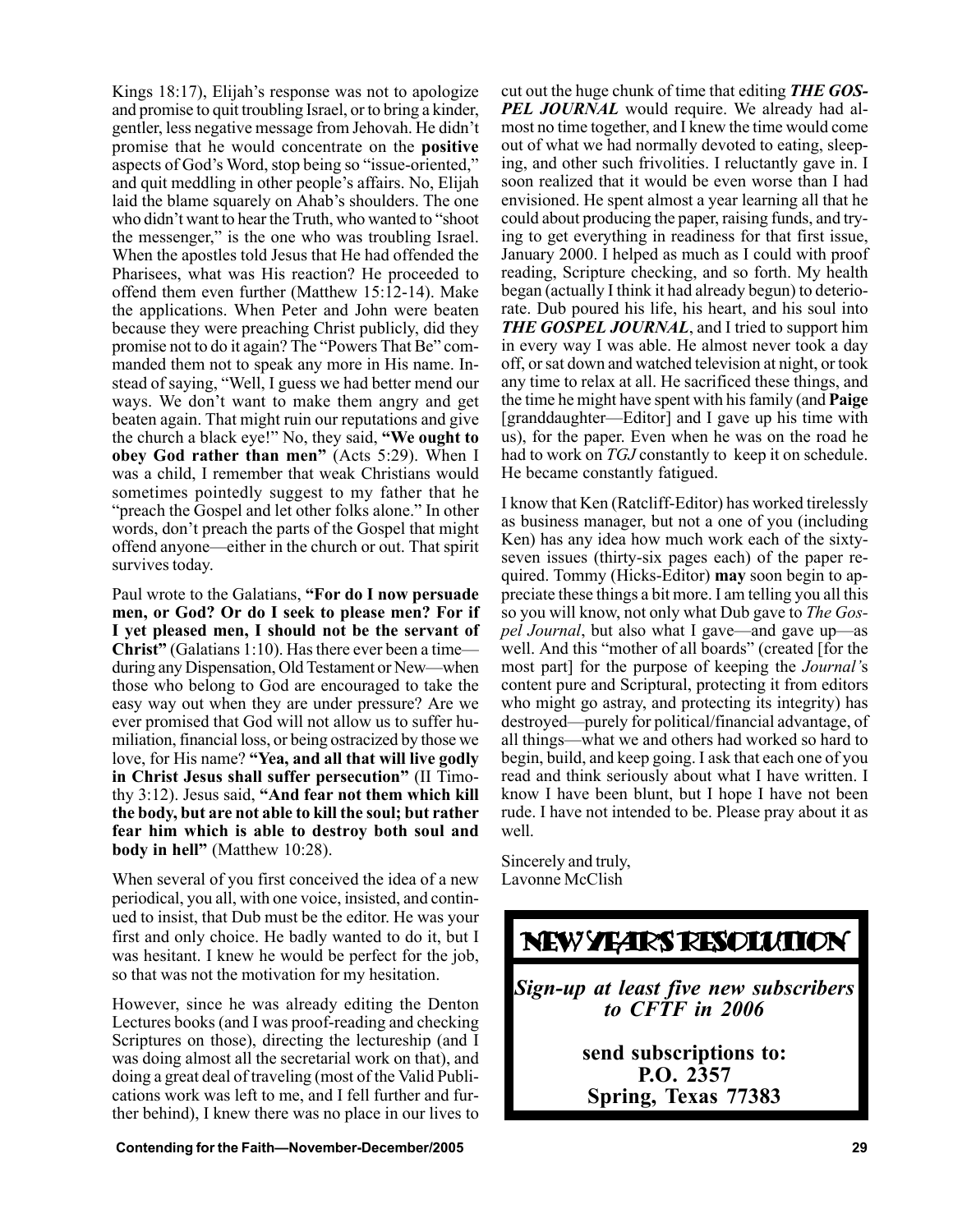# *When the Bough Breaks*

### **Cynthia Clark**

I remember thinking this could not be happening as I heard my number being called out. In disbelief, I stood up and took my place as a jury member in a case involving kidnapping and sexual assault against a minor child. During the course of this one week trial, I listened to some disheartening and disturbing information that I do not think I will ever be able to forget.

The first three days of the trial were filled with testimonies and evidential material. I will not go into the horrid details; however, I will share with you a couple of vivid images that are forever imprinted in my memory. The first one was of the girl telling us about the sexual assault. She told us in detail about the nursery rhyme he sang to her while she was crying and asking him to stop. I do not think I will ever be able to hear that particular nursery rhyme in an innocent light again and without its causing me to feel incredibly sad. The second centered on an argument the attorneys entered into with regard to showing us a particular exhibit prepared by the girl's attorney. The defendant's attorney argued vehemently against allowing as evidence a picture of the girl taken before the incident occurred. In the end, the judge ruled that the evidence was admissible. After seeing the picture, you immediately knew why it had caused such a commotion. Have you ever seen a child's picture where her smile is so brilliant and there is so much energy radiating from the picture it seems to just leap off the paper? This picture fully captured the innocence and joy of childhood. It was a picture that normally would cause one to smile regardless of whether one knew the child or not, which made for an even more startling contrast to the shattered young girl we saw on the stand with the sad, knowing eyes and broken spirit. At the end of this phase of the trial, the jury was able to come to a guilty conclusion on both counts after a short period of deliberation.

Next, we entered into the sentencing phase of the trial. It is at this time that the jury is presented with the defendant's prior offenses. We found out he had a long juvenile record and his first offense at molesting young children was reported when he was 14 years old. Since juvenile records are sealed, however, we could not get a definitive idea as to how many assaults he committed during this time frame. Then we heard even more disturbing information. While out on probation for this trial, he was arrested and released again for raping a two-year-old and a four-year-old. In a short period of time, we learned we were dealing with a repeat offender and a pedophile at that.

After the defendant's prior history is disclosed, the character witnesses are brought to the stand basically to plead for leniency on his behalf for sentencing. Time after time, I heard witnesses state what a hard and dedicated worker he was, how he volunteered in the community and at church and how good he was around children. Every time I heard someone make a statement about his being around children it just filled me with dread, and I could not help wondering how many more victims there are that we did not even know about. I thought to myself, "How can so many people be so naïve?" Last, we heard from two psychiatrists who work exclusively with pedophiles. They provided us with additional information such as the following characteristics/traits:

- ï Pedophiles commit numerous sexual assaults (typically in the 100s) before they are caught because their victims are small children.
- Pedophiles deliberately live in areas that put them in closer proximity with children and seek out positions or jobs that allow them to establish trust with many of their victims.
- Therapy to change this sexual dysfunctional behavior tends to fail because:

1) Pedophiles do not voluntarily seek help. There is a correlation between the timing of when a pedophile enters into a treatment program and when the court orders him into a program which, regardless whether or not it is mandated, generally works in his favor to lessen potential jail time served.

2) Pedophiles do not accept responsibility or full accountability for the harm and pain inflicted upon their victims. Because of his long-term habitual practices, a pedophile's conscience becomes "turned off," which makes it easier for him to lie to himself and others.

3) Pedophiles do not accept the fact that they are addicts. The first step in any addiction recovery program is accepting the reality of the situation, which is one of the hardest things for them to do.

4) Pedophiles cannot isolate themselves from their addiction even if they get to the point of admitting it. Children are a part of our society, so their temptation is always around them (e.g., at the stores, in the neighborhood, in the cars driving past, etc.), which proves to be their downfall.

ï Long-term success rates in rehabilitation for pedophiles cannot be confirmed to date.

After digesting all this information, we entered into the deliberation phase of the sentencing. To my great surprise, I quickly learned the jury was divided. There were those of us who felt strongly about having consequences linked to a person's deviant behaviors and actions. We also wanted to immediately restrict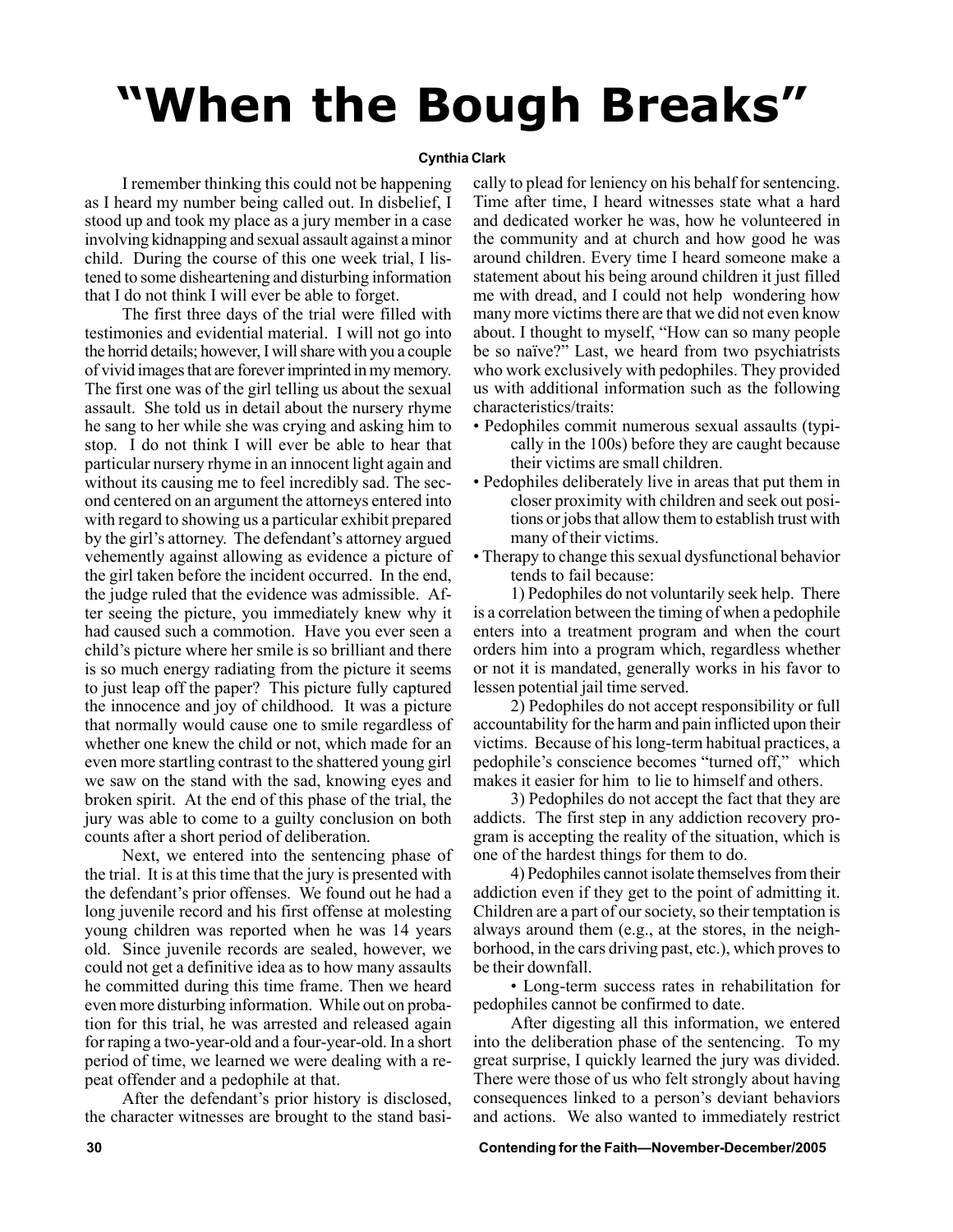this person's freedom so he could no longer harm any other children. The other side felt strongly that a prison sentence was too harsh. He was a sick, young man that needed help, and he would not be able to get the type of help he needed in prison. They were also fearful of his safety within a prison environment so they argued for mandatory therapy within a monitored work release program instead. As you can imagine, it was a heated debate on both sides. In the end, it will be awhile

before this person gets out of prison, if ever, especially since he is also facing another trial with the sisters who are two and four years old, respectively. Realistically, it scares me that he will get out some day and continue right where he left off. For now, however, it is a relief knowing he will not be singing his nursery rhymes to any other children.

> *ó34 Scarlet Woods Court The Woodlands, TX 77383*

### *Restoration Reflections....* **CLARK ELKINS WAS A VALIANT SOLDIER**

**Paul Vaughn**

There are multitudes of gospel preachers who are not well known in the brotherhood. These faithful messengers of the gospel of Christ work diligently and courageously, never seeking fame or recognition, only working to enlarge the kingdom and help Christians grow spiritually. One of those valiant solders of the cross was brother Clark Elkins. I first met Clark in Prestonsburg, Kentucky, where he was preaching in a gospel meeting. His command of the Scriptures and zeal for preaching influenced my life so much that I wanted to become a gospel preacher. Brother Elkins who first encouraged me to preach, giving me my first opportunity to proclaim the word of God in the fall of 1985 at the Mason County Church of Christ in Maysville, Kentucky. I spoke all of twelve minutes, then Clark got

up, spoke some encouraging words, and delivered an excellent sermon. I always believed that I left the extra time in good hands.

Clark Elkins was born on January 31, 1920 in Woodbury, Tennessee. His parents were **Richard (Dick)** and **Emma Todd Elkins**. Both of Clark's parents and grand-parents were members of the church of Christ. Richard was a song leader for fifty years. Clark had six brothers and two sisters (Haskel, Sterling, Fred, Loritta, Garland, Bob, and Maxine), but only five survived to adulthood. Clark and **Garland** are the only boys who became full-time gospel preachers. Clark was first "baptized" when he was a teenager, but later came to realize that he did this because other teenag-

**Contending for the Faith—November-December/2005 31** 31

ers were doing it. He then obeyed the gospel in Wayne, Michigan, being baptized by **W.C. Quillen**. Brother Elkins was married at the age of eighteen to **Pauline Williams,** the daughter of **Vince** and **Eugenia Williams**. Pauline's parents were also members of the church of Christ. Four children were born to Clark and Pauline: **Darrell, Patricia**, **Vicki** and **Don**.

Brother Clark desired to preach. While working as a crane operator in Dearborn, Michigan, he would take his

lunch hour on the crane to memorize Scriptures. In 1960, he began to preach full-time for the Pikeville, Kentucky Church of Christ. When he and Pauline arrived in Pikeville, the church had about eighteen members. While preaching in Pikeville and the surrounding area, about four hundred people became Christians. Clark related an interesting story about the beginning of his preaching in Pikeville. During the first week of the meeting, he and his brother, Garland, had a number of radio broadcasts. They both preached about the New Testament Church and that denominationalism was sinful. Clark said that Garland soon went back to Tennessee and the denominational preachers came after him. He said that was good because it drove him to study even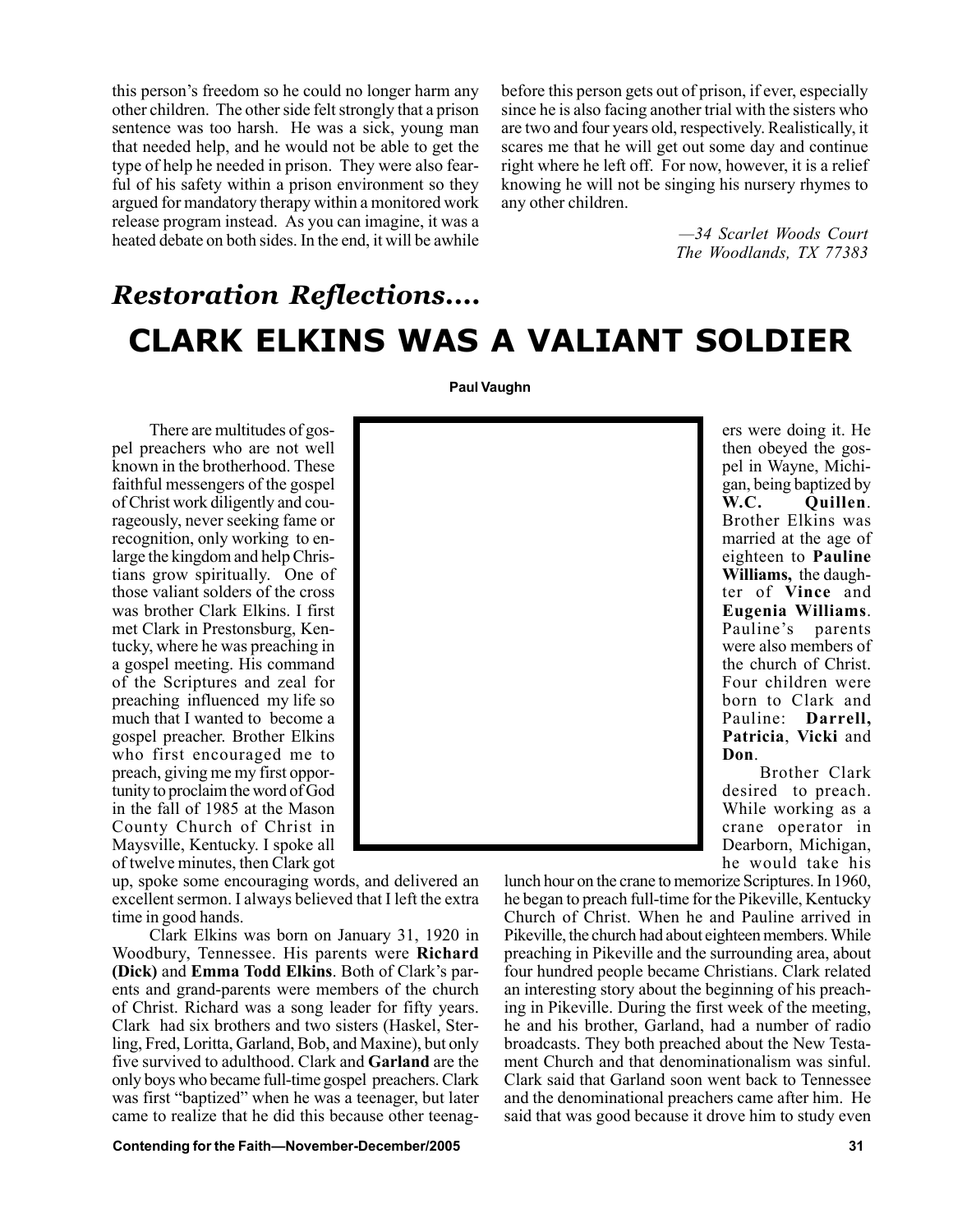harder to refute their errors.

Two very interesting events took place while Clark was in Eastern Kentucky. He was preaching in a meeting during which a woman desired to be baptized. When she got home, her husband strongly objected to her plans and he came to the meeting the next night with his shotgun. He sat on the front porch with his weapon, saying that if Clark baptized her, he would shoot Clark. However Clark baptized her and the husband did not shoot him. Then there was a "preacher" in the area named **Roy Hall** who was known for his outbursts of anger. Mr. Hall did not agree with the preaching of Clark and told everyone in the community that he was coming to the meeting in which Clark was preaching and planned to physically assault him. The brethren were concerned about Clark's safety and wondered if he should preach. Clark would not allow anyone to stop the proclaiming of God's word. He said, "I am going to preach, and if he gets up to start trouble we will just sing him down." Hall came but he stayed in the pew and heard a good sermon.

Brother Elkins preached for fifty-five years. The last ten years of his life he preached for the Curlee Church of Christ in Readyville, Tennessee. Just before his death he was talking with his brother Garland and said, "I am ready." This is nothing new because Clark lived each day of his life preparing to die. He passed away on April 7, 2004.

One other event in Clark Elkins' life I desire to share with you greatly impressed me. It took place in the fall of 1996. I was preaching for the Highway 77 Church of Christ in West Memphis, Arkansas. The brethren invited Clark for a gospel meeting. During the meeting, Garland invited his brother to speak in chapel at the Memphis School of Preaching. Clark was relating his experiences and said that he had only attended one year of college. I could not help thinking that if those preacher students could ever have as much Bible knowledge as brother Clark Elkins, the church would be much stronger for it. We thank God for the work and life of Clark Elkins.

> *ó1415 Lincoln Road Lewisport, KY 42351*

## *The Last Word...* **One May Be Essentially Wrong Without Being Totally Wrong**

### **Kent Bailey**

 As we consider the reality of the existence of error, many fail to distinguish the fact that, while one may not be **totally** wrong in the conclusions drawn regarding crucial issues, nonetheless, one may be **essentially** wrong regarding some specific conclusions. The end result amounts to the same consequence: *being outside the fellowship of God and faithful brethren*.

When we speak of being *essentially wrong,* we speak with reference to that which is inherently or fundamentally wrong. The term *essential* implies belonging to the very nature of a thing and therefore being incapable of removal without destroying the thing itself or its character. The term *fundamental* applies to that which is a foundation without which an entire system or a component part of it would collapse.

When we speak of being "totally wrong" we speak regarding that which is completely wrong. Such goes beyond the state of any one essential to the particular state or condition of all component parts. This implies the aggregate of a whole, or the state or condition of wholeness—everything that constitutes the whole is wrong.

As we view various false doctrines and/or practices that have either been taught in the past, or else are being presently advocated, we note that all fatally false doctrines and/or practices fit into the categories of being either wrong *essentially* or wrong *totally*.

In Acts 19:1-6 the historian Luke, inspired by the Holy Spirit, wrote:

**And it came to pass that, while Apollos was at Corinth, Paul having passed through the upper coasts came to Ephesus and finding certain disciples, he said unto them, have ye received the Holy Ghostbsince ye believed? And they said unto him, we have not so much heard whether there be any Holy Ghost? And he said unto them, unto what then were ye baptized? And they** said, unto John's baptism. Then said Paul, John ver**ily baptized with the baptism of repentance, saying unto the people, that they should believe on him which should come after him, that is on Christ Jesus. When they heard this they were baptized in the name of the Lord Jesus. And, when Paul had laid his hands upon them, the Holy Ghost came on them; and they spake with tongues, and prophesied.**

As we note this account we find certain individuals in Ephesus: Who had received the baptism that John the Baptist had taught and practiced. Prior to the death, burial, and resurrection of Jesus Christ and His being declared the only begotten Son of God; the baptism administered by John had divine authority. However,

**22 Contending for the Faith—November-December/2005**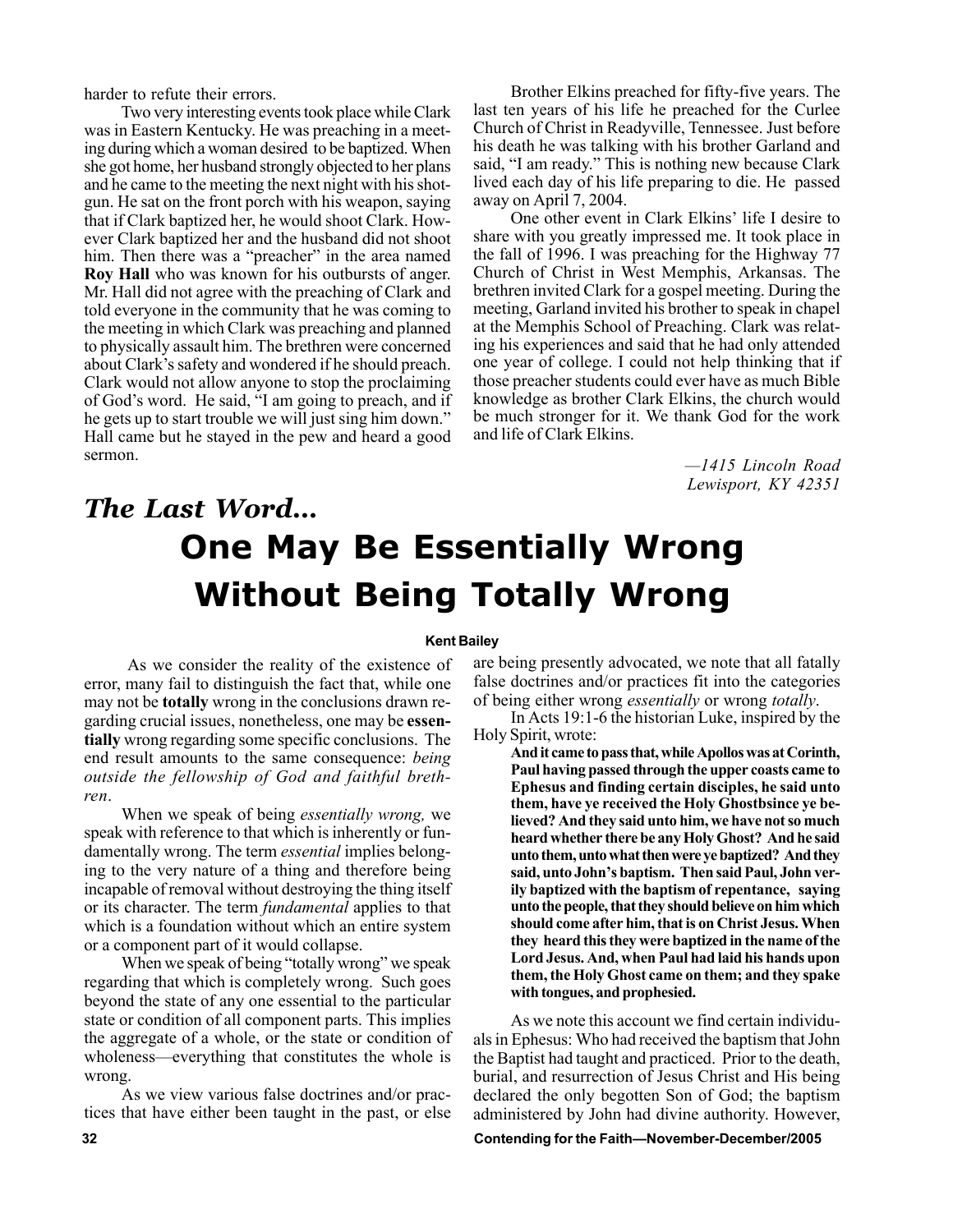due to the specific nature of the ordinance, such was temporal and was never a universal requirement placed upon the totality of accountable individuals.

 A careful study of the gospel accounts gives evidence that John's baptism was immersion in water for believing, penitent Jews. It was to prepare them to receive the coming Christ. John's baptism was "for" or "unto" the remission of sins (Mark 1:4; Luke 3:3). *Remission of sins*, as mentioned in these passages, constituted remission on a promissory basis. Remission of sins would be realized in actuality in the Kingdom of Christ. This is so because they were "prepared material" to be set into the Lord's Kingdom upon its establishment (Matthew 3; Mark 1; Luke 3).

John's baptism placed a Jew into a prepared state, and, he/she could enter into fellowship with the promised Christ. It did not bring one into a state of actual and realized redemption due to the fact that, during the time John's baptism was in force, God's scheme of redemption was not completed. Therefore, while the baptism administered by John was authorized during its time, it had been abrogated upon the completion of God's scheme or Redemption. It was then superseded by the baptism authorized in the Great Commission (Matthew 28:18-20; Mark 16: 15-16). Receiving John's baptism after it was abrogated and superseded by another accomplished nothing for the person submitting to it.

While the Ephesians in Acts 19:1-6 were not *totally* wrong receiving the abrogated baptism of John (which consisted of immersion in water unto the remission of sins) they were *essentially* wrong in that John's baptism was a temporary preparatory baptism that had been rendered obsolete by the baptism set forth in the great commission. This baptism brings penitent believers into the established kingdom of Christ and is for or unto the absolute possession of the remission of past alien sins.

In making an even more specific application of the principle under discussion to the issues we face within the church today, no doubt conservative, rightthinking brethren have no problem at all in understanding this basic principle as it relates to the false doctrine concerning *Covenant Amenability* as taught by the late brother **J. D. Bales**.

Was Bales *totally* wrong in all that he taught? No, he was not! As a matter of fact, Bales taught much truth and accomplished much good in his preaching, teaching, writing, and debating. Some of the most valued books in my library were authored by J.D. Bales. Yet, in spite of all the good that Bales accomplished, he advocated that which was and is *essentially* wrong in affirming the fatally false doctrine that *alien sinners are not totally amenable to the law of Christ*.

 As we bring this discussion closer to home, it is very obvious that certain brethren today are more than

**Contending for the Faith—November-December/2005 33** 

willing to overlook two fatally false doctrines as advocated by brother **Dave Miller** in his affirmations regarding the *re-evaluation/reaffirmation of elders* and what I call the "mental reservation" doctrine regarding marriage, divorce, and remarriage. Miller has stated that we have either misrepresented his views, or else have misunderstood him. He recently published a statement of denial regarding his teaching on these two positions. However, when one carefully examines his previous statements (both in print and on audio recording ) his present denial and explanations are of no value.

Is Miller wrong *totally* on MDR? Obviously, he is not. All one is required to do in order to understand that about which we are writing is to study carefully what he has advocated. However, while Miller is not *totally* wrong he is *essentially* wrong in arguing that God does not join in marriage those who do not intend to remain in the marriage union. To further compound his error, Miller confuses "intent" with "purpose." While those being married may entertain a wrong **purpose** in being joined in marriage, they nonetheless **intended** to enter into the marriage union.

Is Miller *totally* wrong concerning Elders in the local church? No, he is not, and to my knowledge no one has so accused. However, he is *essentially* wrong in advocating that, because of a change of dynamics in a local church with an influx of new members or a change of attitude in the present membership for whatever reason (even though the present elders are qualified and faithfully following the New Testament pattern in their work), the members, because of this change of dynamics, may with Scriptural warrant, call for a reevaluation and reaffirmation of the present elders to determine if they shall continue to serve as elders of that congregation.

Brethren need to give serious consideration to these issues. I am truly amazed that brother **Curtis Cates**, Director of MSOP, and his supporters, after opposing such false doctrine, has now decided to sweep such issues under the carpet of insignificance. The fact that some of the MSOP alumni are now employed at *Apologetics Press*, and that Dave Miller consults at various times with Cates on various issues, does not change *essentially* false doctrine into truth.

It was as recent as the 2004 *Spiritual Sword Lectures* in Memphis, Tennessee that **Bobby Liddell**, Associate Director of MSOP, publicly opposed Dave Miller's elder re-evaluation/reaffirmation. We now wonder what has changed regarding Liddell's stand between October of 2004 and the present? Miller has given no indication that he has repented of teaching fatally false doctrine in either category. Have those brethren at MSOP decided that fatal error will now be determined upon the basis of whether or not one is politically linked to the School?

We cannot help wondering how those brethren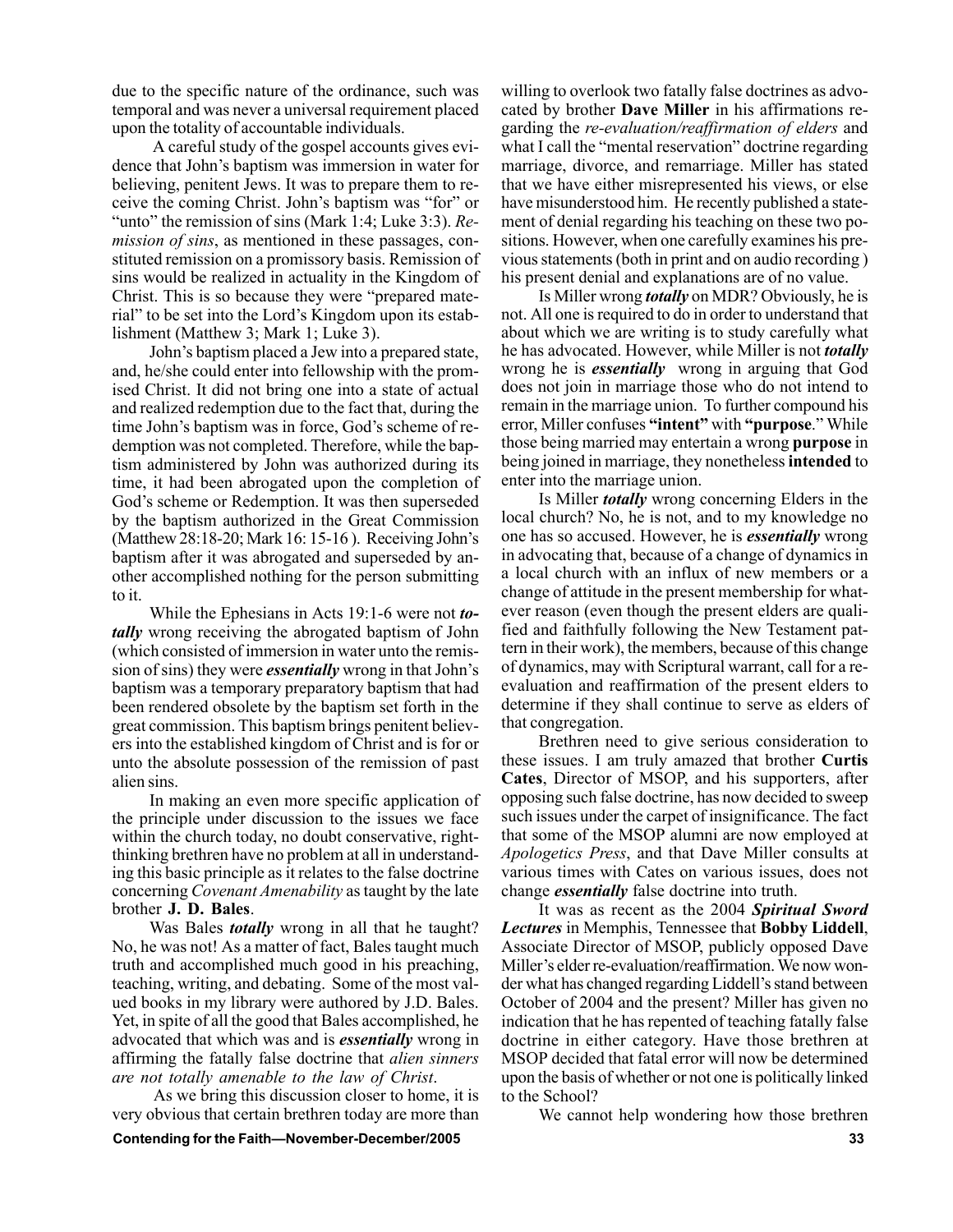would react if they discovered that they had a student involved in an unauthorized "marriage." Would they endorse such a sinful relationship provided that the parties would cease sexual relations? How about it, brother Cates; will you refuse to answer this question just as you refused to deal with our recent survey?

For years faithful brethren have emphasized the importance of the component parts or essential elements argument. This argument logically recognizes that, when all of the crucial and/or essential elements of a given situation are proven to be scriptural, then the total situation is also proven to be scriptural. Conversely, when an essential element in a total situation is proven to be false, the total situation thus is false.

In January 1946, a gospel meeting of eight days' length was conducted in the Houston Music Hall located in Houston, Texas. **Foy E. Wallace, Jr**., was the evangelist for the meeting. During the meeting Wallace contrasted the essential elements of the Lord's church with those of Roman Catholicism and Protestant Denominationalism. During the course of his preaching Wallace emphasized with great clarity that one can identify the New Testament church by origin, doctrine, designation, worship, and work. *Negate one of these essential elements and any religious collective would be essentially wrong!*

While some are teaching concepts that are not **totally** wrong, some, such as Dave Miller as earlier set out in this article, are teaching concepts wherein one (or more) of the **essential** or **component parts** pertaining to Godly conduct is wrong.

If the church practices the truth concerning the five acts of worship in the worship assembly of the saints on the first day of the week, but uses Pepsi Cola in place of the Scripturally authorized fruit of the vine in the observance of the Lord's Supper, the whole of the worship is thereby polluted and unacceptable to God.

Thus, faithful children of God have always desired the truth, the whole truth and nothing but the truth on all things pertaining to our salvation. We must not be content with "a little error" mixed up with a lot of truth. But that is exactly what Cates, Frank Chesser, Barry Grider, Paul Sain, brethren connected with the Gospel Broadcast Network, and others are advocating in regard to Dave Miller. Miller is wrong on *at least two essential points* as we have proved over and over again. He needs to repent of those two essential errors and any others that may be found in his life. This is what faithful preachers have always preached. Surely brethren are not willing to teach the mendacious and palpably false doctrine that one must be totally or completely wrong in all one believes and practices before brethren are authorized to practice corrective church discipline on him/her, even to the point of withdrawing fellowship from one if she/he persists in error regarding **only one essential element**. However, by the actions of certain brethren, they are implying as much, whether they realize it or not. And, for those of us who are concerned about New Testament authority for all we believe and practice (Colossians 3:17), it will take more to settle this matter than brother **Barry Grider** standing before the Forest Hill congregation's Ladies' Bible class ridiculing the elders of the Lenoir City Church of Christ for asking questions of the MSOP faculty and the Forest Hill elders with the full expectation that they will answer them. In the meantime, right-thinking and honest people continue to wonder why Forest Hill and MSOP, along with their supporters, are vigorously campaigning for brethren to ignore these **essential** errors of Dave Miller.

> *ó124 Executive Meadows Lenoir City, TN 37771 KBailey385@aol.com*

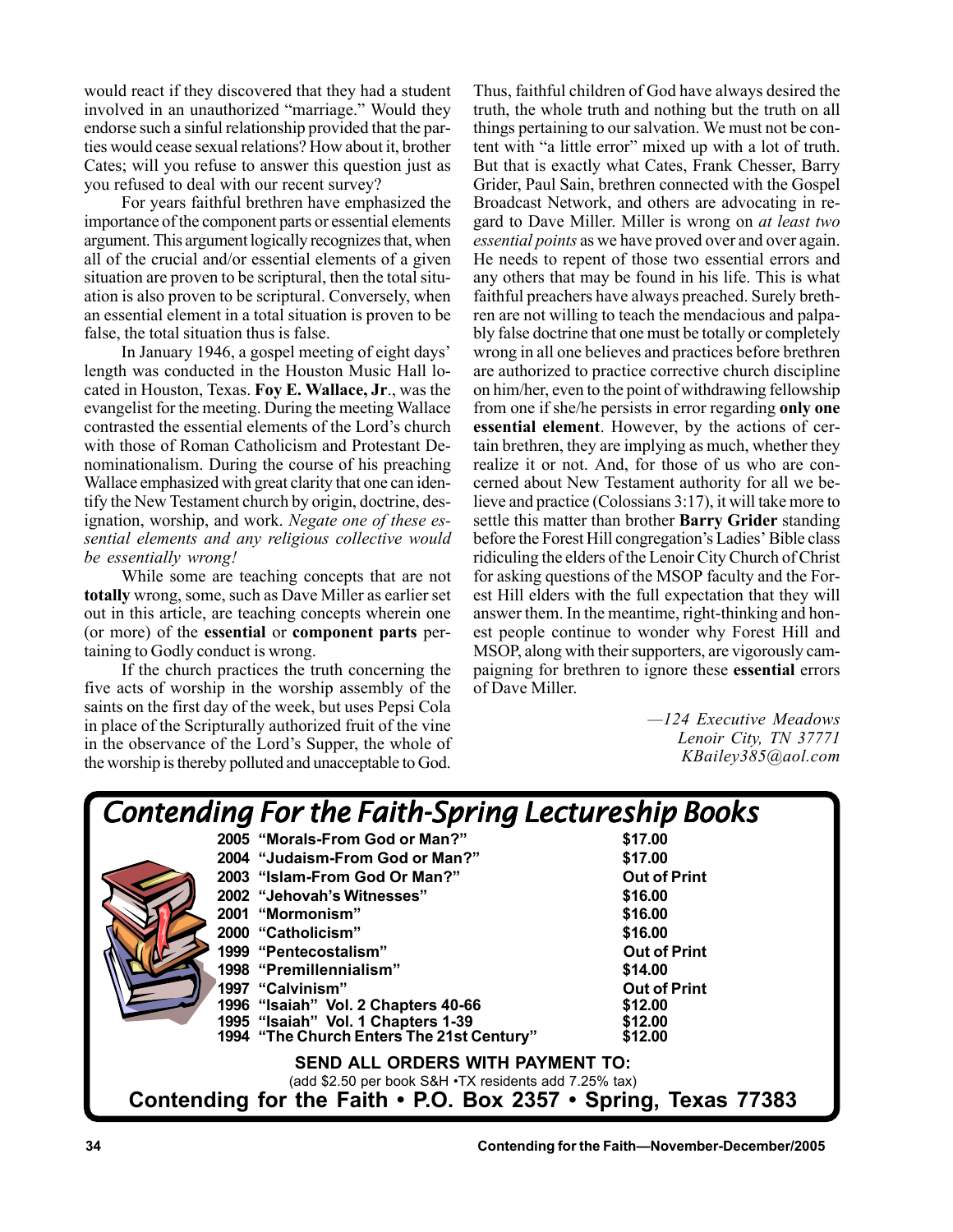## **Directory of Churches...**

#### **-Alabama-**

**Holly Pond-**Church of Christ, Hwy 278 W., P.O. Box 131, Holly Pond, AL 35083, Sun. 10:00 a.m., 11:00 a.m., 6:30 p.m., Wed. 7:00 p.m., (256) 796-6802, (205) 429-2026.

**Somerville-**Union Church of Christ, located on Hwy 36, one mile east of Hwy 67, Somerville, Alabama, Sun. 9:30 a.m., 10:30 a.m., 6:00 p.m., Wed. 7:00 p.m., Tom Larkin, evangelist, (256) 778- 8955, (256) 778-8961.

**Tuscaloosa**-East Pointe Church of Christ one block from Exit 76, off I-20, I-59, Sun. 9 a.m., 10 a.m., 6 p.m., Wed., 7 p.m. Abiding in God's Word—The Old Paths. U of A student, visitor, or resident? Welcome! Andy Cates, evangelist. (205)556-3062.

#### **-England-**

**Cambridge-**South Cambridge Church of Christ, Brian Chadwick, 198 Queen Edith's Way, Cambridge. Publishers of "Oracles of God". Tel: (01223) 501861, e-mail: brian.chadwick@ntlworld.com

**Cambridgeshire-**Ramsey Church of Christ, meeting at the Rainbow Centre, Ramsey, Huntingdon. Sun. 10, 11 a.m.; Wed. (Phone for venue and time); www.Ramsey-church-of-christ.org. Contact Keith Sisman, 001.44.1487.710552; fax:1487.813264 or Keith Sisman.net. Research Website of 1,000 years of the British Church of Christ; www.Traces-of-the-kingdom.org and www.Myth-and-Mystery.org.

#### **-Florida-**

**Pensacola-**Bellview Church of Christ, 4850 Saufley Field Road, Pensacola, FL 32526, Sun. 9:00 a.m., 10:00 a.m., 6:00 p.m., Wed. 7:00 p.m. Michael Hatcher, evangelist, (850) 455-7595.

### **-Georgia-**

**Cartersville**- Church of Christ, 1319 Joe Frank Harris Pkwy NW , GA; 770-382-6775, www.cartersvillechurchofchrist.org. Sun. 10, 11a.m., 6:30 p.m. Wed. 7:30 p.m. Bobby D. Gayton, evangelistemail: bdgayton@juno.com.

#### **-Indiana-**

**Evansville**-West Side Church of Christ, 3232 Edgewood Dr., Evansville, IN 47712, Sun. 9:00 a.m., 10:00 a.m., 6:00 p.m., Wed. 6:30 p.m., Larry Albritton, evangelist.

#### **-Louisiana-**

**Chalmette**-Church of Christ, 200 Delaronde St., Chalmette, LA 70044. Mark Lance, evangelist, (504) 279-9438.

### **-Massachusetts-**

**Chicopee**-Armory Drive Church of Christ, 26 Armory Drive; Chicopee, MA 01020, in-home, (413) 592-4834, Ken Dion, evangelist.

### **-Michigan-**

**Garden City**-Church of Christ, 1657 Middlebelt Rd., Garden City, MI (Suburb of Detroit), Sun. 10:00 a.m., 11:00 a.m., 6:00 p.m., Wed. 7:00 p.m., Dan Goddard, evangelist. (734) 422-8660. www.garden-city-coc.org

### **-North Carolina-**

**Rocky Mount**-Scheffield Drive Church of Christ, 3309 Scheffield Dr., Rocky Mount, NC 27802 (252) 937-7997.

#### **-Oklahoma-**

**Porum**-Church of Christ, 8 miles South of I-40 at Hwy 2, Warner exit. Sun. 10 a.m., 11 a.m., 6 p.m., Wed. 7 p.m. Allen Lawson, evangelist, email: lawson@starnetok.net.

#### **- Tennessee-**

**Lenoir City**-Lenoir City Church of Christ, 1280 Simpson Road West, P.O. Box 292 Lenoir City, TN 37771 . Sun. 9:30, 10:30AM, 6:00PM, Wed. 7:00PM., Kent Bailey, Evangelist Tel: 865-986- 3223 or 865-986-5698).

**Murfreesboro**-Church of Christ, 837 Esther Lane, Murfreesboro, TN, Sun. Bible class 9:00 a.m., Worship 10:00 a.m., Fellowhip meal 11:00 a.m., Devotional 12:00 p.m.; Wed. Bible Study 7:00 p.m. For directions and other information please visit our website at www.murfreesborochurchofchrist.org. evangelist, Steve Yeatts.

#### **-Texas-**

**Denton area—Northpoint Church of Christ. We are currently** meeting at the home of Shawn & LaDawn Hale. 227 Aubrey, Denton, TX 76227.Contacts are Shawn Hale (940)365-5997.

**Houston area**-Spring Church of Christ, 1327 Spring Cypress, P.O. Box 39, Spring, TX 77383, (281) 353-2707. Sun. 9:30 a.m., 10:30 a.m., 6:00 p.m., Wed. 7:30 p.m., David P. Brown, evangelist. Home of the Spring Contending for the Faith Lectures beginning the last Sunday in February. www.churchesofchrist.com

**Hubbard-**105 NE 6th St., Hubbard, TX 76648, Sun. 9:30 a.m., 10:30 a.m., 6:00 p.m., Wed. 7:00 p.m. Delbert J. Goines, evangelist; digoines@writeme.com.

**Huntsville**-1380 Fish Hatchery Rd. Huntsville, TX 77320. Sun. 9, 10 a.m., 6 p.m., Wed. 7 p.m. (936) 438-8202.

**Hurst**-Northeast Church of Christ, 1313 Karla Dr., P.O. Box 85, Hurst, TX 76053. Sun. 9 a.m., 10 a.m., 6 p.m., Wed. 7:30 p.m. (817) 282-3239, Toney Smith and Dan Flournoy, evangelists.

**New Braunfels-**1130 Hwy. 306, 1.5 miles west of I-35. Sun: 9:30 a.m., 10:30 a.m., 6:00 p.m. Wed. 7 p.m. Lynn Parker, evangelist. (830) 625-9367. www.nbchurchofchrist.com.

**Richwood**-1600 Brazosport, Richwood, TX. Sun. 9:30; 10:30 a.m., 6 p.m., Wed. 7 p.m. (979) 265-4256.

### **-Wyoming-**

**Cheyenne**-High Plains Church of Christ, 421 E. 8th St., Cheyenne, WY 82007, tel. (307) 638-7466, Sunday: 9:30 a.m., 10:30 a.m., 5:00 p.m., Wed. 7:00 p.m., Tel. (307) 635-2482. evangelist: Tim Cozad.